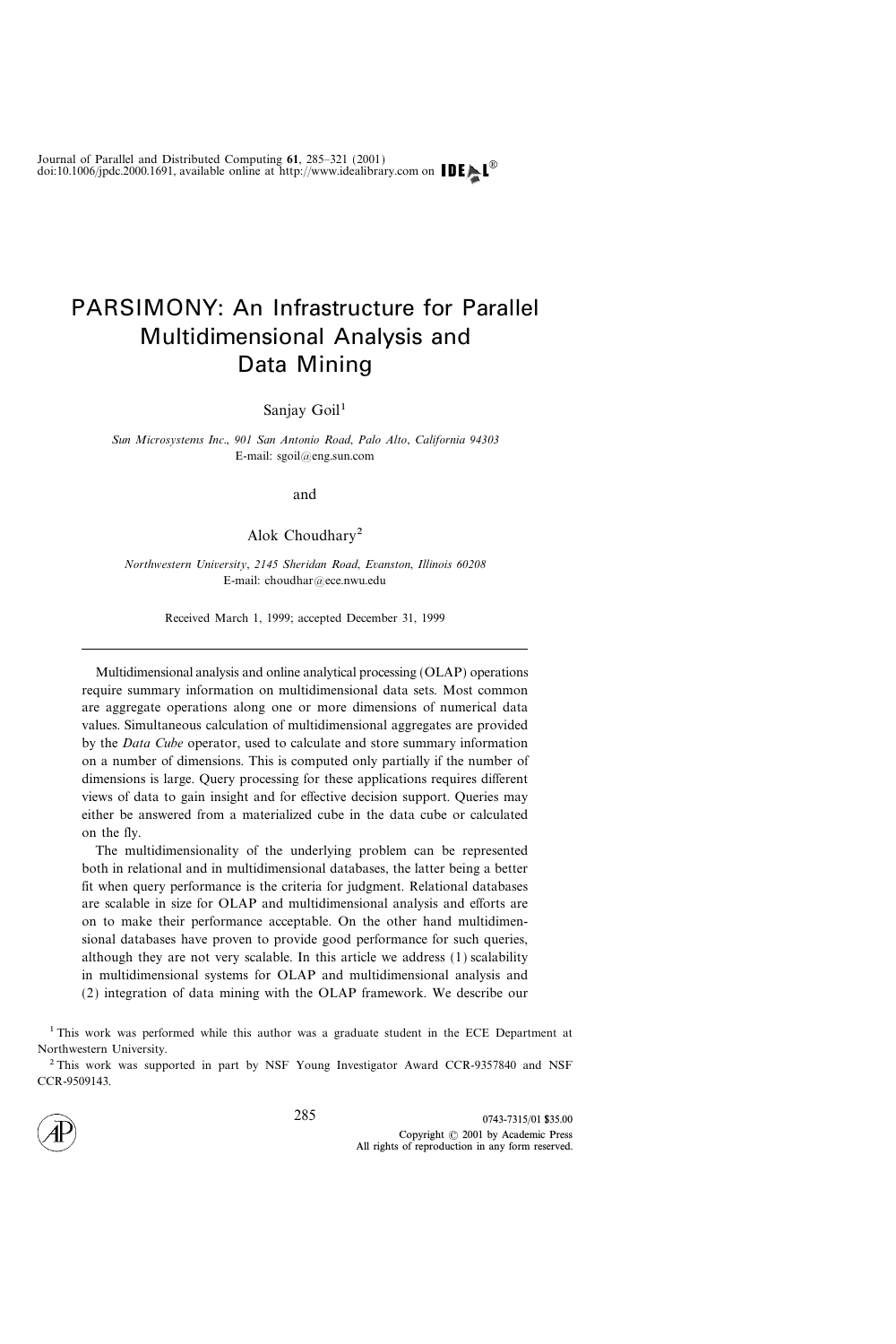system PARSIMONY, parallel and scalable infrastructure for multidimensional online analytical processing, used for both OLAP and data mining. Sparsity of data sets is handled by using chunks to store data either as a dense block using multidimensional arrays or as sparse representation using a bit encoded sparse structure. Chunks provide a multidimensional index structure for efficient dimension oriented data accesses much the same as multidimensional arrays do. Operations within chunks and between chunks are a combination of relational and multidimensional operations depending on whether the chunk is sparse or dense. Further, we develop parallel algorithms for data mining on the multidimensional cube structure for attribute-oriented association rules and decision-tree-based classification. These take advantage of the data organization provided by the multidimensional data model.

Performance results for high dimensional data sets on a distributed memory parallel machine (IBM SP-2) show good speedup and scalability.  $\circ$  2001 Academic Press

# 1. INTRODUCTION

Online analytical processing (OLAP) and multidimensional analysis are used for decision support systems and statistical inferencing to find interesting information from large databases. Multidimensional databases are suitable for OLAP and data mining since these applications require dimension oriented operations on data. Traditional multidimensional databases store data in multidimensional arrays on which analytical operations are performed. Multidimensional arrays are good to store dense data, but most data sets are sparse in practice for which other efficient storage schemes are required.

It is important to weigh the trade-offs involved in reducing the storage space versus the increase in access time for each sparse data structure, in comparison to multidimensional arrays. These trade-offs are dependent on many parameter, some of which are (1) number of dimensions, (2) sizes of dimensions, and (3) degree of sparsity of the data. Complex operations such as those required for OLAP can be very expensive in terms of data access time if efficient data structures are not used.

Sparse data structures such as the R-tree and its variants have been used for OLAP [27]. Range queries with a lot of unspecified dimensions are expensive because many paths have to be traversed in the tree to calculate aggregates. Chunking has been used in [32] with dense and sparse chunks. Sparse chunks store an offset-value pair for the data present. Dimensional operations on these require materializing the sparse chunk into a multidimensional array and performing array operations on it. For a high number of dimensions this might not be possible since the materialized chunk may not fit in memory. A split storage is described in  $\lceil 6 \rceil$ , where the dimensions are split into sparse and dense subsets. The sparse dimensions use a sparse index structure to index into the dense blocks of data stored as multidimensional arrays. This treats the dimensions nonuniformly, requiring the user to partition the dimensions. Further, none of these address parallelism and scalability to large data sets in a high number of dimensions.

We compare the storage and operational efficiency in OLAP and multidimensional analysis of various sparse data storage schemes in [10]. A novel data structure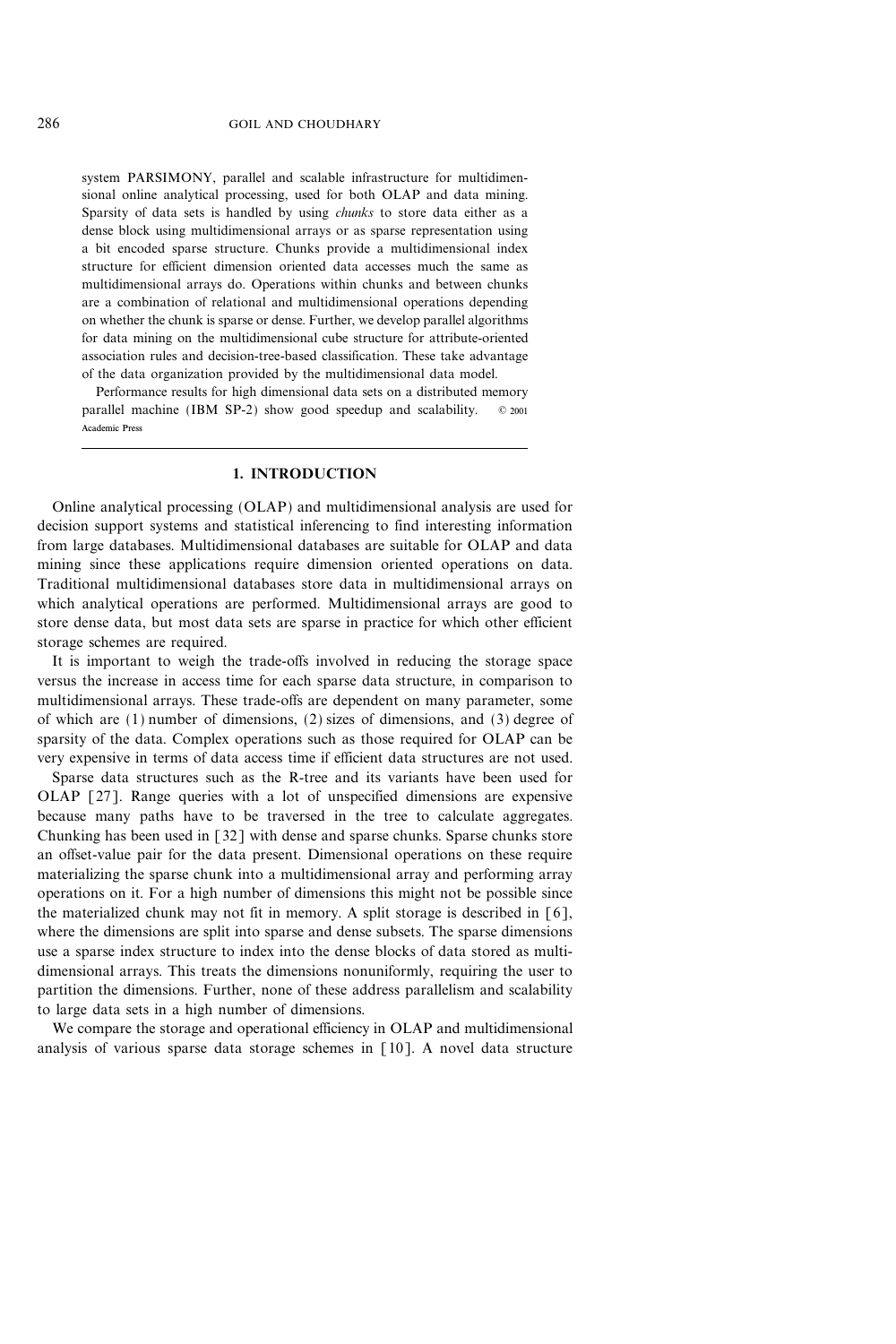PARSIMONY 287

using bit encodings for dimension indices called bit-encoded sparse structure (BESS) is used to store sparse data in chunks, which supports fast OLAP query operations on sparse data using bit operations without the need for exploding the sparse data into a multidimensional array. This allows for high dimensionality and large dimension sizes.

In this article we present a parallel and scalable OLAP and data mining framework for large data sets. Parallel data cube construction for large data sets and a large number of dimensions using both dense and sparse storage structures is presented. Sparsity is handled by using compressed chunks using a bit encoded sparse structure. Data are read from a relational data warehouse which provides a set of tuples in the desired number of dimensions. Reference [13] presents data partitioning and *sort-based* loading of chunks in the *base* cube (which is a *n*-dimensional structure at level  $n$  of the data cube) from which the data cube is computed. OLAP queries can now be answered from the precomputations available in the data cube. Precomputed values are used in the probability calculations for association rule mining. Also, classification trees can be built by using the aggregates of class-id counts to calculate the splitting criterion for each dimension.

Figure 1 motivates the overall design of our parallel multidimensional database (MDDB) engine for OLAP and data mining. At the lowest level is a parallel machine which can be either a distributed memory message passing machine or a shared memory machine. This machine has a layer of system software that allows programming and provides communication mechanisms. We build the parallel MDDB engine using this layer since the parallel functionality is optimized by the machine vendor. Data distribution, sparse representation, and load balancing are issues that are addressed in the parallel design of the framework. A query processing layer for point queries, range queries, and hierarchical consolidation queries provide support for OLAP and data mining activities. This layered approach is modular and optimizations are done at each level to tune performance on the underlying architecture. Further details of this infrastructure can be obtained from [9].



FIG. 1. Overall schematic.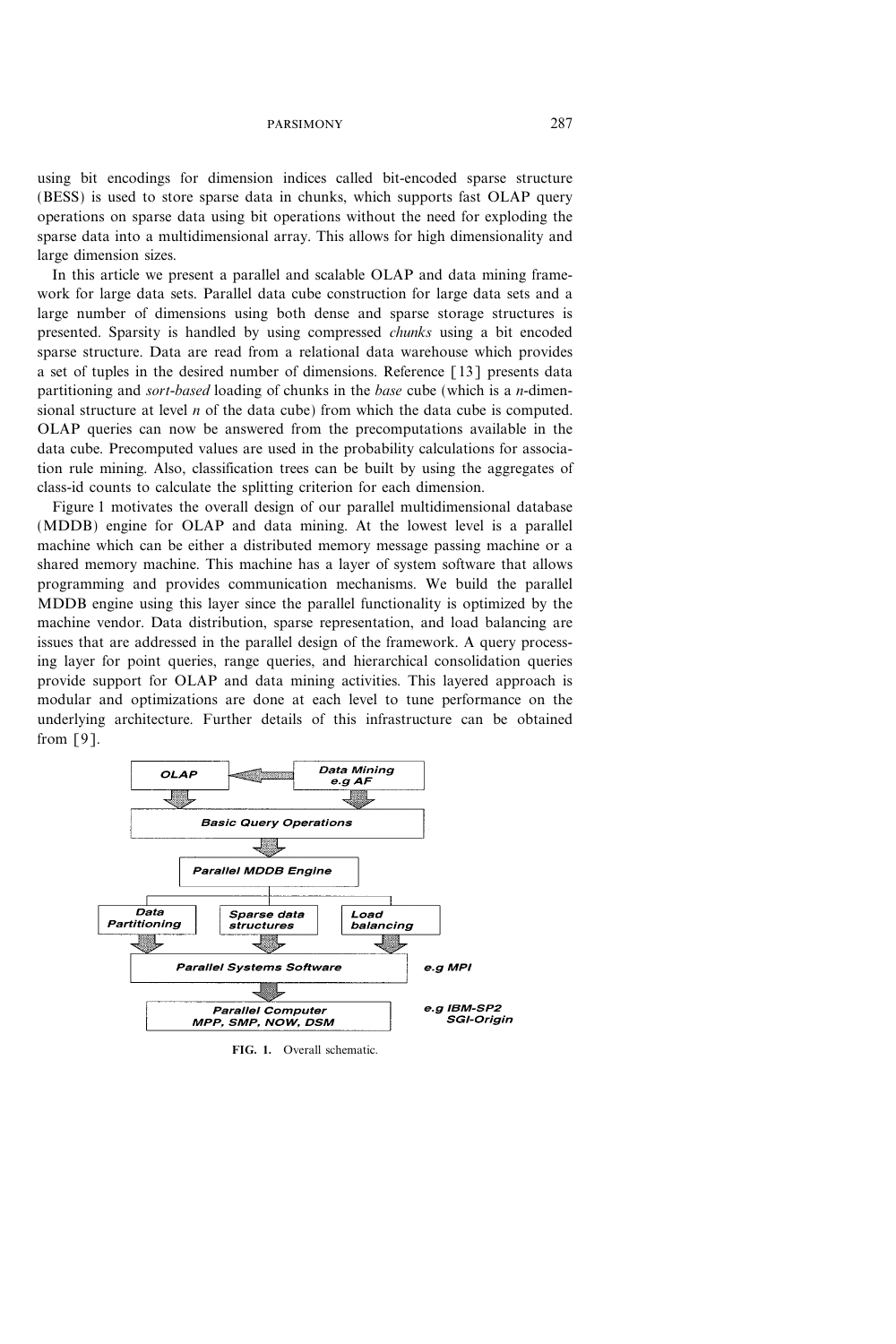We do not address the question of selective cube materialization here. Our focus in this work is on the scalable maintenance of the multidimensional data cube structure in parallel. Clearly, the selection of subcubes for materialization based on their benefit to query response times and cost-saving ratio is an important problem and has received much attention recently [7, 19, 28]. We believe these can be easily incorporated into our framework. Our techniques for multidimensional analysis can also be applied to scientific and statistical databases [22, 30].

The rest of the article is organized as follows. Section 2 describes OLAP using the data cube operator and queries on them. Section 3 presents multidimensional storage using chunks and BESS for sparse data. Section 4 presents steps in the computation of the data cube on a parallel machine and the overall design. Section 5 describes the algorithms, techniques, and optimizations in the parallel building of the simultaneous multidimensional aggregates and the factors affecting performance. Section 6 describes data mining algorithms such as association rule mining and classification on the multidimensional structure. Section 7 presents performance results for cube building and analysis for communication and  $I/O$  for it. Section 8 concludes the article.

# 2. OLAP AND DATA CUBES

OLAP is used to summarize, consolidate, view, apply formulae to, and synthesize data according to multiple dimensions. Traditionally, a relational approach, using relational databases (relational OLAP), has been taken to build and query such systems. A complex analytical query is cumbersome to express in SQL and it might not be efficient to execute. Alternatively, multidimensional database techniques (multidimensional OLAP) with multidimensional APIs have been applied to decisionsupport applications. Data are stored in multidimensional structures which is a more natural way to express the multidimensionality of the enterprise data and is more suited for analysis. A *cell* in multidimensional space represents a tuple, with the attributes of the tuple identifying the location of the tuple in the multidimensional space and the measure values represent the content of the cell.

Data can be organized into a data cube by-calculating all possible combinations of Group-bys [16]. This operation is useful for answering OLAP queries which use aggregation on different combinations of attributes (Fig. 2). For a data set with  $n$ attributes this leads to  $2<sup>n</sup>$  GROUP-BY calculations. A data cube treats each of the k,  $0 \le k \le n$  aggregation attributes as a dimension in k-space. Figure 3 shows an example of a data cube constructed from a data set with three attributes. In relational systems, a *fact* table is constructed, using a *star schema* from the original

> SELECT Model, Year, Color, SUM (sales) AS Sales **FROM Sales** WHERE Model IN {'Ford', 'Chevy'} AND Year BETWEEN 1990 AND 1992 GROUP BY CUBE (Model, Year, Color);

FIG. 2. Query for the data cube example.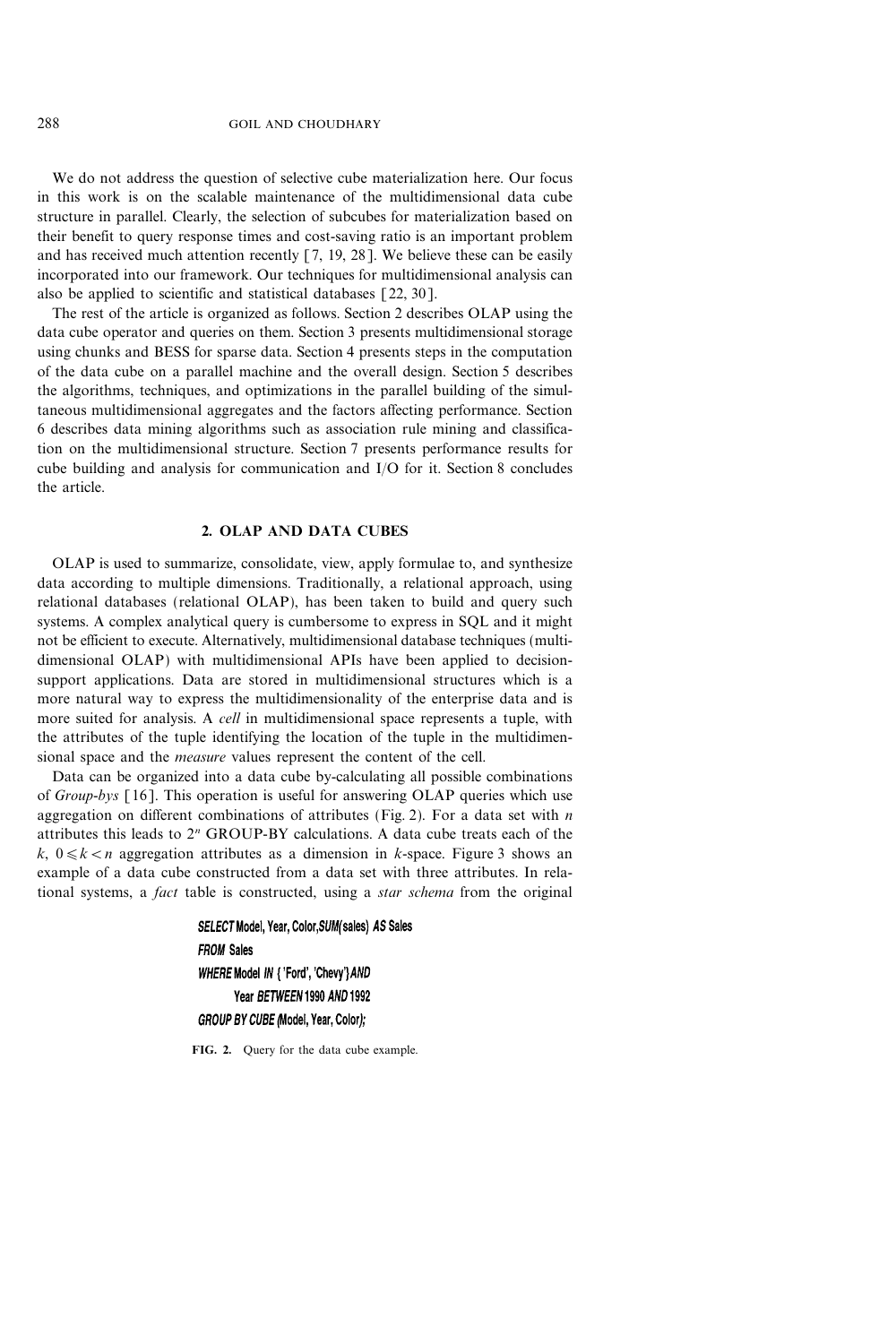| Model        | $\rm Year$<br>I<br>l   | Color<br>ł                        | $\operatorname{Sales}$ |
|--------------|------------------------|-----------------------------------|------------------------|
| Chevy        | I<br>1990<br>I         | Blue<br>I                         | 87                     |
| Chevy        | I<br>ļ<br>1990         | I<br>Red                          | 5                      |
| Chevy        | I<br>ł<br>1990         | ALL<br>I                          | 92                     |
| Chevy        | ALL<br>I<br>۱          | Blue<br>Į                         | 87                     |
| Chevy        | $_{\rm ALL}$<br>I<br>ł | I<br>Red                          | 5                      |
| Chevy        | ALL<br>l<br>I          | <b>ALL</b><br>I                   | 92                     |
| Ford         | I<br>I<br>1990         | Ì<br>Blue                         | 99                     |
| Ford         | I<br>I<br>1990         | Green<br>I                        | 64                     |
| Ford         | I<br>1990<br>ł         | ALL<br>I                          | 163                    |
| Ford         | 1991<br>ł<br>I         | Blue                              | 7                      |
| Ford         | ۱<br>1991              | $_{\rm Red}$                      | 8                      |
| Ford         | I<br>I<br>1991         | <b>ALL</b><br>I                   | 15                     |
| Ford         | $_{\rm ALL}$<br>I<br>I | Blue<br>I                         | 106                    |
| Ford         | ۱<br>ALL               | 1<br>Green                        | 64                     |
| Ford         | $\mathbf{ALL}$<br>I    | Red                               | 8                      |
| ALL          | I<br>1990<br>I         | I<br>Blue                         | 186                    |
| $\hbox{ALL}$ | I<br>ł<br>1990         | $\overline{\phantom{a}}$<br>Green | 64                     |
| ALL          | 1991<br>I<br>I         | Blue                              | 7                      |
| ALL          | I<br>1991<br>I         | Red<br>ł                          | 8                      |
| Ford         | ALL<br>Į               | ALL<br>I                          | 178                    |
| ALL          | ł<br>I<br>1990         | I<br>ALL                          | 255                    |
| <b>ALL</b>   | I<br>I<br>1991         | <b>ALL</b><br>I                   | 15                     |
| ALL          | ALL<br>I<br>I          | Blue<br>ı                         | 193                    |
| ALL          | <b>ALL</b><br>I<br>I   | Green<br>I                        | 64                     |
| $_{\rm ALL}$ | İ<br>ALL<br>I          | I<br>$_{\rm Red}$                 | 13                     |
| ALL          | I<br>I<br>$\hbox{ALL}$ | ALL<br>I                          | 270                    |

Cross Tab



Data Cube

FIG. 3. Data cube example.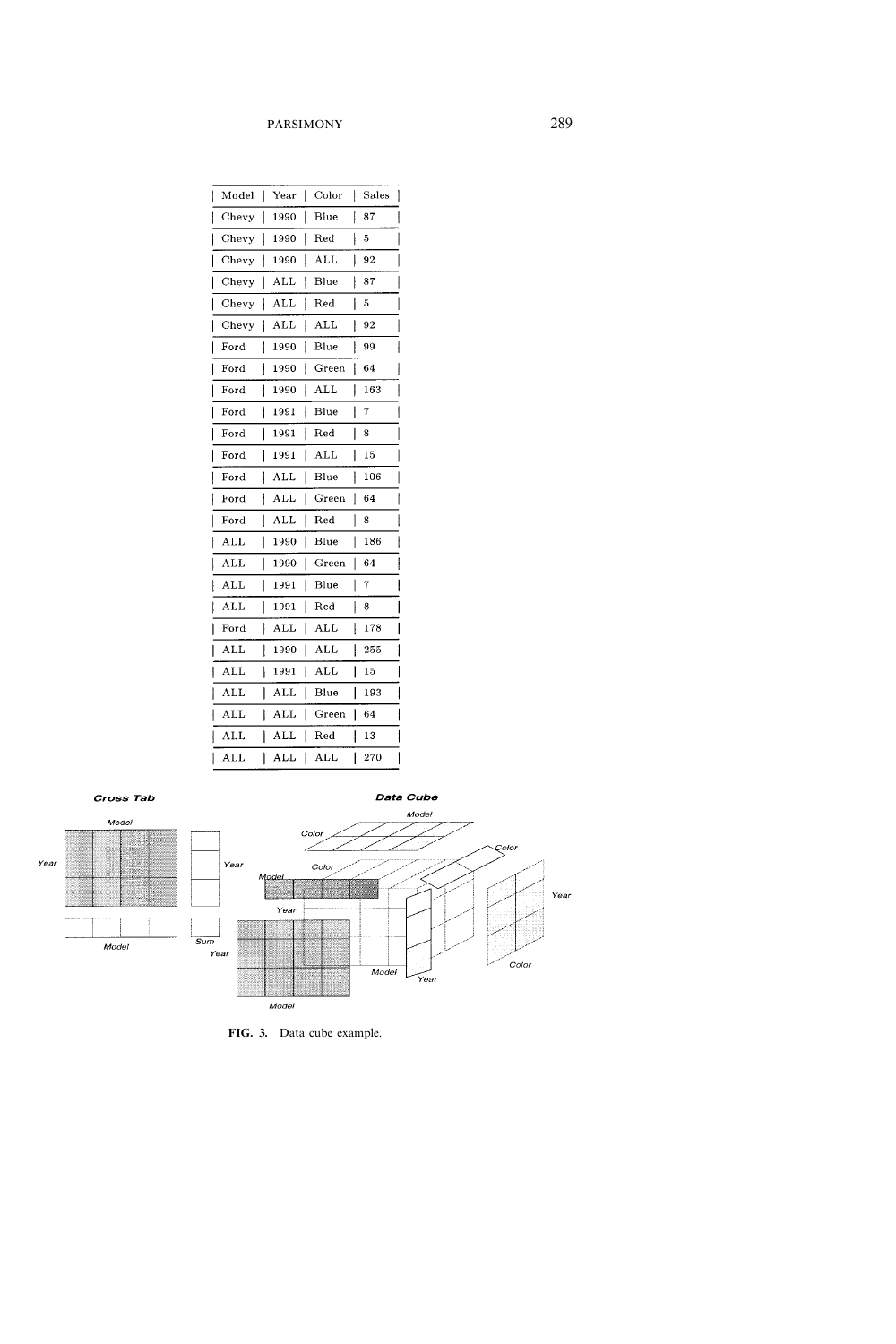

FIG. 4. Lattice for cube operator.

table. The fact table has keys of the *dimensional* tables and contains the various aggregates, the aggregated attribute represented by a special keyword ALL. Data access for queries is through appropriate relational operations such as **join** and projection. In SQL, the Cube operator represents the data cube calculation as illustrated in Fig. 2. A multidimensional representation uses a multicube architecture to store data organized with dimensional information in a suitable multidimensional structure. This is a more natural representation of dimensional data and leads to efficient data access operations.

Data cube operators generalize the histogram, cross-tabulation, roll-up, drilldown and subtotal constructs. A lattice structure is used to represent the various aggregate calculations. Figure 4 shows a lattice structure for the data cube with five dimensions (A, B, C, D, and E). At a level i,  $0 \le i \le n$  of the lattice, there are  $C(n, i)$ subcubes (aggregates) with exactly  $i$  dimensions, where the function  $C$  gives all the combinations having i distinct dimensions from  $n$  dimensions. A total of  $\sum_{i=0}^{n} C(n, i) = 2^{n}$  subcubes are present in the data cube including the base cube. Optimizations of calculating the aggregates in the subcubes can be performed using the lattice structure, augmented by the various computation and communication costs to generate a DAG of cube orderings. The arrows are labeled by the costs of constructing an aggregate and an order of construction is chosen which minimizes the cost [1]. This is described in detail later in the section which presents details on the cost model (Section 4.3).

## 2.1. OLAP Queries

OLAP queries can be answered by the aggregates in the data cube. The following operations are defined on the cube:

• Pivoting: This is also called rotating and involves rotating the cube to change the dimensional orientation of a report or page on display. It may consist of swapping the two dimensions (row and column in a 2D-cube) or introducing another dimension instead of some dimension already present in the cube.

• Slicing-dicing: This operation involves selecting some subset of the cube. For a fixed attribute value in a given dimension, it reports all the values for all the other dimensions. It can be visualized as a slice of the data in a 3D-cube.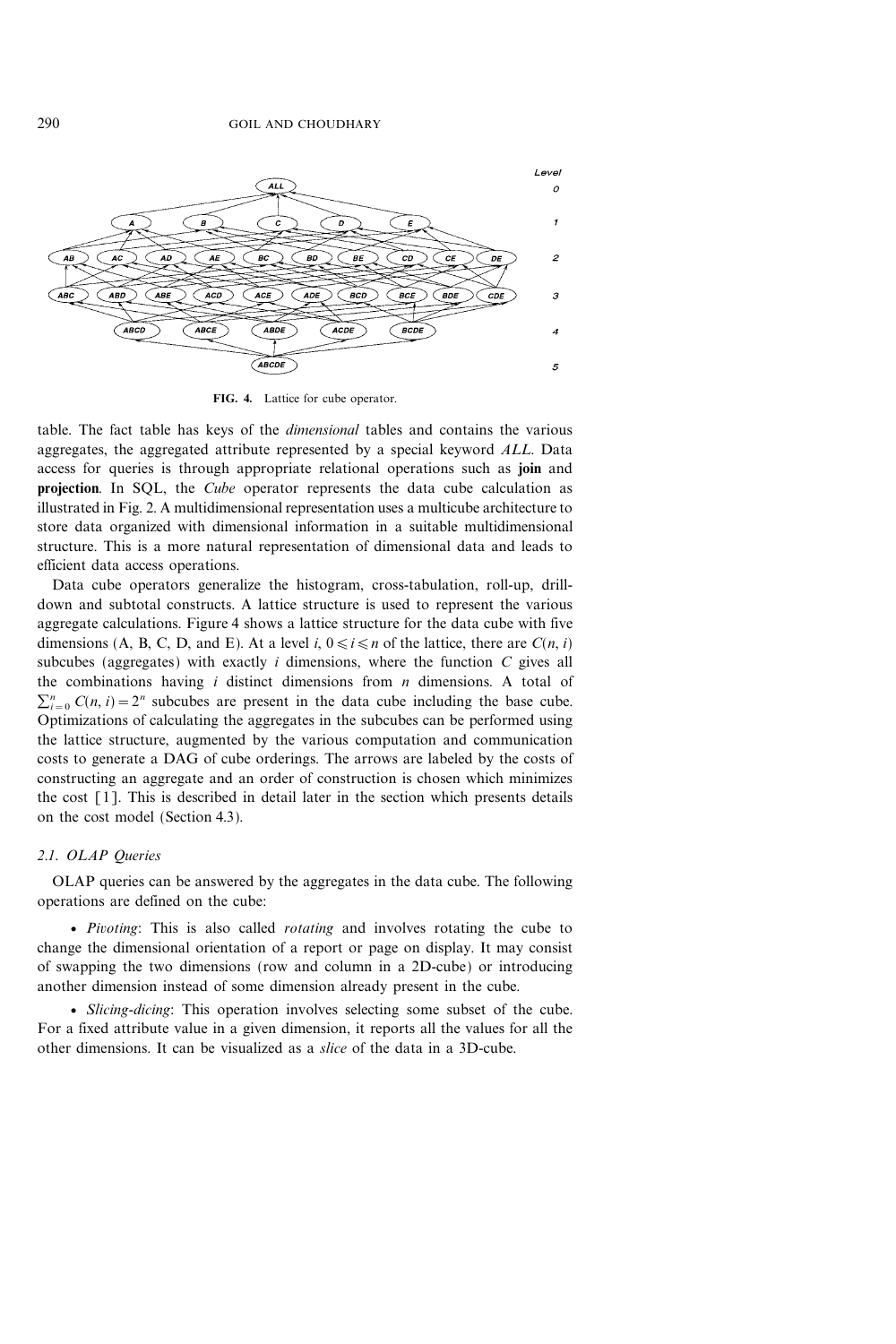• Roll-up: Some dimensions have a hierarchy defined on them. Aggregations can be done at different levels of hierarchy. Going up the hierarchy to higher levels of generalization is known as roll-up. For example, aggregating the dimension up the hierarchy  $(day \rightarrow month \rightarrow quarter)$  is a roll-up operation.

• Drill-down: This operation traverses the hierarchy from lower to higher levels of detail. Drill-down displays detail information for each aggregated point.

The operations needed for OLAP and data mining require access to data along a particular dimension or a combination of dimensions. Usual operations are of the type of aggregation along a particular attribute, which is represented by a dimension in the multidimensional database. The set of operations required for OLAP and data mining should be efficiently supported by the sparse data structure for good performance. The operations fall under the following categories.

- Retrieval of a random cell element
- v Retrieval along a dimension or a combination of dimensions
- Retrieval for values of dimensions within a range (range queries)
- v Aggregation operations on dimensions

• Multidimensional aggregation (generalization-consolidation: lower to higher level in hierarchy)

Most data dimensions have hierarchies defined on them. Typical OLAP queries probe summaries of data at different levels of the hierarchy. Consolidation is a widely used method to provide roll-up and drill-down functions in OLAP systems. Each dimension in a cube can potentially have a hierarchy defined on it. This hierarchy can be applied to all the subcubes of the data cube. We do not discuss query processing any further and instead concentrate on the design of the storage and computation infrastructure for parallel data cubes.

# 3. DATA STORAGE: CHUNKS AND BESS

Multidimensional database technology facilitates flexible, high performance access and analysis of large volumes of complex and interrelated data [21]. It is more natural and intuitive for humans to model a multidimensional structure. A *chunk* is defined as a block of data from the multidimensional array which contains data in all dimensions. A collection of chunks defines the entire array. Figure 5a shows chunking of a three dimensional array. A chunk is stored contiguously in memory and data in each dimension are strided with the dimension sizes of the chunk. Most sparse data may not be uniformly sparse. Dense clusters of data can be stored as multidimensional arrays. Sparse data structures are needed to store the sparse portions of data. These chunks can then be either stored as dense arrays or stored using an appropriate sparse data structure as illustrated in Fig. 5b. Chunks also act as an index structure which helps in extracting data for queries and OLAP operations.

Typically, sparse structures have been used for the advantages they provide in terms of storage, but operations on data are performed on a multidimensional array which is populated from the sparse data. However, this is not always possible when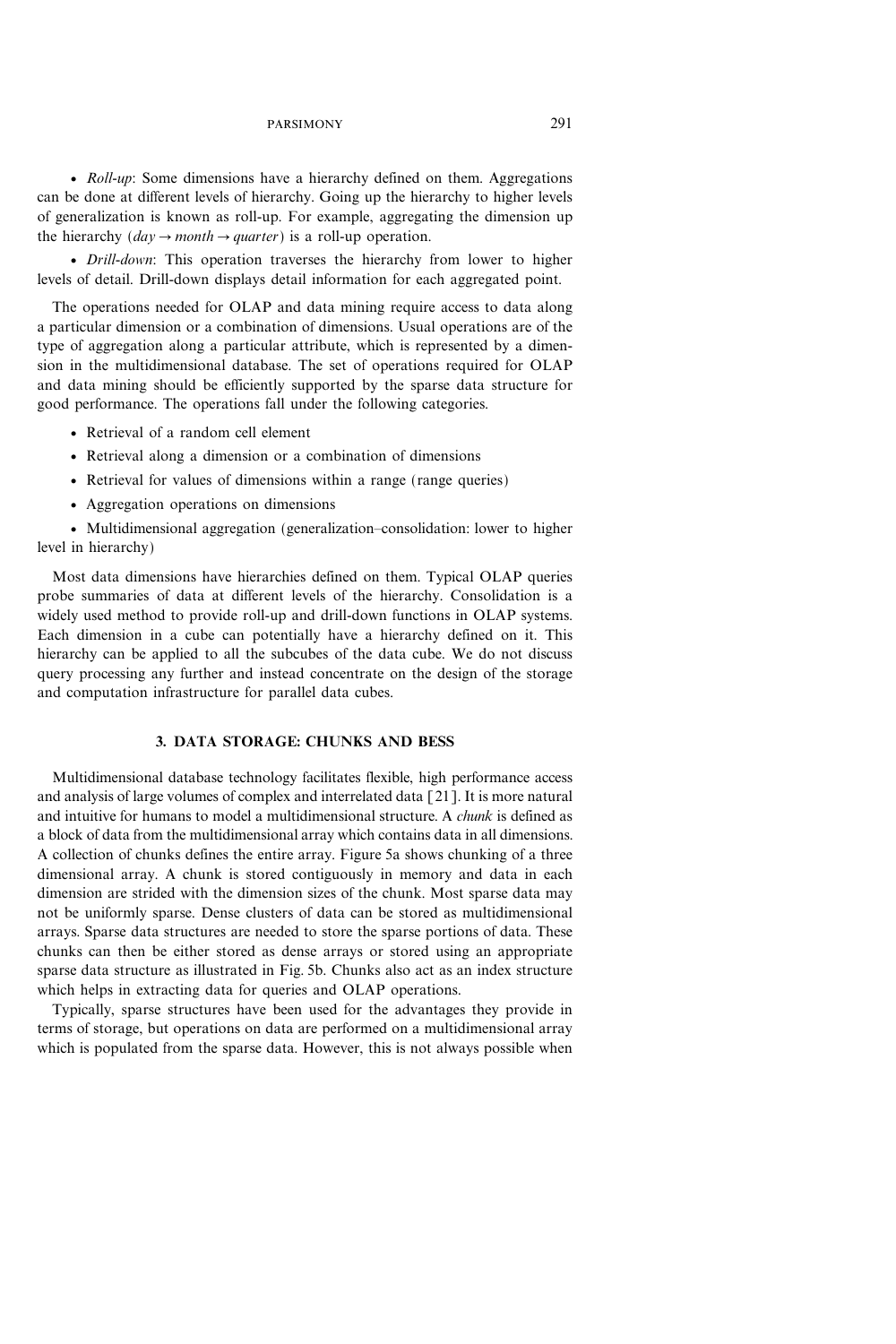

FIG. 5. Storage of data in chunks: (a) chunking for a 3D array, and (b) chunked storage for the cube.

either the dimension sizes are large or the number of dimensions is large. Since we are dealing with multidimensional structures for a large number of dimensions, we are interested in performing operations on the sparse structure itself. This is desirable to reduce  $I/O$  costs by having more data in memory to work on. This is one of the primary motivations for our BESS. For each cell present in a chunk a dimension index is encoded in  $\lceil \log |d_i| \rceil$  bits for each dimension  $d_i$  of size  $|d_i|$ . An 8-byte encoding is used to store the BESS index along with the value at that location. A larger encoding can be used if the number of dimensions is larger than 20. A dimension index can then be extracted by a bit mask operation. Aggregation along a dimension  $d_i$  can be done by masking its dimension encoding in BESS and using a sort operation to get the duplicate resultant BESS values together. This is followed by a scan of the BESS index, aggregating values for each duplicate BESS index. For dimensional analysis, aggregation needs to be done for appropriate chunks along a dimensional plane. This will be elaborated further in a later section.

Figure 6a illustrates an example for storing a two dimensional sparse chunk of size  $3 \times 2$ . Values v1 and v2 in chunk 0 are stored using a bit-encoded structure. Dimension  $x$  can be encoded in two bits since there are on only three distinct



FIG. 6. BESS used in chunk storage: (a) Chunk storage using BESS, and (b) storing chunk offsets for index retrieval.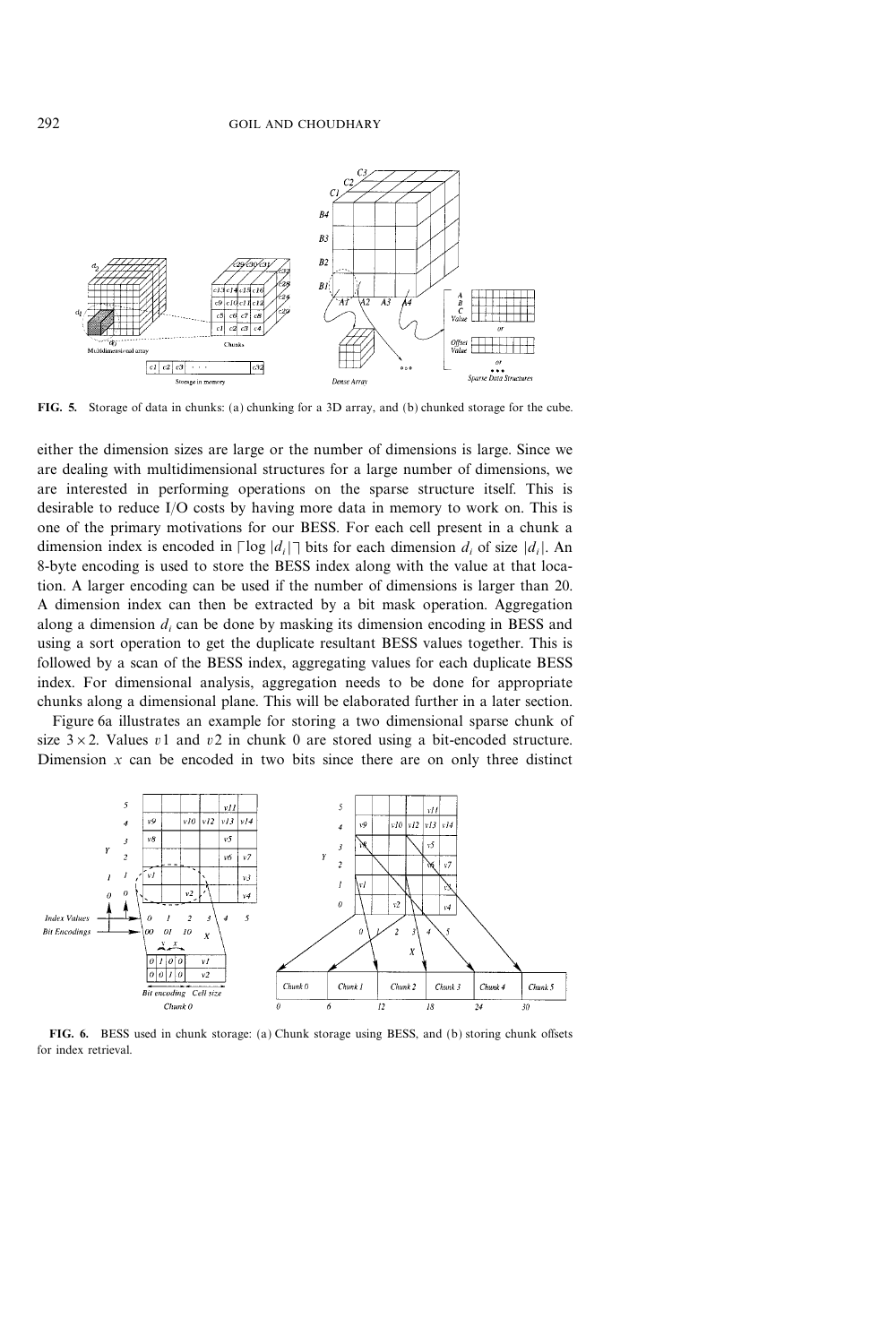values. Dimension  $\nu$  needs one bit to differentiate between 0 and 1. Hence three bits are needed for an index. Higher dimensional structures will use more bits but the minimum storage is 32 bits since data are word aligned. Thus, a large number of dimensions can be stored if two integers are used.

A chunk index structure stores the chunk offsets for each chunk. Chunks are stored in memory in some order of dimensions. Without loss of generality let us assume that the order of storage is in the order  $X$  followed by  $Y$  in Fig. 6b. To reference an element in the chunk, first the chunk offset is dereferenced to get the dimension index values. Since the dimension extents are known for the chunk this can be done easily. The second step is to add the index value in the chunk to this by retrieving it from the bit encoding. This can be done by shifting bits in the bitencoded structure and using a bit-mask to extract the bits that are used to encode each dimension.

## 4. OVERALL DESIGN

In this section we describe our design for a parallel and scalable data cube on coarse grained parallel machines (e.g, 4BM SP-2) or a network of workstations characterized by powerful general purpose processors (few to a few hundred) with a fast interconnection. The programming paradigm used is a high level programming language (e.g.,  $C/C++$ ) embedded with calls to a portable communication library (e.g., message passing interface).

In what follows, we address issues of data partitioning, parallelism, schedule construction, data cube building, chunk storage, and memory usage on this machine architecture. Figure 7 summarizes the various options available for these, especially in terms of storage of cubes, parallelism at different levels, aggregation calculation orderings, and the chunk access for aggregations. Moreover, a partial cube can be constructed if the number of dimensions is large or a specific level of the cube is needed. For example, in 2-way attribute-oriented data mining of associations, all cubes at level 2 are materialized by using the base cube and the minimum materializations of subcubes at the intermediate levels between 3 and  $n-1$  [12].



FIG. 7. Scheduling for data cube.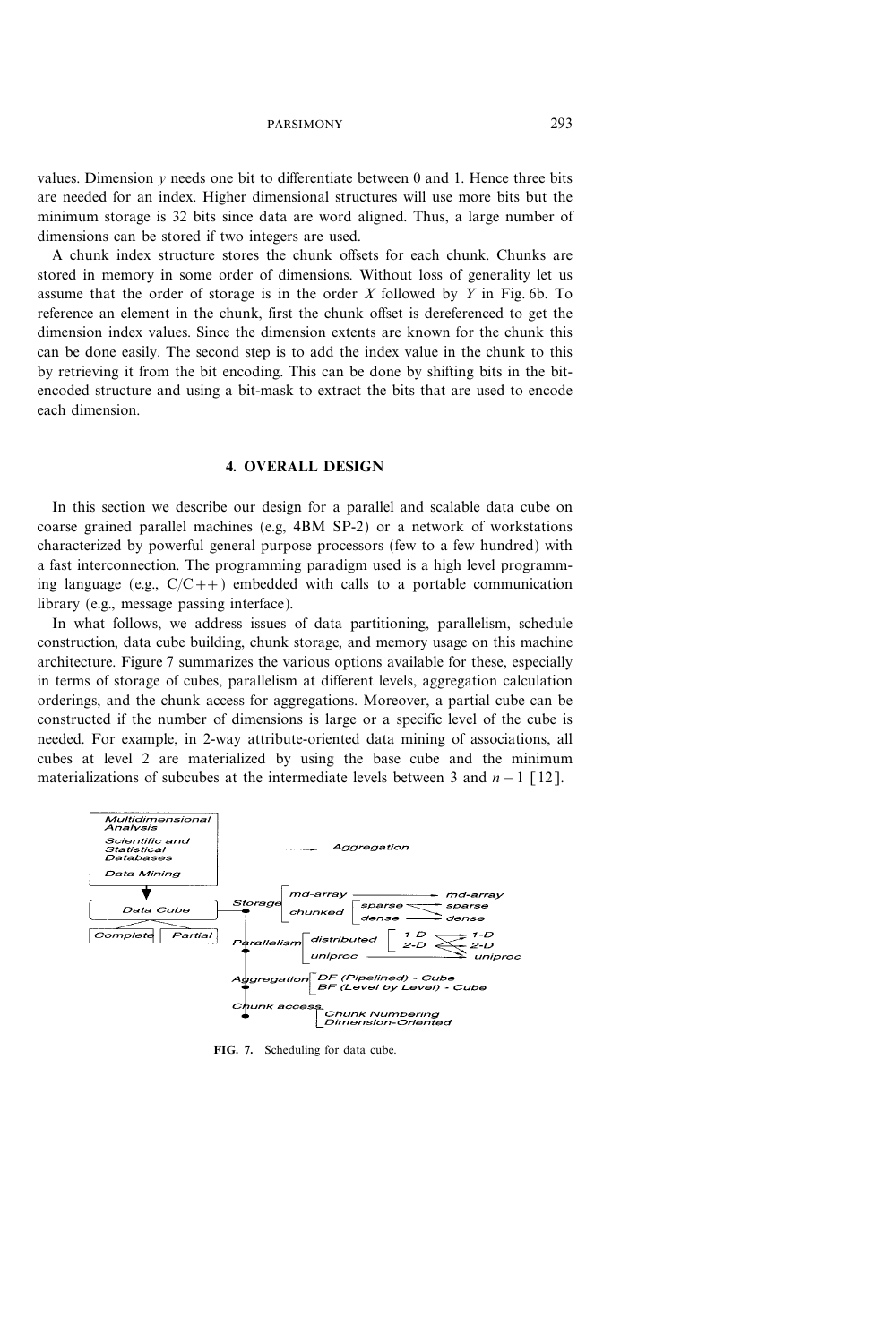#### 4.1. Data Partitioning and Parallelism

Data are partitioned on processors to distribute work equally. In addition, a partitioning scheme for multidimensional structures has to be dimension-aware and for dimension-oriented operations it must have some regularity in the distribution. A dimension, or a combination of dimensions, can be distributed. In order to achieve sufficient parallelism, it would be required that the product of cardinalities of the distributed dimensions be much larger than the number of processors. For example, for five-dimensional data (*ABCDE*), a 1D distribution will partition A and a 2D distribution will partition  $AB$ . We assume that dimensions are available that have cardinalities much greater than the number of processors in both cases. That is, either  $|A_i| \gg p$  for some i or  $|A_i| |A_i| \gg p$  for some i, i,  $0 \le i, j \le n-1, n$ is the number of dimensions. Partitioning determines the communication requirements for data movement in the intermediate aggregate calculations in the data cube. We support both 1D and 2D partitions in our implementations. Let  $K(1)$  or 2) be the number of dimensions used for the partitioning. For  $K=2$ , a two-dimensional partitioning, p processors are divided into two groups  $(k, \frac{p}{k})$ , where k is the number of processors in the group to be created by the first distributed dimension, chosen to be a divisor of p. For each tuple,  $A_i$  is used to choose among the k partitions and then  $A_j$  is further used to find the correct processor among the  $\frac{p}{k}$  processors in that group.  $k$  can be appropriately chosen to reflect the rations of the dimension sizes used in the partitioning. Figure 8 shows the base cube loading for a threedimensional cube (ABC) distributed on four processors in a 2D distribution, where dimensions A and B are distributed in a  $(2, 2)$  grid. Clearly, when  $K=1$ , a 1D partitioning is done with  $k=p$ .

Since  $2<sup>n</sup>$  cubes are being constructed, we keep them distributed as well. The distribution of these cubes depends on the cardinalities of their largest one or two dimensions. The same criteria are used here as for the base cube. However, redistribution of dimensions and chunks may be required if a dimension is partitioned anew or is repartitioned.

Table 1 shows the various distributions for aggregate calculations supported in our framework. The underlined dimensions are partitioned. Calculations are either local or nonlocal. Local calculations maintain the data distribution on each processor



Parallel Multidimonsionaf Datebase

FIG. 8. Base cube loading for three-dimensional cube on four processors.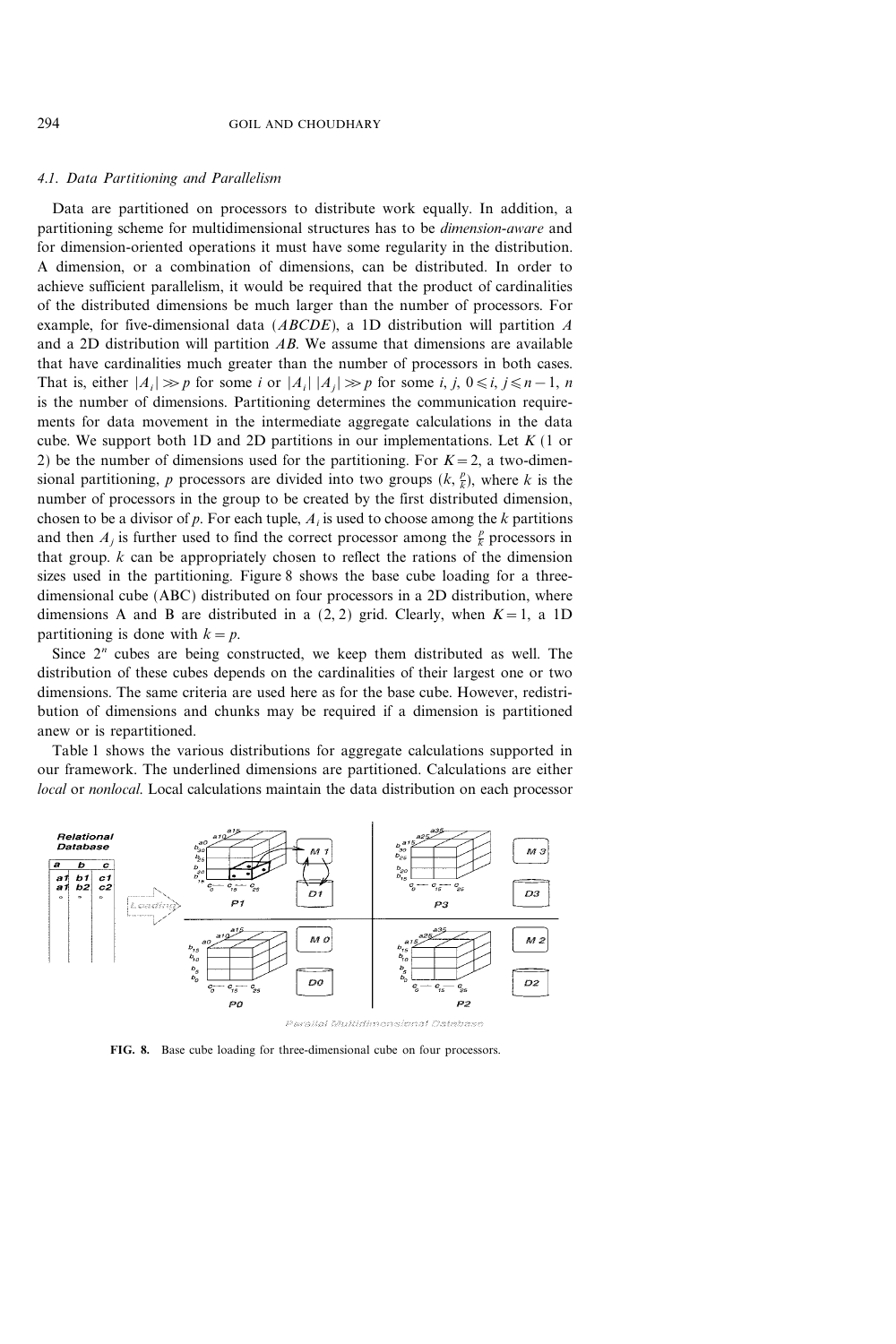#### TABLE 1

|                     |                          | Nonlocal             |                      |  |
|---------------------|--------------------------|----------------------|----------------------|--|
| Distribution        | Local.                   | Dimension 1          | Dimension 2          |  |
| $2D \rightarrow 2D$ | $ABC \rightarrow AB$     | $ABC \rightarrow BC$ | $ABC \rightarrow AC$ |  |
| $2D \rightarrow 1D$ |                          | $ABC \rightarrow BC$ | $ABC \rightarrow AC$ |  |
| $1D \rightarrow 1D$ | $ABC \rightarrow AB, AC$ | $ABC \rightarrow BC$ |                      |  |
| $2D \rightarrow 0D$ |                          | $ABC \rightarrow BC$ | $ABC \rightarrow AC$ |  |
| $1D \rightarrow 0D$ |                          | $ABC \rightarrow BC$ | $ABC \rightarrow AC$ |  |
| $0D \rightarrow 0D$ | $ABC \rightarrow AB, AD$ |                      |                      |  |

Partitioning of Subcubes following Aggregation Calculations

and the aggregation calculation does not involve any interprocessor communication. Nonlocal calculations distribute an undistributed dimension such as in  $\angle ABC \rightarrow \angle AC$ , where dimension  $B$  is aggregated and  $C$ , which was previously undistributed, is distributed. Another calculation is  $\angle ABC \rightarrow BC$ , where A is aggregated, B, the second distributed dimension, becomes the first distributed dimension, and C gets distributed as the second dimension. These can be categorized as either dimension 1 or dimension 2 being involved in the (re) distribution. Also, as illustrated in Fig. 7, the subcubes can be stored as *chunked* or as *multidimensional arrays* which are distributed or on a single processor with these distributions. The multidimensional arrays are, however, restricted to a 1D distribution since their sizes are small and 2D distribution will not provide sufficient parallelism. The data cube build scheduler does not evaluate the various possible distributions currently, instead calculating the costs based on the estimated sizes of the source and the target subcubes and uses a partitioning based on the dimension cardinalities.

## 4.2. Schedule Generation for Data Cube

Several optimizations can be done over the naive method of calculating each aggregate separately from the initial data [16]. Smallest parent computes a groupby by selecting the smallest of the previously computed group-bys from which it is possible to compute the group-by. Consider a four attribute cube (ABCD). Groupby  $AB$  can be calculated from  $ABCD$ ,  $ABD$ , and  $ABC$ . Clearly the sizes of  $ABC$  and ABD are smaller than that of ABCD and are better candidates. The next optimization is to compute the group-bys in an order in which the next group-by calculation can benefit from the cached results of the previous calculation. This can be extended to disk-based data cubes by reducing disk I/O and caching in main memory. For example, after computing  $ABC$  from  $ABCD$  we compute AB followed by A. An important multiprocessor optimization is to minimize interprocessor communication. The order of computation should minimize the communication among the processors because interprocessor communication costs are typically higher than computation costs. For example, for a 1D partition,  $BC \rightarrow C$  will have a higher communication cost to first aggregate along  $B$  and then divide  $C$  among the processors in comparison to  $CD \rightarrow C$  where a local aggregation on each processor along D will be sufficient.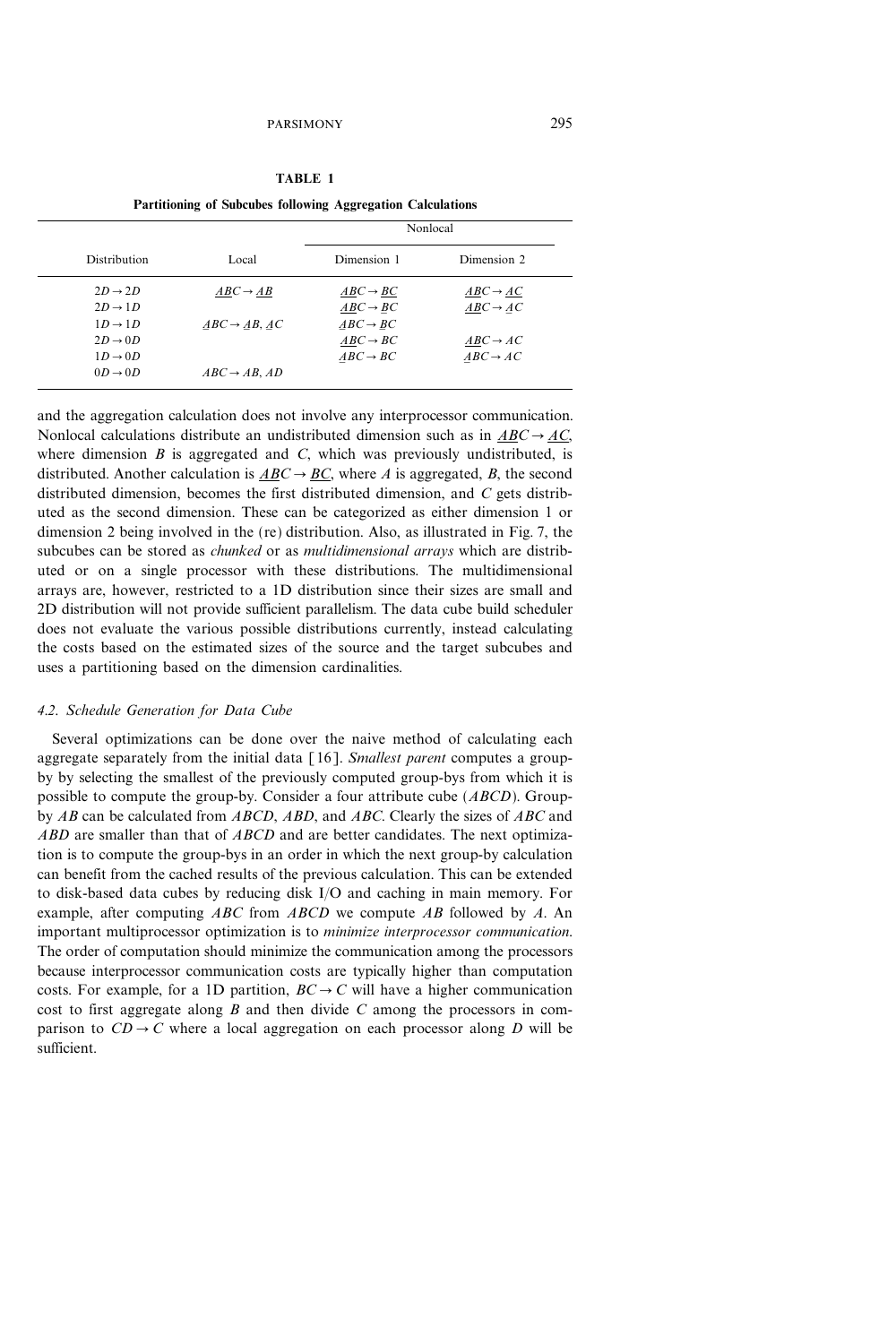A lattice framework to represent the hierarchy of the group-bys was introduced in [19]. This is an elegant model for representing the dependencies in the calculations and also to model costs of the aggregate calculations. A scheduling algorithm can be applied to this framework substituting the appropriate costs of computation and communication. A lattice for the group-by calculations for a five-dimensional cube (ABCDE) is shown in Fig. 4. Each node represents an aggregate and an arrow represents a possible aggregate calculation which is also used to represent the cost of the calculation.

Calculation of the order in which the Group-bys are created depends on the cost of deriving a lower order (one with a lower number of attributes) group-by from a higher order (also called the *parent*) group-by. For example, between  $ABD \rightarrow BD$ and  $BCD \rightarrow BD$  one needs to select the one with the lower cost. Cost estimation of the aggregation operations can be done by establishing a cost model. Some calculations do not involve communication and are *local*; others involving communication are labeled as *nonlocal*. Details of these techniques for a parallel implementation using multidimensional arrays can be found in [11]. However, with chunking and the presence of sparse chunks the cube size cannot be taken for calculating computation and communication costs. Size estimation is required for sparse cubes to estimate computation and communication costs when dimension aggregation operations are performed. We use a simple analytical algorithm for size estimation in the presence of hierarchies presented in [31]. This is shown to perform well for uniformly distributed random data and also works well for some amount of skew. Since we need reasonable estimates to select the materialization of a subcube from a subcube at a higher level, this works well.

# 4.3. Cost Model

Size estimation is important to label the edges of the cube lattice with costs of various aggregation calculations. Apart from sizes, computation and communication costs have to be modeled for the various cubes and their distributions. Cubes are partitioned on processors and communication is generated for the various combinations of distributions shown in Table 1. Let  $\mathcal{V}(\prod_{i=0}^{n-1} D_i)$  be the estimated value of the number of tuples in the region defined by the dimensions  $|D_i|$ . Let P be the number of processors, divided into a  $P_x \times P_y$  grid of processors for a twodimensional partitioning. The communication cost for a 2D to 2D calculation where the first dimension,  $D_0$ , is aggregated, dimension  $D_1$  is redistributed from  $P_y$ to  $P_x$ , and dimensions  $D_2$  is distributed on  $P_y$  is given by

$$
\mathscr{V}\left(\frac{|D_0|}{P_x}\frac{|D_1|}{P_y}\prod_{i=2}^{n-1} D_i\right) T_{calc} + \frac{\mathscr{V}\left(\frac{|D_0|}{P_x}\frac{|C_1|}{P_y}\prod_{i=2}^{n-1} D_i\right)}{S_m} T_{I/O}
$$

$$
+ \left(T_s + T_w \mathscr{V}\left(\frac{|D_1|}{P_y}\frac{|D_2|}{P_y}\prod_{i=3}^{n-1} D_i\right) P\right).
$$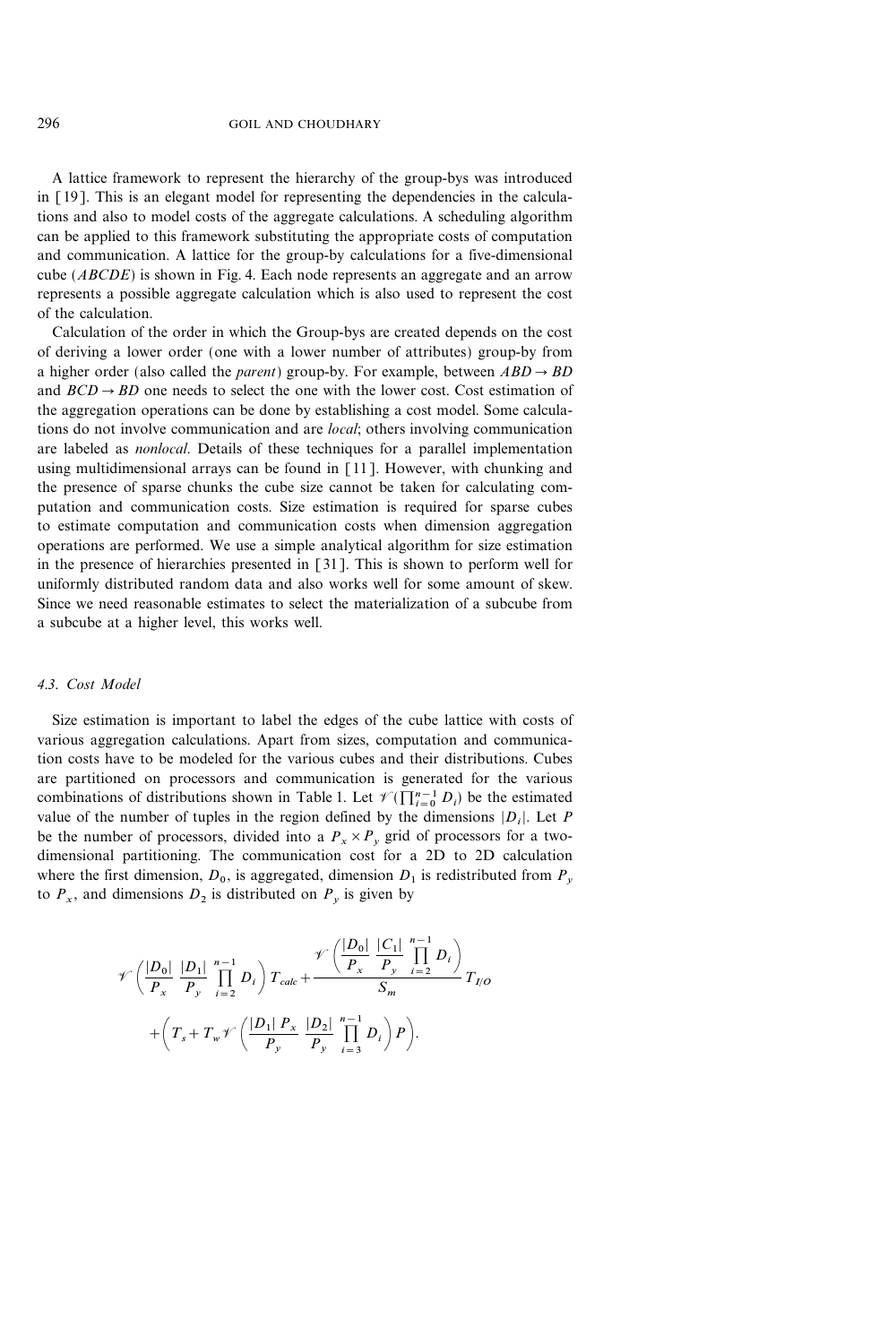Dimension  $D_0$ , distributed on  $P_x$  processors, is aggregated locally, dimension  $D_1$ , distributed on  $P_y$ , is redistributed to  $P_x$  processors, and dimension  $D_2$ , which is local, now distributed on  $P_y$  processors. The computation cost is the cost of aggregating the tuples in all the chunks on the processor, which are stored as a collection of minichunks for sparse chunks.  $S_m$  is the size of a minichunk, and  $S_b$ is the size of the aggregate buffer. The  $I/0$  cost is in terms of the number of minichunks read and the number of minichunks written after the aggregation. The number of minichunk writes for dimension order traversal is estimated as a ratio of the total number of tuples in the target cube and the minichunk size  $S_m$ . We estimate all chunks as sparse chunks for schedule calculations. However, chunks above the user defined threshold density are converted to dense chunks in the implementation. Table 2 summarizes the cost estimations for the various distributions for the aggregation of the first distributed dimension is aggregated. Table 3 summarizes the cost estimation when dimension 2 is aggregated under the various distributions.

Reference [32] uses a minimum memory spanning tree (MMST) for a cube in an optimal dimension order to reduce the memory requirements to overlap the computation of the MMST subtrees. The optimal order is shown to be the increasing order of cardinalities of the dimensions. This is due to the fact that chunks are always accessed in storage order and main memory is allocated for all the target chunks that map in the region defined by the chunks that are being read. Since the

|                     |                                                                                    | Cost                                                                                                                                                                                                                                                                                                                                                                        |                                                                |
|---------------------|------------------------------------------------------------------------------------|-----------------------------------------------------------------------------------------------------------------------------------------------------------------------------------------------------------------------------------------------------------------------------------------------------------------------------------------------------------------------------|----------------------------------------------------------------|
| Distribution        | $T_{calc}$                                                                         | $T_{comm}$                                                                                                                                                                                                                                                                                                                                                                  | $T_{I\!/\!O}$                                                  |
|                     |                                                                                    | $2D \rightarrow 2D \quad \mathscr{V}\left(\frac{ D_0 }{P_x}\cdot\frac{ D_1 }{P_y}\cdot\prod_{i=2}^{n-1}D_i\right)\cdot P_x(T_s+T_w)\frac{\mathscr{V}\left(\frac{ D_1 }{P_y}\cdot\frac{ D_2 }{P_y}\cdot\prod_{i=3}^{n-1}D_i\right)}{\cdot S_{sendbut}} \frac{\mathscr{V}\left(\frac{ D_0 }{P_x}\cdot\frac{ D_1 }{P_y}\cdot\prod_{i=2}^{n-1}D_i\right)}{\cdot S_{simichunk}}$ | $S_{minichunk}$                                                |
|                     |                                                                                    | $2D \rightarrow 1D \qquad \mathcal{V}\left(\frac{ D_0 }{P_x} \cdot \frac{ D_1 }{P_y} \cdot \prod_{i=2}^{n-1} D_i\right) \qquad P(T_s + T_w) \frac{\mathcal{V}\left(\frac{ D_1 }{P_y} \cdot \prod_{i=2}^{n-1} D_i\right)}{S_{sendbut}} \qquad \frac{\mathcal{V}\left(\frac{ D_0 }{P_x} \cdot \frac{ D_1 }{P_y} \cdot \prod_{i=2}^{n-1} D_i\right)}{S_{minichunk}}$           | $S_{minichunk}$                                                |
|                     |                                                                                    | $2D\rightarrow 0\ \mathcal{D} \qquad \mathcal{V}\left(\frac{ D_0 }{P_x}\ \frac{ D_1 }{P_y}\ \prod^{n-1}_{i=2} D_i\right) \qquad \quad \left(T_s+T_w\right) \frac{\mathcal{V}\left(\frac{ D_1 }{P_y}\ \prod^{n-1}_{i=2} D_i\right)}{S_{\dots n-s}} \qquad \qquad \frac{\mathcal{V}\left(\frac{ D_0 }{P_x}\ \frac{ D_1 }{P_y}\ \prod^{n-1}_{i=2} D_i\right)}{S_{\dots n-s}}$  | $S_{minichunk}$                                                |
|                     | $1D \rightarrow 1D$ $\mathscr{V}\left(\frac{ D_0 }{P}\prod_{i=1}^{n-1} D_i\right)$ | $P(T_s+T_w)\frac{\mathcal{V}\left(\frac{ D_1 }{P}\prod_{i=2}^{n-1}D_i\right)}{S}$                                                                                                                                                                                                                                                                                           | $\mathscr{V}\left(\frac{ D_0 }{P}\prod_{i=1}^{n-1} D_i\right)$ |
| $1D \rightarrow 0D$ | $\mathscr{N}\left(\frac{ D_0 }{P}\prod_{i=1}^{n-1} D_i\right)$                     | $(T_s+T_w)\frac{\mathscr{V}\left(\prod\limits_{i=1}^{r} D_i\right)}{C}$                                                                                                                                                                                                                                                                                                     | $\mathscr{V}\left(\frac{ D_0 }{P}\prod_{i=1}^{n-1} D_i\right)$ |

TABLE 2

Cost Model for Parallel Aggregation Calculations for Aggregating Dimension 1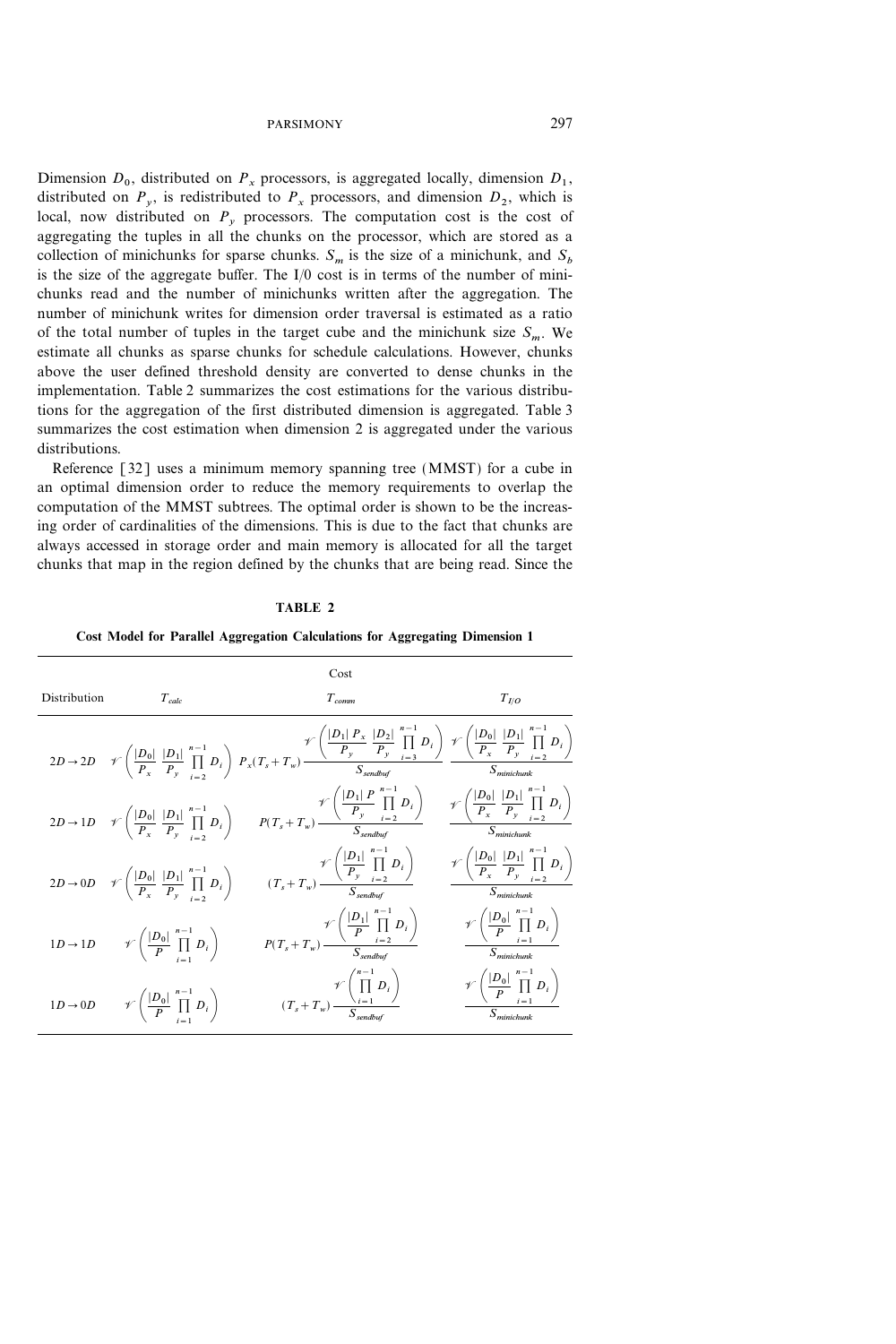#### TABLE 3

|           |            | Cost information a arafiel Aggregation Calculations for Aggregating Difficultion 2                                                                                                                                                                                                                                                                                       |                              |
|-----------|------------|--------------------------------------------------------------------------------------------------------------------------------------------------------------------------------------------------------------------------------------------------------------------------------------------------------------------------------------------------------------------------|------------------------------|
|           |            | Cost                                                                                                                                                                                                                                                                                                                                                                     |                              |
| Dimension | $T_{calc}$ | $T_{\mathit{comm}}$                                                                                                                                                                                                                                                                                                                                                      | $T_{I/O}$                    |
|           |            | $2D \rightarrow 2D \qquad \mathcal{V}\left(\frac{ D_0 }{P_x} \cdot \frac{ D_1 }{P_y} \prod_{i=2}^{n-1} D_i\right) \qquad P_x(T_s + T_w) \frac{\mathcal{V}\left(\frac{ D_1 }{P_x} \cdot \frac{ D_2 }{P_y} \prod_{i=3}^{n-1} D_i\right)}{S_{sendbyf}} \qquad \frac{\mathcal{V}\left(\frac{ D_0 }{P_x} \cdot \frac{ D_1 }{P_y} \prod_{i=2}^{n-1} D_i\right)}{S_{minchunk}}$ |                              |
|           |            | $2D \rightarrow 1D \qquad \mathcal{V}\left(\frac{ D_0 }{P_x} \cdot \frac{ D_1 }{P_y} \cdot \prod_{i=1}^{n-1} D_i\right) \qquad \qquad P(T_s + T_w) \frac{\mathcal{V}\left(\frac{ D_1 }{P_x} \cdot \prod_{i=2}^{n-1} D_i\right)}{\sum_{\text{complete}} \qquad \qquad \mathcal{V}\left(\frac{ D_0 }{P_x} \cdot \frac{ D_1 }{P_y} \cdot \prod_{i=2}^{n-1} D_i\right)}$     | $\boldsymbol{S}_{minichunk}$ |
|           |            | $2D\rightarrow 0\qquad \quad \mathcal{V}\left(\frac{ D_0 }{P_x}\cdot\frac{ D_1 }{P_y}\prod_{i=2}^{n-1}D_i\right) \qquad \quad \left(T_s+T_w\right)\frac{\mathcal{V}\left(\frac{ D_0 }{P_x}\cdot\prod_{i=2}^{n-1}D_i\right)}{S_{\textit{comfluit}}}\qquad \quad \quad \mathcal{V}\left(\frac{ D_0 }{P_x}\cdot\frac{ D_1 }{P_y}\prod_{i=2}^{n-1}D_i\right)$                |                              |

Cost Model for Parallel Aggregation Calculations for Aggregating Dimension 2

operations are on dense chunks the sizes of the chunks are considered as the product of their dimension cardinalities. However, a true sparse representation designed for both storage and operations, such as BESS, needs to estimate the sizes of the sparse chunks after group-bys.

 $\mathscr{V}\left(\frac{|D_0|}{P}\prod_{i=1}^{n-1}$ 

 $S_{sendbuf}$ 

 $n-1$  $\prod_{i=2}^{n-1} D_i$ 

 $V \left( \frac{|D_0|}{P} \prod_{i=1}^{n-1} \right)$ 

 $S_{\textit{minichunk}}$ 

 $n-1$  $\prod_{i=1} D_i$  $\left( \frac{1}{2} \right)$ 

#### 4.4. Data Structure Management

 $1D \rightarrow 0D$   $\mathscr{V}\left(\frac{|D_0|}{P}\prod_{i=1}^{n-1}$ 

 $n-1$ 

 $\prod_{i=1}^{n-1} D_i$   $P(T_s + T_w)$ 

For large data sets the sizes of the cubes and the number of cubes will not fit in the main memory of the processors. A scalable parallel implementation will require disk space to store results of computations, often many of them with intermediate results. This is similar to a *paging*-based system which can either rely on virtual memory system of the computer or perform the paging of data structures to the needs of the application. We follow the latter approach. Figure 9 shows the data structures for our design and the ones which are paged in and out from disk into main memory on each processor.

A global cube topology is maintained for each subcube by distributing the dimension equally on each processor. A dimension of size  $d_i$ ,  $0 \le i \le n$  gets distributed on p processors, a processor i gets the  $\lceil \frac{d_i}{p} \rceil$  portion of  $d_i$ , if  $i < d_i \bmod p$ , or else it gets  $\lfloor \frac{d_i}{p} \rfloor$ . Each processor thus can calculate what portion belongs to which processor. Furthermore, a constant chunk size is used in each dimension across subcubes. This allows for a simple calculation to find the target chunk which a chunk maps to after aggregating a dimension. However, the first distribution of the dimensions in the base cube is done using sample-based partitioning scheme which may result in an inexact partition and it is kept the same until any of the distributed dimension gets redistributed.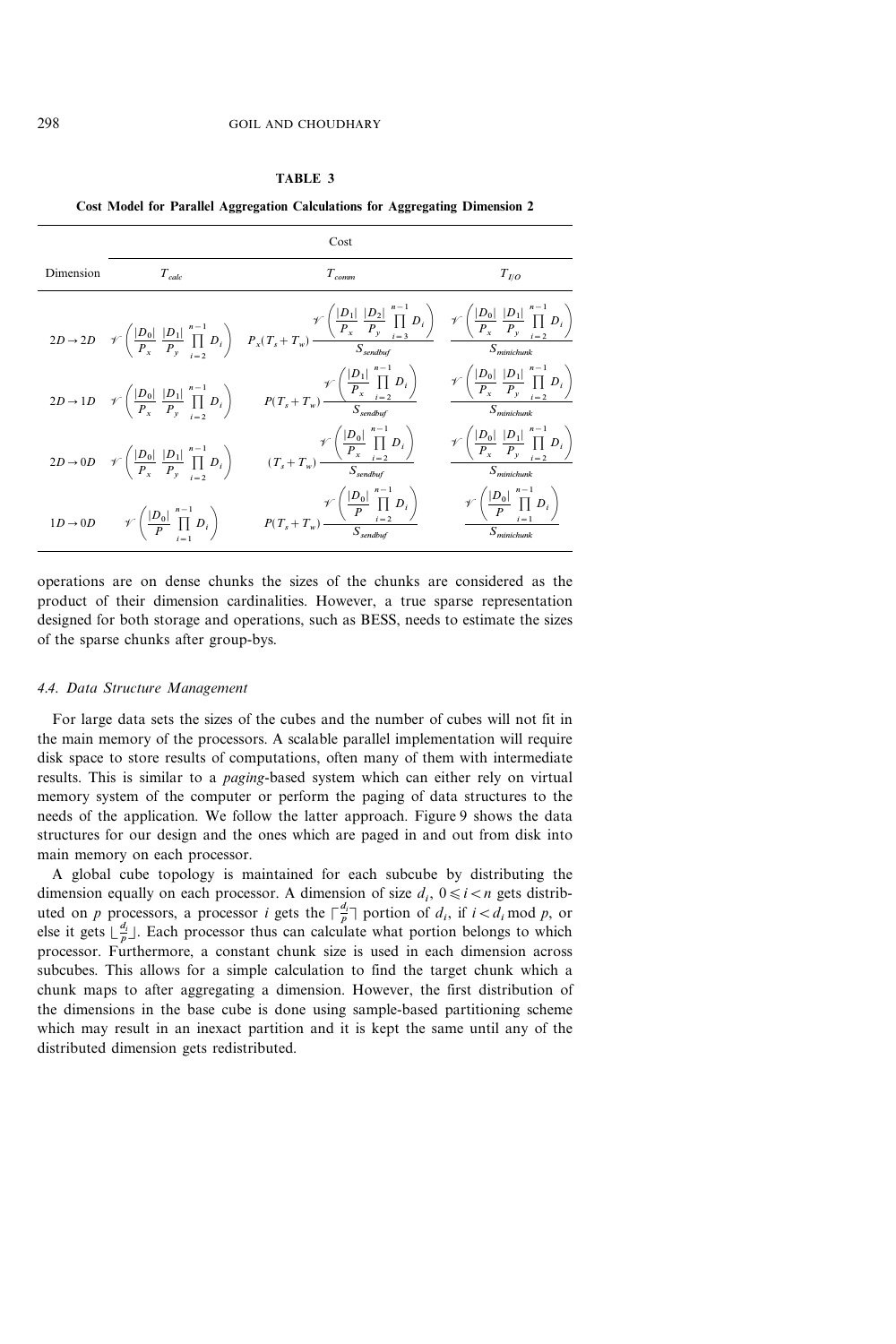

FIG. 9. Data structure management.

A *cube directory* structure is always maintained in memory for each cube at the highest level. For each cube this contains a pointer to a *data cube* structure which stores information about the cube and its chunks. It also contains a file offset to indicate the file address if the data cube structure is paged out. A status parameter indicates whether the data cube structure is in memory (INMEM) or on disk (ONDISK).

A data cube structure maintains the cube topology parameters, the number of unique values in each dimension, whether the chunk structure for the cube is in memory *(status)*, a pointer to the chunk structure if it is in memory, and a file offset if it is on disk. The total number of chunks for the chunk structure of the cube is in *totalchunks*. Additionally, for each chunk of the chunk structure, a chunk status cstatus is maintained to keep track of chunk structure paging. The chunk address is a pointer to the chunk structure in memory which stores information for each chunk. This is when cstatus is set to INMEM. Otherwise, cstatus can either be UNALLOCATED or ONDISK. In the latter case the chunk address will be a file offset value. For a multidimensional array, the size of the array and the dimension factor in each dimension are stored for the lookup calculations involving aggregations instead of calculating them on the fly every time.

A chunk structure for a subcube can either be in its entirety or parts of it can be allocated as they are referred to. The cstatus field of the data cube will keep track of allocations. A chunk structure keeps track of the number of  $BESS + value$  pairs (ntuples) in the chunk, which are stored in minichunks. Whether a chunk is dense or sparse is tracked by *type*. A dense chunk has a memory pointer to a dense array whereas a sparse chunk has a memory pointer to a mini-chunk. Chunk index for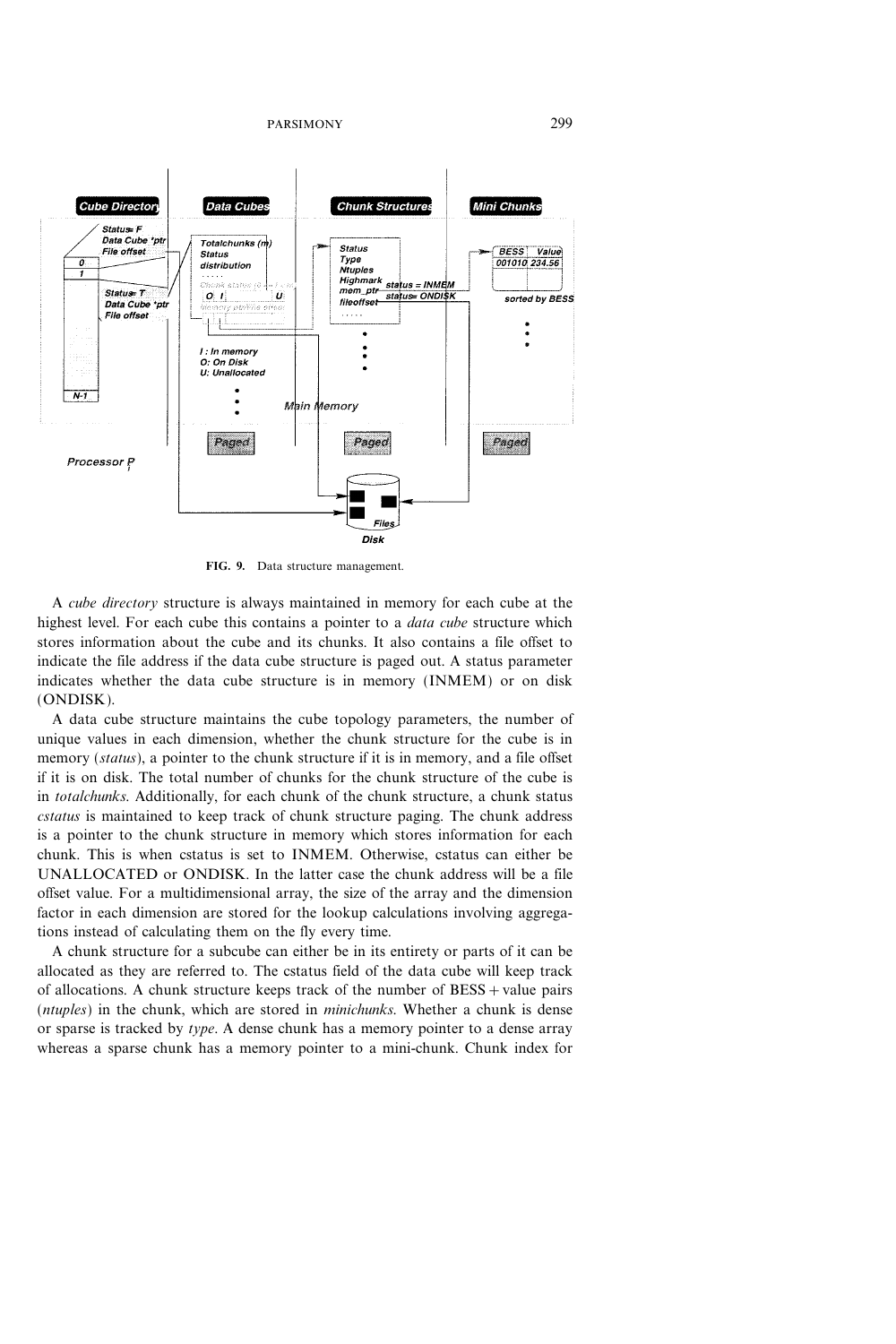each dimension in the cube topology is encoded in an 8-byte value *cidx*. Furthermore, dimensions of the chunk are encoded in another 8-byte value *cdim*. This allows for quick access to these values instead of calculating them on the fly.

Minichunks can be unallocated (UNALLOCATED), in memory (INMEM), on disk ( $ONDISK$ ), or both in memory and on disk ( $INMEM$  $ONDISK$ ). Initially, a minichunk for a chunk is allocated memory when a value maps to the chunk (UNALLOCATED  $\rightarrow$  INMEM). When the minichunk is filled it is written to disk and its memory reused for the next minichunk (INMEM $\rightarrow$ INMEM $\rightarrow$ ONDISK). Finally, when a minichunk is purged to disk it is deallocated (INMEM\_ONDISK  $\rightarrow$  ONDISK). A chunk can thus have multiple minichunks. Hence, choosing the minichunk size is an important parameter to control the number of disk I/O operations for aggregation calculations.

On each processor, there is one file for the chunk structure of each cube, one file for the minichunks of all the sparse chunks in the cube, and one file for the multidimensional chunks of the cube (or if the cube is a multidimensional array). One file is used for the datacube structure. For 10 (20) dimensions there are 1024 (1,048,576) chunk files and 1024 (1,048,576) chunk structure files. With a limit of 2000 open files, file management is required to use the open file descriptors efficiently.

# 5. ALGORITHMS AND ANALYSIS

Since chunks can be either sparse or dense, we need methods to aggregate sparse chunks with sparse chunks, sparse with dense chunks, and dense with dense chunks. The case of dense chunks to sparse chunks does not arise since a dense chunk never gets converted to a sparse chunk. Also, a chunked organization may be converted into a multidimensional array. The various options are illustrated in Fig. 7. In this section we discuss the algorithms for cube aggregations and chunk mappings. Table 4 describes the notation used in the algorithm description.

## TABLE 4

## Notation for Algorithms

| p                                     | Parent (source) cube                                                                                                |
|---------------------------------------|---------------------------------------------------------------------------------------------------------------------|
| $\mathcal{C}_{\mathcal{C}}$           | Child (target) cube                                                                                                 |
| $\mathscr{D}_k$                       | Set of dimensions for cube $k$                                                                                      |
| $\mathscr{D}_k^d$                     | Set of distributed dimensions for cube $k$                                                                          |
| $\mathscr{D}_k^{nd}$                  | Set of non-distributed dimensions for cube $k$                                                                      |
| $\mathscr{E}^k_j$                     | Processor extents for cube $k$ in the <i>j</i> th dimension                                                         |
| $\bar{\mathcal{F}}_i^k$               | Dimension factor of chunks for cube $k$ for the <i>j</i> th dimension                                               |
| $\langle \text{variable} \rangle_A^j$ | Value for cube A (parent or child) for the <i>j</i> th dimension                                                    |
| $\mathscr{P}_k$                       | Processor set partitioned into $\mathcal{P}_k^{di}$ , $0 \le i <  \mathcal{D}_k^d $ for cube k                      |
| $\mathscr{B}_{proc}$                  | Buffer for processor <i>proc</i> , communication buffer if <i>proc</i> $\neq$ <i>myid</i> else it is a local buffer |
| $\mathscr{R}_{proc_i}$                | Receive buffer for values from processor $proc_i$ , for $0 \le i < P_k$ , $i \ne myid$                              |
| $dim\_agg_k$                          | Dimension being aggregated in cube $k$                                                                              |
| $N_k$                                 | Number of chunks for cube $k$                                                                                       |
| $\textit{chunks}_k[i]$                | Chunk structure for cube $k, 0 \le i \le N_k$                                                                       |
| $cidx_i$                              | chunk index in dimension j                                                                                          |
| $cdim_i$                              | chunk extent in dimension j                                                                                         |
|                                       |                                                                                                                     |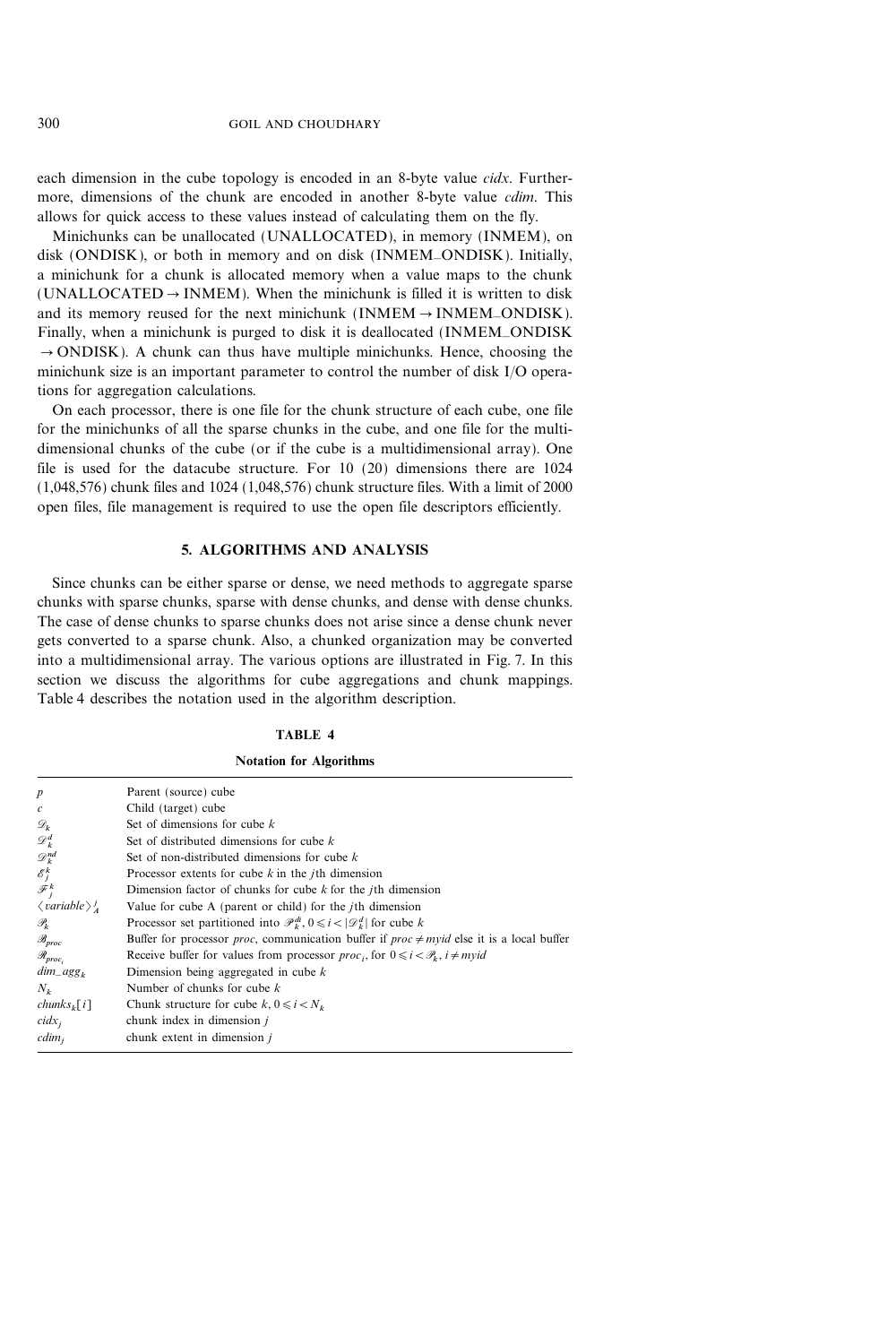#### 5.1. Chunk Mapping to Processors

Algorithm 5.1 describes the algorithm for chunked aggregation of a parent cube with sparse chunks. It describes the chunk mapping process and the distinction between *split* and *nonsplit* chunks and *local* and *nonlocal* mappings.

Each chunk in the source cube is processed to map its values to the target chunk. The chunk structure carries information about the chunk's dimensional offsets in  $cidx$ . This, along with  $cdim$ , the chunk extents, is used to calculate the local value in each dimension. For distributed dimensions we need to add the start of the processor range to calculate the global value. This is then used to calculate the target start and stop values. This is used to determine the destination target processor and the target chunk. The source can map to the same target chunk on the same processor, map to the same target chunk on another processor, split among chunks on the same processor, or split among chunks on different processors. These cases are illustrated in Fig. 10 for a two-dimensional source to target aggregation of chunks.

Each mapping to a target chunk on the local processor is copied to a local aggregation buffer. If this buffer is full or the current value maps to a different target chunk than the ones in the buffer, it is aggregated with the target. For a nonlocal calculation a send buffer is kept for each remote processor. A split chunk needs to evaluate each of the index values by decoding the BESS values and adding it to the chunk index values. A target processor needs to be evaluated for the distributed dimensions since this can potentially be different. For a split source chunk, a corrected  $BESS + value$  and target chunk-id is sent; otherwise just the  $BESS +$ value is sent. Asynchronous send is used to overlap computation and communication. Hence, before the send buffer to a processor is reused, a receive of the previous send must be completed. Asynchronous receive operations are posted from all processors and periodically checked to complete the appropriate sends. A processor receives the BESS values and the target chunk-id and does the aggregation operation.

For a conversion of a chunked source cube to a multidimensional target array, offsets are calculated. Dense chunks are similarly treated. This is explained in a later section.

#### 5.2. Local-Nonlocal Aggregation

Figure 11 illustrates the local and nonlocal aggregation calculations for chunks. The same partitioning dimensions in the source and target subcubes result in a local aggregation calculation. For example,  $ABC \rightarrow AB$  has both A and B partitioned in both subcubes and this results in a local aggregation. On the other hand,  $ABC \rightarrow AB$  has only A partitioned in the result subcube and B goes from being distributed to being undistributed. This results in communication and is a nonlocal aggregation. Other cases are illustrated in Table 1.

The distribution of the subcubes is ascertained by the cardinalities of its two largest dimensions. A subcube can be 2D, 1D distributed, or on a single processor (OD). To generate the schedule of data cube calculations, the lattice structure is used, exploiting the various optimizations discussed earlier in the section on schedule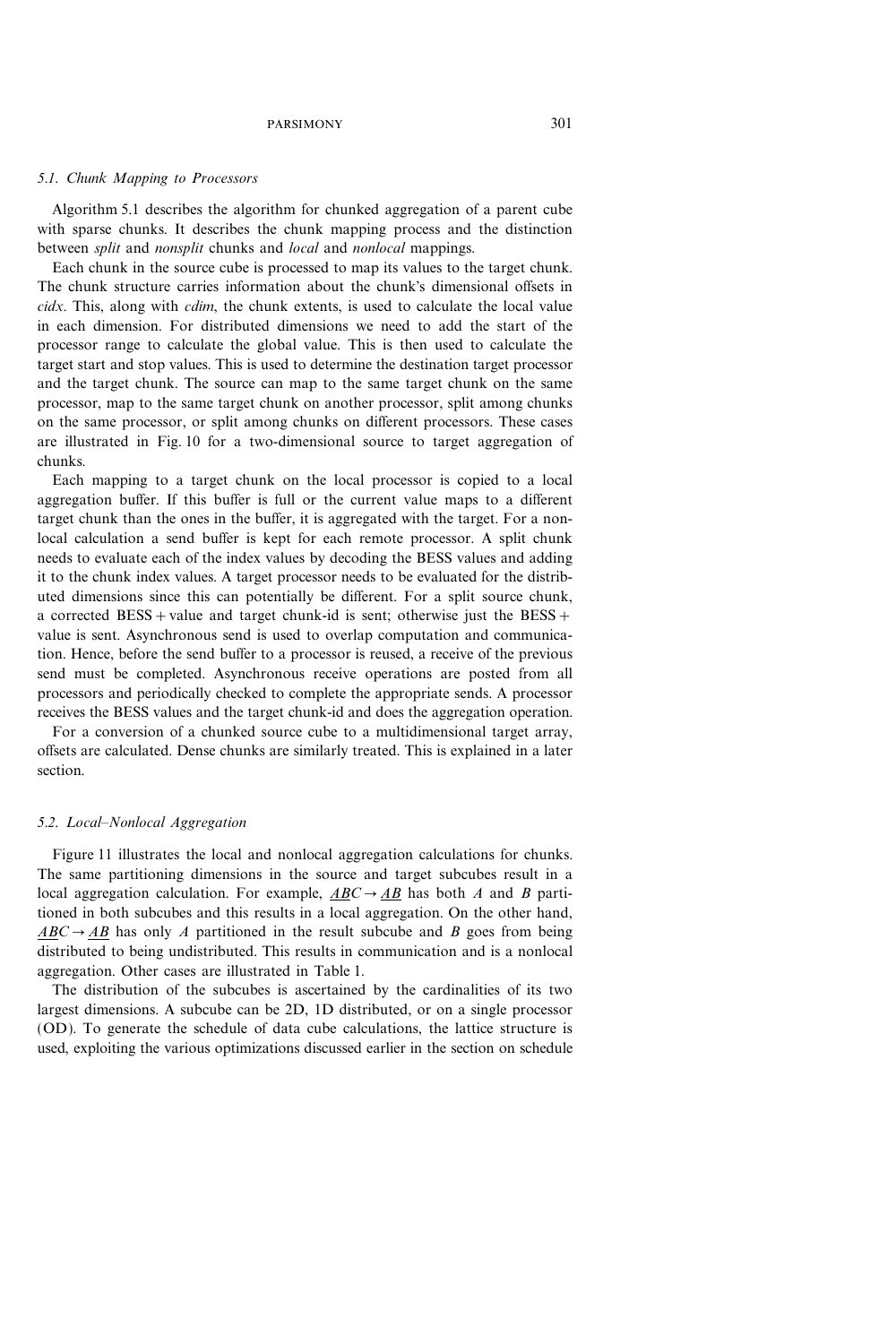# 302 GOIL AND CHOUDHARY

```
for i \leftarrow 1 to N_p<br>for j \leftarrow 1 to ndim, j \neq \dim_a ag_p{1 \choose 1} to haim, j \neq a managep<br>
{local\_start\_index}_j^p = {breaksfp[i].cidx}_j *{chunk\_extent}_j<br>
{local\_stop\_index}_j^p = {local\_start\_index}_j^p +{chunksp[i].cdim}_j/* Calculate the global index in dimension */if(j \in \mathcal{D}_{p}^{d})global\_start\_index_{i}^{p} = local\_start\_index_{i}^{p} + \varepsilon_{i}^{p}[myid]global_start_indexf' = local\_start\_index_{f}^F + E_{f}^F [myi]<br>global_stop_indexf' = local\_stop\_index_{f}^P + E_{f}^P [myi d]if(j \in \mathcal{D}_c^d)j' = Rank(j, \mathcal{D}_c^d)proc_b = BinarySearch(global.start\_index_{j}^{p}, \mathcal{E}_{j}^{p}[], \mathcal{P}_{c}^{j'})\begin{aligned} &\text{proc}_b = \textit{binarySearch}(good1.start.\textit{index}^2_j, \mathcal{E}_j \mid \mathbf{I}, \mathcal{F}_c) \\ &\text{local\_start}.\textit{index}^c_j = global\_start.\textit{index}^p_j - \mathcal{E}_j^c[\textit{proc}_b] \\ &\text{proc}_c = \textit{proc}_b / * (\textit{e)end}\textit{ and (b)begining processors *} \\ &\text{while (global\_stop\_index}^p > \mathcal{E}_j^c[\textit{proc}_c]) \\ &\text{proc}_c \leftarrow \textit{proc}_c + 1 \\ &\text{if (proc}_b \neq \textit{proc}_c)else /* For non-distributed dimension j in target */
                                         local\_start\_index^c_j = global\_start\_index^r_j\begin{array}{l} \textit{chunk\_start\_num}^c_j = \textit{local\_start\_index}^c_j/\textit{chunk\_agent}_j\\ \textit{chunk\_stop\_num}^c_j = \textit{local\_stop\_index}^c_j/\textit{chunk\_event}_j \end{array}/* Check if source chunk maps to the same processor/same chunk or same processor/different chunks or different
              processors */
              if(proc<sub>b</sub> = proc<sub>e</sub> and chunk_start_num<sup>c</sup><sub>j</sub> = chunk_stop_num<sup>c</sup><sub>j</sub>, j \in \mathcal{D}_c)
                           target\_chunk\_id = 0<br>for j \leftarrow 1 to ndim, j \neq dim\_agg_ptarget_chunk_id += chunk_start_num<sup>c</sup> * \mathcal{F}_j^c<br>/* Calculate the BESS correction values for the target chunk */
                                         bess_correction j = |local\_start\_index\frac{p}{j} - local\_start\_index\frac{q}{j}|if(proc<sub>b</sub> \neq myid) /* Off-processor value */<br>Correct and copy BESS+value pairs into communication buffer B_{proc_b}(If \mathcal{B}_{proc} is full, do an Asynchronous SEND to proc_b and reuse buffer)
                           the \mu Local processor value \pi/<br>Correct and copy BESS+value pairs into local buffer B_{myid}<br>Correct and copy BESS+value pairs into local buffer B_{myid}(If B_{myid} is full, aggregate buffer and reuse)
             eise<br>
\text{if}(proc_b = proc_e) \text{ /* Same processor different chunks */}
for each BESS value in chunk<br>
for \text{arget\_chunk} \cdot id = 0, Initialize prev_target_chunk_id<br>
for j \leftarrow 1 to ndim, j \neq dim\_agg_ptarget\_chunk\_id += [(local\_start\_index_{i}^{p} + BESS_{j})/chunks\_extent_{j}] * \mathcal{F}_{j}^{c}if(proc<sub>h</sub> \neq myid) /* Off-processor value */<br>Copy (BESS+value, target_chunk_id) pairs into communication buffer B_{proc_h}(If \mathcal{B}_{proc} is full, do an Asynchronous SEND to proc_b and reuse buffer)
                                         the process initial and Asymetrical<br>state of process intense of the processor value *<br>if (target_chunk_id \neq prev_target_chunk_id)<br>Aggregate local buffer B_{mijd} with target_chunk_id of target<br>also
                                                       else
                                                                  Copy BESS value to local buffer \mathcal{B}_{m \, y \, i \, d}\label{eq:prev} prev\_target\_chunk\_id = target\_chunk\_icelse<br>/* Different processors and hence different chunks */<br>for each BESS value in chunk
                           effert processors and nence durement chains \frac{1}{2}<br>for each BESS value in chunk<br>target\_chunk_id = 0, Initialize prev_target_chunk_id<br>for j \leftarrow 1 to ndim, j \neq dim\_agg_p\label{eq:global-inde} global\_index_j = global\_start\_index_j^p + BESS_jif(j \in \mathcal{D}^d)
                                                                    \text{proc} = BinarySearch(global_index_j, \mathcal{E}_j^p[], \mathcal{P}_c^{j'})local\_index_j = global\_index_j - E_j^p[proc]else
                                                      \begin{array}{lll} \textit{eise} & & \\ & \textit{local_index}_j = \textit{global_index}_j / \textit{chunk_text})*\mathcal{F}^c_j \\ & \textit{target_chunk\_id} \mathrel{+} = (\textit{local_index}_j / \textit{chunk_text})*\mathcal{F}^c_j \end{array}if(proc = myid) /* Local processor value */<br>if(target_chunk_id = prev_target_chunk_id)<br>Aggregate local buffer B_{myid} with target_chunk_id of target<br>chunk_id of target
                                                       else
                                                                    Copy BESS value to local buffer \mathcal{B}_{myid}previewing that is target.chunk.id<br>
else /* Off-processor value */<br>
Copy (BESS+value, target.chunk.id) pairs into communication buffer B_{proc}<br>
(if B_{proc} is full, do an Asynchronous SEND to proc and reuse buffer)<br>
(if B_{local chunks.
end
```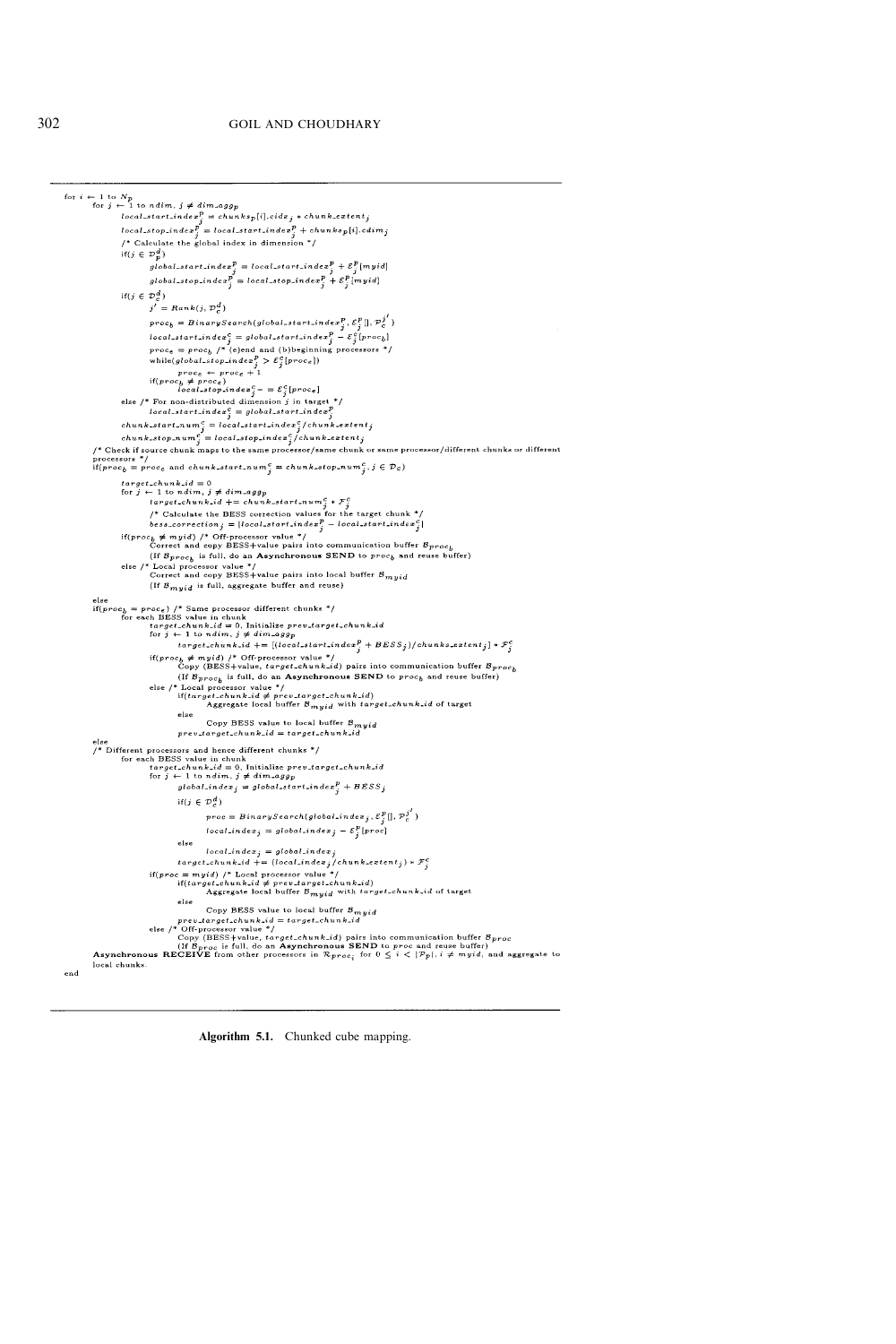

FIG. 10. Chunk mapping after aggregation for a 2D cube distribution.

generation. Computation and communication costs for aggregation are used by the scheduler by analyzing the chunk aggregation operations and the resulting partitioning. The cost analysis of the various aggregations between 1D, 2D, and uniprocessor aggregations is not included in this article.

The extents of a chunk of the aggregating cube can be contained in the extents of a chunk of the aggregated cube. In this case the  $BESS + value$  pairs are directly mapped to the target chunk, locally or nonlocally. However, the BESS index values need to be modified to encode the offsets of the new chunk. Figure 12 illustrates a case for  $\Delta B \rightarrow \Delta A$  where the chunks with A extents of 10-13 on processor PO map to the chunk with extents 9–13 on processor P1. The BESS encoding of  $\Lambda$  needs to be incremented by 1 to correctly reflect the target BESS encoding. If the chunk is overlapping over a target chunk boundary, then each BESS value has to be extracted to determine its target chunk. This is computationally more expensive than the



FIG. 11. Local and Nonlocal aggregation calculations.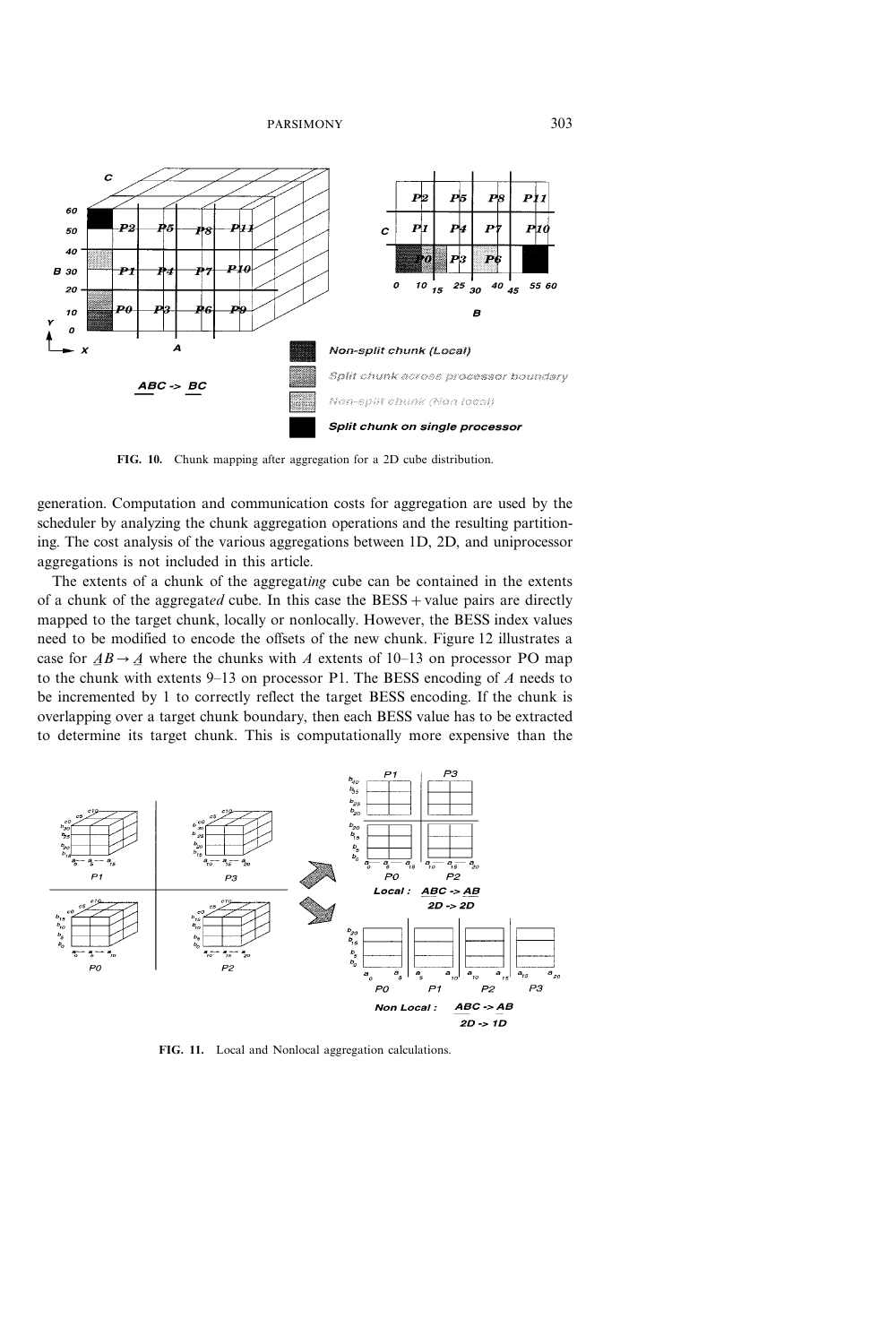

FIG. 12. Modification of BESS indices while mapping a nonsplit chunk.

direct case. It is to be noted that a two-dimensional distribution may result. in more overlapped chunks than a one-dimensional distribution, because the former has more processor boundary area than the latter.

# 5.3. Sparse-Sparse Chunk Aggregation

Algorithm 5.2 describes the aggregation algorithm of a sparse chunk with a sparse chunk. Sparse chunks store BESS+value pairs in minichunks. Sparse to sparse aggregations involve accessing these minichunks. The BESS values are kept sorted in the minichunks to facilitate the aggregation calculations by using sort and

```
for i \leftarrow 1 to N_p<br>visited[i] = FALSE;<br>done = FALSE
Initialize prev_target_chunk_id
for i \leftarrow 1 to N_pnextchunk = iif(! visited[nextchunk])
           do {<br>/* Check if this is the chunk mapping to the same target */
                  for each BESS value in nextchunk
                        if(Buffer is not full and target-chunk_id = prev-target.chunk_id)for j \leftarrow 1 to ndim<sub>p</sub>
                                Mask dim\_agg_p from BESS index and copy to memory buffer
                        else
                              Sort memory buffer on masked BESS indices
                              Merge sorted buffer with sorted BESS values of target.chunk.id
                              Empty the buffer for reuse
             ' If dimension oriented chunk access, get the next chunk along dimension dim\_agg_p */
            if(chunk\_access = DIM\_ORIENTED)if((nextchunk \leftarrow Get.next{\_}chunk(dim{\_}agg_p, nextchunk))) = FALSE)done = TRUEelse
                  done = TRUEvisited[nextchunk] = TRUE\} while (! done)
end
```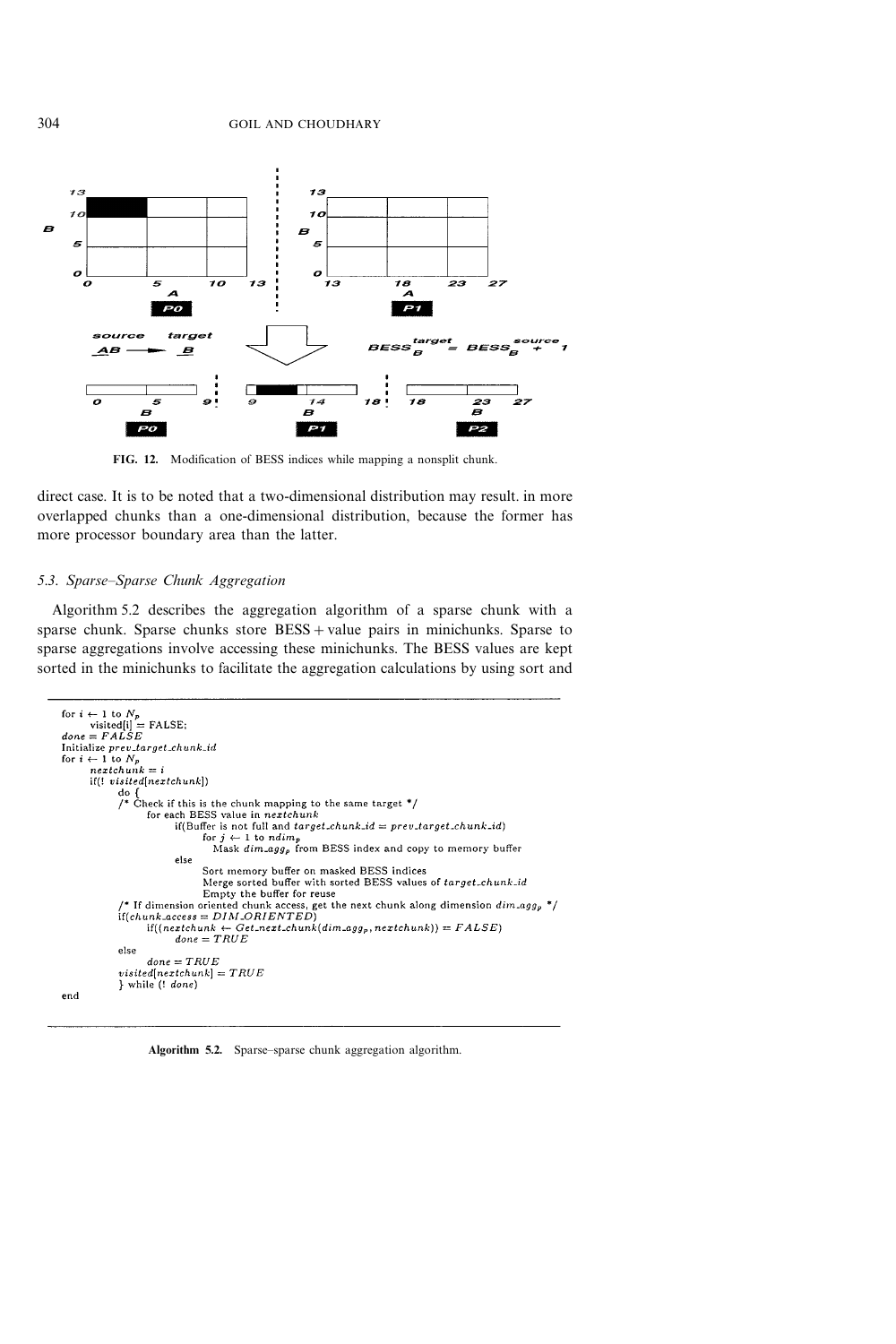

FIG. 13. Sparse–sparse chunk aggregation.

scan operations used in relational processing. Figure 13 shows an aggregation in which B is aggregated in  $ABC$  to give an AC subcube. Here the bit encoding for  $B$  is masked from the BESS values for both chunks, which means we are aggregating along dimension  $B$ . An integer sort is done on the remaining encoding of  $A$  and  $C$  on both the chunks. This gets the values which map to the same  $A$  and  $C$  contiguous to each other. This is followed by a merge of sorted values aggregating where the values of  $A$  and  $C$  are the same.

Buffer management for this aggregation depends on the order in which chunks to be aggregated are accessed. There are two alternative ways to access chunks. The first is *dimension oriented*, in which the chunks are accessed along the dimension to be aggregated. The other method, *chunk numbering*, accesses chunks in the order in which they are laid out in memory. Figure 14 illustrates these two choices. In the dimension oriented access, a buffer can be filled with the source chunks that map



FIG. 14. Dimension oriented vs. chunk numbering access of chunks.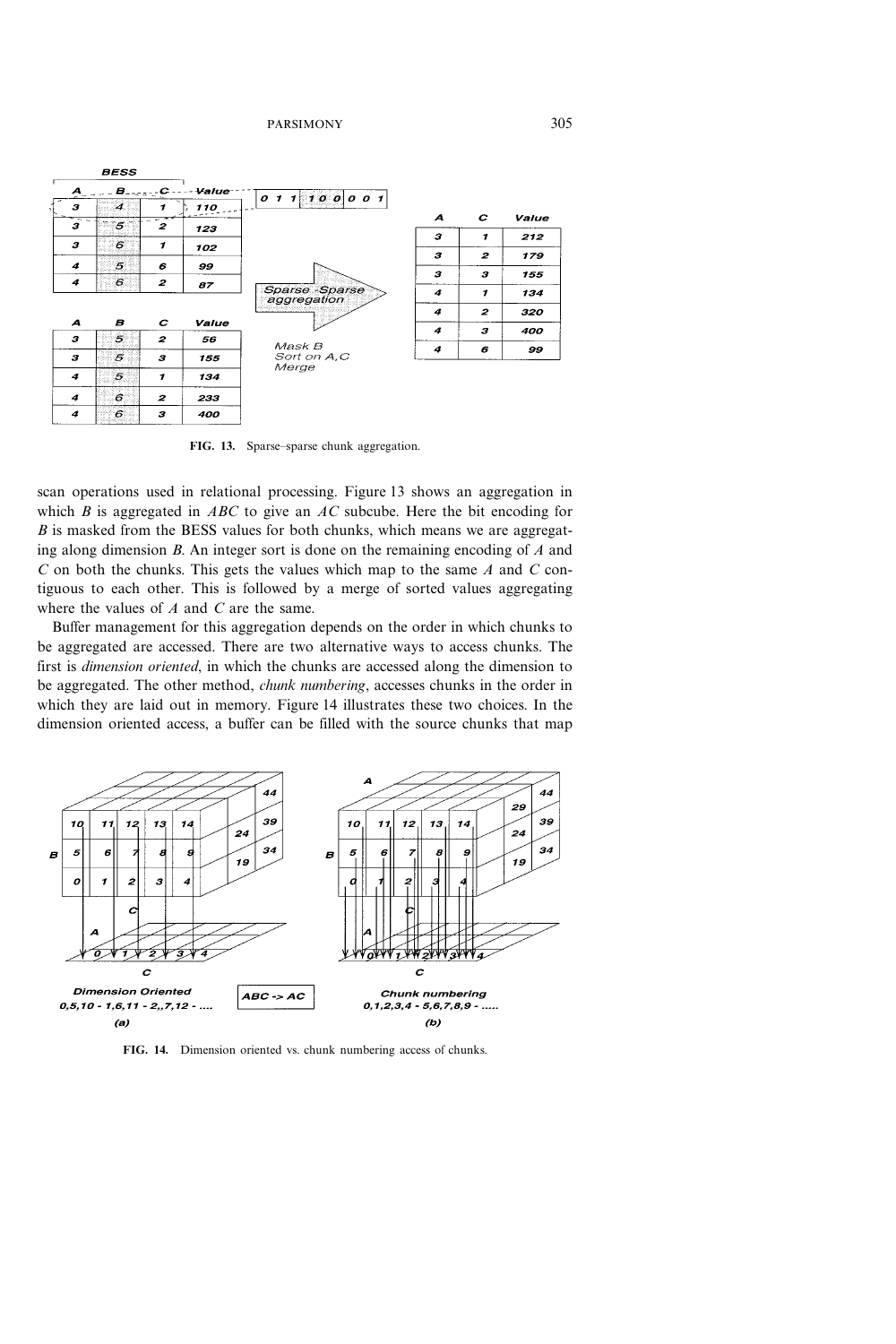to a single target chunk and the sort and scan operations are done on the buffer in memory. For the chunk order access, the consecutive chunks accessed are mapped to different chunks for all dimensions except the innermost dimension. This results in a sort of each individual chunk and a merge with the sorted values calculated earlier mapping to the same chunk. This involves a disk read to get the previous result from the minichunk of the target chunk, which was written to disk if it was full.

It is seen that the dimension oriented access performs better than chunk ordering since the sort can be done more efficiently than the sort-merge operation which involves disk I/O.

#### 5.4. Sparse–Dense Chunk Aggregation

A sparse chunk can be aggregated to a dense chunk by converting the BESS dimension encodings to a chunk offset value. The chunk structure has the values for the index of the chunk in each dimension in the variable *cidx*. This is used to calculate the offset of the chunk in the resulting cube topology by using the number of chunks in each dimension of the resulting subcube.

The BESS index values are extracted and each dimension value is multiplied with the appropriate dimension factor for the chunk stored in the chunk structure. This converts the BESS values to an offset within the chunk which is added to the chunk offset after adjusting the source chunk offset with the resulting chunks offset. The value is then aggregated to this location in the resultant dense chunk.

# 5.5. Chunked-Multidimensional Array Aggregation

A chunk is aggregated to a dense multidimensional array in a way similar to the sparse-dense chunk described above. The chunk offset is calculated from cidx and the BESS value is used to calculate the offset within the chunk. This is added to the chunk offset which is the correct offset in the resulting multidimensional array. This could be either local or nonlocal. Local values are aggregated to the correct offset. Nonlocal offsets are copied to a buffer for each processor along with the value at that location. Once the buffer is full it is sent to the appropriate processor, which receives it and performs the aggregation. Algorithm 5.3 describes the algorithm in more detail.

# 5.6. Cube and Chunk Level Reuse and  $I/O$

Calculating simultaneous multi-dimensional aggregates involves calculations for multiple cubes that are either chunked or stored as multidimensional arrays. Since a large number of cubes are calculated and disk storage is used for minichunks, chunk structures, and data cube structures, strategies to reduce the number of scans for an intermediate calculation should reuse data in memory effectively. This is determined by the order of calculation of subcubes in the lattice structure. Figure 15 illustrates the order by a depth first and breadth first traversal of the lattice structure. In Fig. 15a, the order of computation is  $ABC \rightarrow AB \rightarrow A$ , reusing AB to calculate A before calculating AC from ABC. The result of an aggregation can be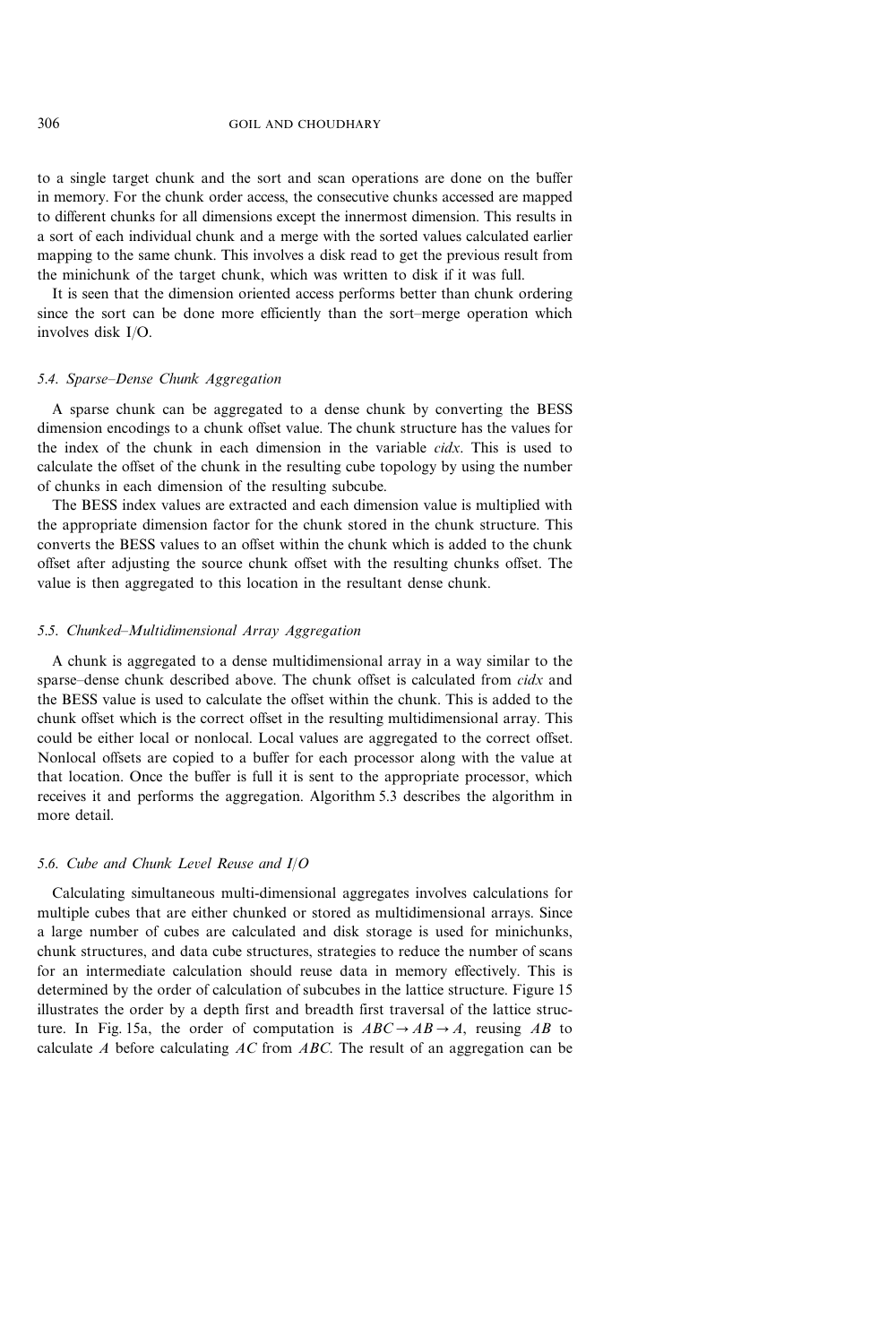```
for i \leftarrow 1 to N_pfor j \leftarrow 1 to ndim, j \neq dim\_agg_plocal\_start\_index_j^p = chunks_p[i].cidx_j * chunk\_extend_j \text{local\_stop\_index}_j^p = local\_start\_index_j^p + chunks_p[i].cdim_j/* Calculate the global index in dimension */if(j \in \mathcal{D}_p^d)
                        global\_start\_index_{j}^{p} = local\_start\_index_{j}^{p} + \mathcal{E}_{j}^{p}[myid]global_stop_index_{i}^{p}+ = local_stop_index_{i}^{p} + \mathcal{E}_{i}^{p}[myid]if(j \in \mathcal{D}_c^d)
                       j' = Rank(j, \mathcal{D}_c^d)proc_j^b = BinarySearch(globat\_start\_index_j^p, \mathcal{E}_j^p[, \mathcal{P}_c^{j'}\)local\_start\_index_{j}^{c} = global\_start\_index_{j}^{p} - \mathcal{E}_{j}^{c}[proc_{j}^{b}]proc_i^e = proc_i^b /* (e)end and (b)beginning processors */
                        while(global_stop_index<sup>p</sup> > \mathcal{E}_{j}^{c}[proc_{j}^{e}])
                               proc_j^e \leftarrow proc_j^e + 1if(proc_j^b \neq proc_j^e)local\_stop\_index_{j}^{c} = \mathcal{E}_{j}^{c}[proc_{j}^{e}]else /* For non-distributed dimension j in target */
                       local\_start\_index_{j}^{c} = global\_start\_index/* Check if source chunk maps to the same processor or different processors */ if(proc_b = proc_e) /* Same processor */
               for j \leftarrow 1 to ndim, j \neq dim\_agg_p<br>target_offset += local_start_index{}^c_j * \mathcal{F}^c_jif(proc<sub>b</sub> \neq myid) /* Off-processor value */
                        Copy target_offset+value pairs into communication buffer B_{proc_b}(If B_{proc} is full, do an Asynchronous SEND to proc_b and reuse buffer)
                else /* Local processor value */
                        Copy target_offset+value pairs into local buffer B_{myid}(If B_{myid} is full, aggregate buffer and reuse)
        else
                for each BESS value in chunk
                        target\_offset=0for j \leftarrow 1 to ndim, j \neq dim\_agg_p\label{eq:global-index} global\_index_j = global\_start\_index_j^p + BESS_jif(j \in \mathcal{D}_c^d)
                                        proc = BinarySearch(global_index_i, \mathcal{E}_i^p[], \mathcal{P}_c^{j'})local\_index_j = global\_index_j - \mathcal{E}_i^p[proc]else
                                       local\_index_j = global\_index_jtarget\_offset \text{ } \leftarrow (local\_index_j/dimension\_size_j^{proc}) * \mathcal{F}_j^cif(proc = myid) /* Local processor value */
                               if(local buffer \mathcal{B}_{myid} is full)
                                       Aggregate local buffer B_{myid} with target_chunk_id of target
                               else
                                       Copy target_offset+value to local buffer B_{myid}else /* Off-processor value */
                                Copy target_offset+value to communication buffer B_{proc}(If B_{proc} is full, do an Asynchronous SEND to proc and reuse buffer)<br>Asynchronous RECEIVE from other processors in \mathcal{R}_{proc} for 0 \leq i < |\mathcal{P}_p|, i \neq myid, and
        aggregate to local address offsets.
end
```


reused in this case. On the other hand, in Fig. 15b the source ABC can be reused by calculating  $AB$ ,  $AC$ ,  $BC$  from  $ABC$  before calculating the next level.

Only a minichunk is in memory for a particular chunk; the remaining minichunks (if any) are stored on disk. A result of an aggregation results in a disk write for the target minichunk when it gets full. A depth first traversal, which reuses the resultant chunk, will still result in disk reads for chunks which have many minichunks. This is a consequence of having only a minichunk size memory buffer for each chunk for scalability reasons. A larger minichunk size would have data of more resultant chunks in memory to be reused.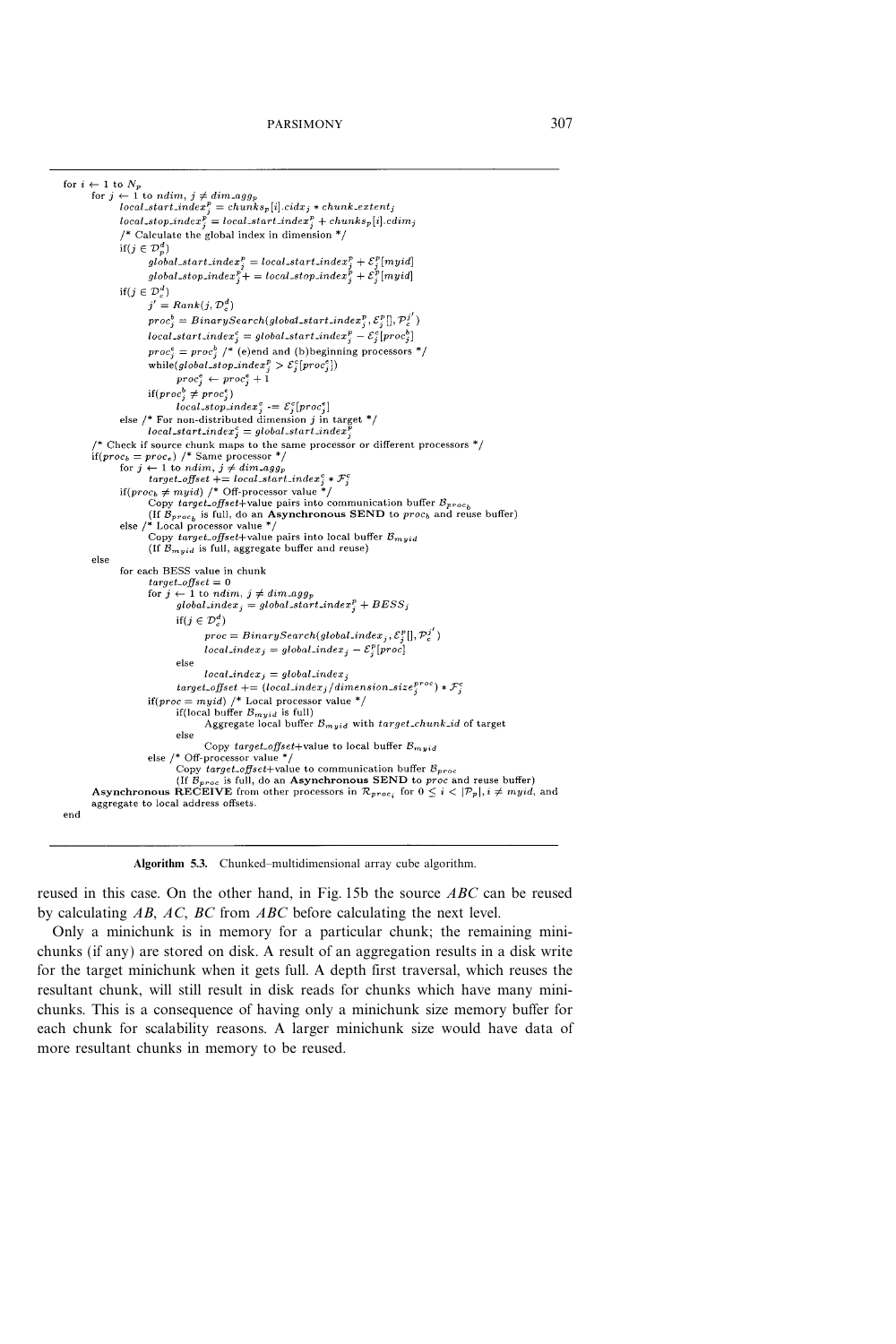

FIG. 15. (a) Depth first traversal of lattice. (b) Breadth first traversal of lattice.

In case of the breadth first traversal, the source minichunks are read for a chunk in a memory buffer and aggregated with the target. Once this is done, the source buffer is released, again to accommodate many such calculations. At a cube level reuse, if the minichunk size can fit the values of the source chunk, they will remain in memory after the  $ABC \rightarrow AB$  calculation. This call be reused to calculate the other aggregates from the source. In case there are multiple minichunks for a chunk not much reuse is possible at the cube level. However, at a chunk level reuse, the memory buffer allocated for *ABC*'s chunks aggregation can be reused to calculate the target of  $AB$ ,  $AC$ , and  $BC$  by doing the appropriate maskings. Again, this will hold true only in the case of chunk accesses by chunk number and not for dimension oriented chunk access. This is because the chunks are read in dimension order and this order is different for  $ABC \rightarrow AB$  (dimension order is C),  $ABC \rightarrow AC$  (dimension order is B) and  $ABC \rightarrow BC$  (dimension order is A). Thus, reuse at chunk-level does not take advantage of the dimension-oriented chunk access optimizations.

# 5.7. Interprocessor Communication

The processor with the least load is assigned to a uniprocessor subcube for load balancing. To perform a parallel aggregation calculation every processor cooperates since each contains a part of the source and possibly the target cube. Since there are dependencies between any two levels of the lattice, i.e. between the source and the target, the latter cannot be used for any-further calculation unless it is calculated completely. This is especially important when the calculation is in parallel since other processors contribute to the aggregated values. Each processor goes through the chunks assigned to it independently and communicates with other processors by sending and receiving messages. Asynchronous sends and receives are used to overlap computation with communication and reduce the synchronization that results from waiting for messages. For example, when a processor needs to send a message in buffer B, it posts an asynchronous send and goes on to perform its processing. But before modifying  $B$  again it needs to check that the message has been sent. Hence, each processor also posts an asynchronous receive to get values from other processors. Once data are received from a particular processor, another asynchronous receive is posted for that processor. Processors exchange sentinel values to signal the end of the current communication phase. Algorithm 5.4 shows the communication phase on each processor.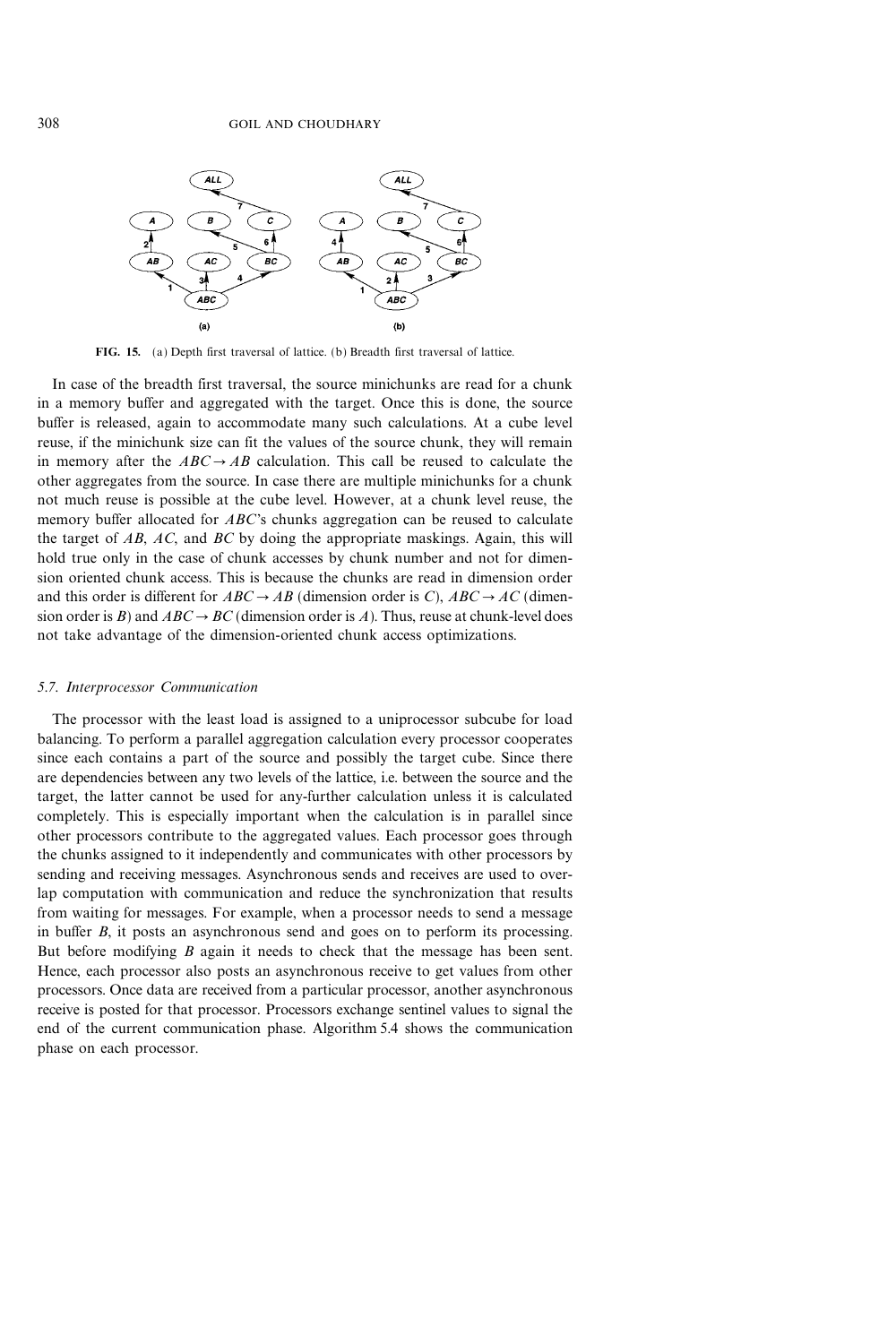```
for i \leftarrow 0 to P, i \neq myidPost Asynchronous RECEIVE from processor i
     Initialize send_request[i] to FALSE
for j \leftarrow 1 to N_p (for each chunk)
      ... Computation...Find target processor for chunk as proc
     While (send\_request[proc] = TRUE)Wait for b to be received at proc before modifying b\text{if}(target_{proc} \neq myid)Post Asynchronous SEND to processor proc
           Set send_request[proc] to TRUE
     for i \leftarrow 0 to P, i \neq myidIf(Test_for_receives[i] = TRUE)
                 Receive and aggregate buffer
                 [This will set send_request[myid] to FALSE on processor i]
                 Post Asynchronous RECEIVE from processor i
end
```
Algorithm 5.4. Communication in source  $\rightarrow$  target aggregation.

# 6. DATA MINING

Data mining can be viewed as an automated application of algorithms to detect patterns and extract knowledge from data [8]. An algorithm that enumerates patterns from or fits models to data is a data mining algorithm. Data mining is a step in the overall concept of knowledge discovery in databases (KDD). Large data sets are analyzed for searching patterns and discovering rules. Automated techniques of data mining can make OLAP more useful and easier to apply in the overall scheme of decision support systems. Data mining techniques such as Associations, Classification, and Clustering [8] can be used together with OLAP to discover knowledge from data. In the next few sections we present an integration of association rule mining and classification with the parallel OLAP and multidimensional analysis infrastructure presented in this article.

#### 6.1. Association Rule Mining

Discovery of quantitative rules is associated with quantitative information from the database. The data cube represents quantitative summary information for a subset of the attributes. Attribute-oriented approaches [2, 17, 18] to data mining are data-driven and can use this summary information to discover association rules. Transaction data can be used to mine association rules by associating support and *confidence* for each rule. Support of a pattern  $\Lambda$  in a set  $S$  is the ratio of the number of transactions containing  $A$  and the total number of transactions in  $S$ . Confidence of a rule  $A \rightarrow B$  is the probability that pattern B occurs in S when pattern A occurs in S and can be defined as the ratio of the support of AB and support of A. The rule is then described as  $A \rightarrow B$  [*support, confidence*] and a *strong* association rule has a support greater than a predetermined minimum support and a confidence greater than a predetermined minimum confidence. This can also be taken as the measure of *interestingness* of the rule. Calculation of support and confidence for the rule  $A \rightarrow B$  involve the aggregates from the cube AB, A, and ALL. Additionally,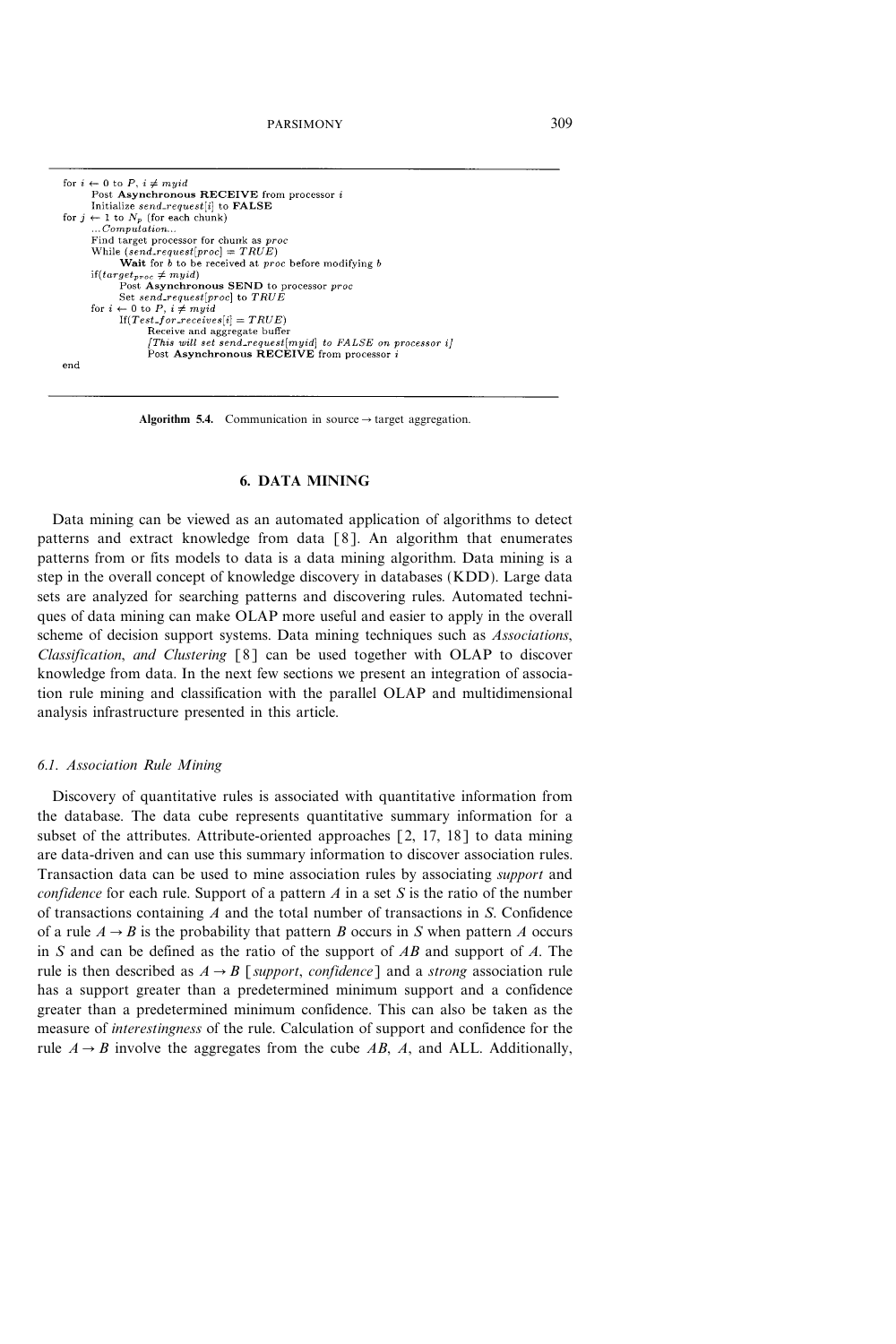dimension hierarchies can be utilized to provide multiple level data mining by progressive generalization (roll-up) and deepening (drill-down). This is useful for data mining at multiple concept levels and interesting information can potentially be obtained at different levels.

An approach to data mining called *attribute focusing* targets the end-user by using algorithms that lead the user through the analysis of data. Attribute focusing has been successfully applied in discovering interesting patterns in the NBA [2] and other applications. Earlier applications of this technique were to software process engineering [3]. Since data cubes have aggregation values on combinations of attributes already calculated, the computations of attribute focusing are greatly facilitated by data cubes. We present a parallel algorithm to calculate the interestingness function used in attribute focusing on the data cube.

Consider a three-attribute data cube with attributes  $A$ ,  $B$ , and  $C$ , defining  $E_3 = ABC$ . For showing two-way associations, we will calculate the interestingness function between  $A$  and  $B$ ,  $A$  and  $C$ , and  $B$  and  $C$ . When calculating associations between A and B, the probability of E, denoted by  $P(AB)$  is the ratio of the aggregation values in the subcube  $AB$  and ALL. Similarly the independent probability of  $A$ ,  $P(A)$ , is obtained from the values in the subcube  $A$ , dividing them by ALL.  $P(B)$  is similarly calculated from B. The calculation  $|P(AB) - P(A) P(B)| > \delta$ , for some threshold  $\delta$ , is performed in parallel. Assume that the cubes AB and A are distributed along the A dimension; no replication of A is needed. However, since B is distributed in subcube  $B$ , and  $B$  is local on each processor in  $AB$ ,  $B$  needs to be replicated on all processors. AB and A cubes are distributed, but B is replicated on all processors. Figure 16 shows a sample calculation of  $P(AB)$ ,  $P(A)$ , and  $P(B)$  on three processors. A sample calculation is highlighted in the figure,  $|0.03 - 0.22 \times 0.08|$ =0.0124, which is greater than  $\delta$  values from 0.001 to 0.01, and the corresponding attribute values are associated within that threshold.

Aggregates with m-attributes and below present in the data cube can be used to calculate  $m$ -way associations by looking at subcubes for all combinations of  $m$ dimensions. Since these cubes are precomputed, calculations are very efficient. We do not discuss this further in this article. Next, we describe algorithms for classification on the multidimensional structure.



FIG. 16. Use of aggregate subcubes  $AB$ ,  $A$ , and  $B$  for calculating interestingness on three processors.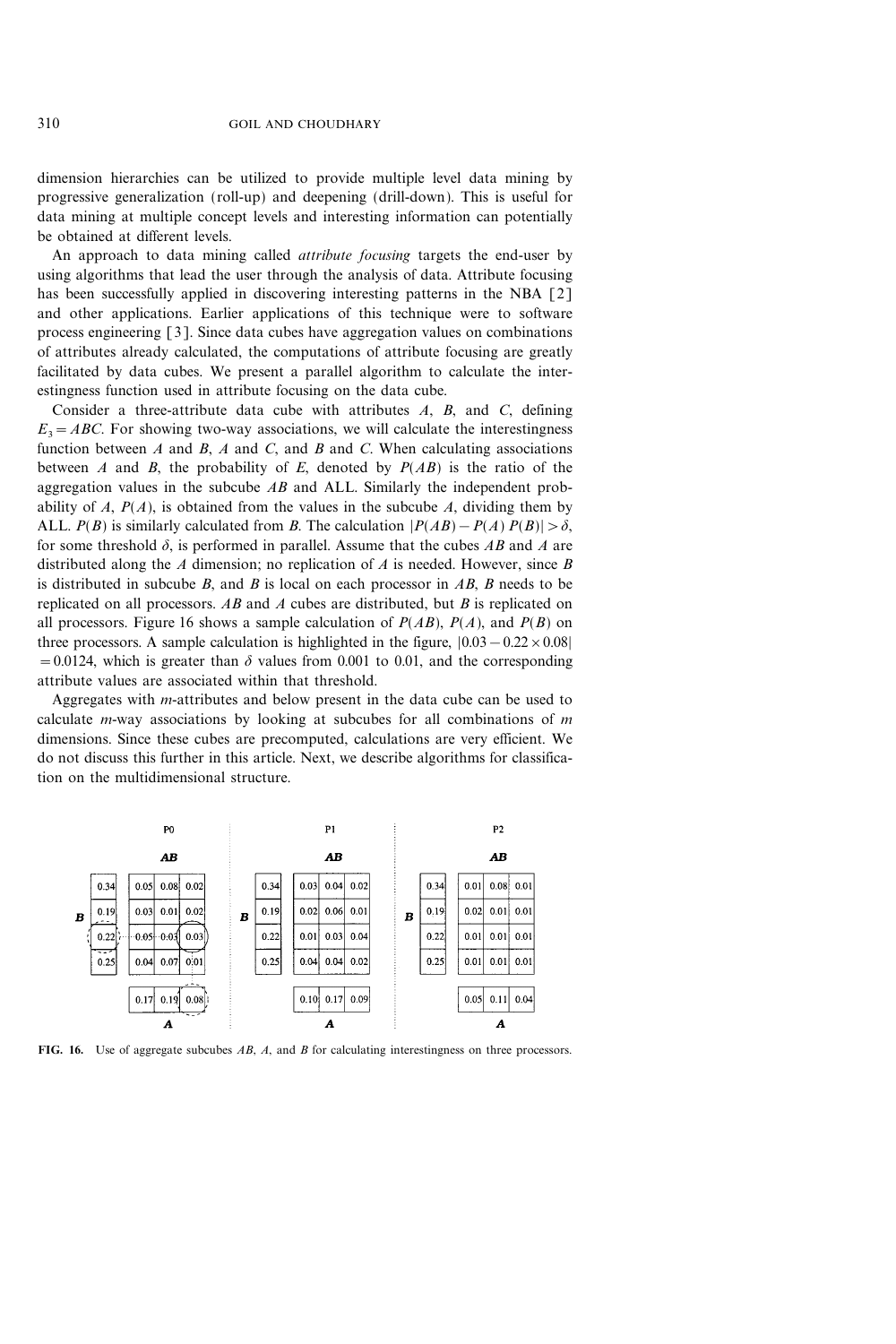#### PARSIMONY 311

#### 6.2. Classification

A set of sample records called the *training data* set is given consisting of several attributes. Attributes can either be *continuous*, if they come from an ordered domain, or *categorical*, if they are from an unordered domain. One of the attributes is the *classifying* attribute that indicates the *class* to which the record belongs. The objective of classification is to build a model of the classifying attribute based upon the other attributes of the record.

Several classification models have been used in the past, notably neural networks [24], genetic algorithms [15], decision trees [4, 26] and some others. Among these models, the decision tree models are considered to be the most useful in the domain of data mining because they are relatively inexpensive to construct, easy to interpret, and easy to integrate with database systems. Also, for a variety of problem domains they yield comparable or better accuracy as compared to the other models [24].

A decision tree recursively partitions the training set until each partition consists entirely or dominantly of records from one class. Each *nonleaf* node of the tree contains a split point which is a test on an attribute and determines how the data are partitioned. Once the decision tree is built from the training set it can be used to classify future instances. The decision-tree-based classifiers that can handle large data sets are important because use of larger data sets improves the classification accuracy [24].

Previous work in classifying large data sets has been to use sampled data sets or multiple partitions of the data set  $[5, 24]$ . Recent work has focused on using the entire data set, in classifiers such as SLIQ [23] and SPRINT [29]. A parallel classifier in the same spirit has been developed in ScalParC [20]. Classifiers such as CART [4] and C4.5 [26] perform sorting at every node of the decision tree, which makes them expensive for large data sets since disk-based sorting has to be done. The approach of SPRINT and SLIQ is to sort the continuous attribute once in the beginning and maintain the sorted order in the subsequent splitting steps. Separate lists are kept for each attribute which maintains a record identifier for each sorted value. In the splitting phase the same records need to be assigned to a node, which may be in a different order in the different attribute lists. A hash table is used to provide a mapping between record identifiers and the node to which it belongs after the split. This mapping is then probed to split the attribute lists in a consistent manner.

Table 5 is an example training set with three attributes, Age, Car color, and Gender, and a class attribute. Figure 17a shows its classification tree. At each node the attribute that best divides the training set is chosen to split. Several splitting criteria have been used in the past to evaluate the goodness of a split. Calculating the *gini* index is commonly used  $\lceil 4 \rceil$ . This involves computing the frequency of records of each class in each of the partitions. If a parent node having  $n$  records and  $c$  possible classes is split into  $p$  partitions, the *gini* index of the *i*th partition is  $gini_i = 1 - \sum_{j=1}^{c} (n_{ij}/n_i)^2$ .  $n_i$  is the total number of records in partition *i*, of which  $n_{ij}$ records belong to class j. The gini index of the total split is given by  $gini<sub>split</sub>$  $\sum_{i=1}^{p} (n_i/n)$  gini<sub>i</sub>. The attribute with the least value of gini<sub>split</sub> is chosen to split the records at that node. The matrix  $n_{ij}$  is called the *count matrix*. The count matrix needs to be calculated for each evaluated split point for a continuous attribute.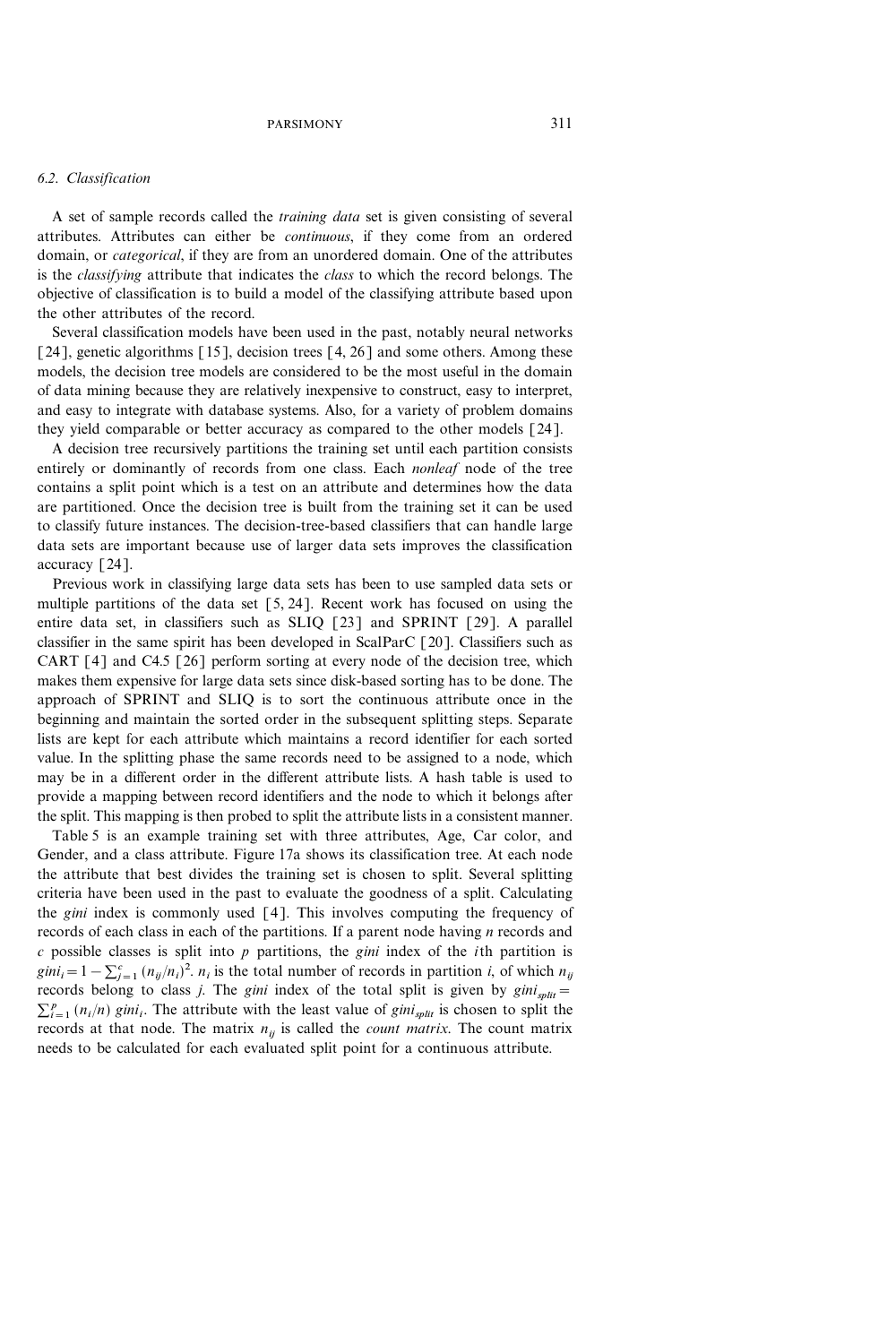| rranning Set   |     |           |        |              |  |
|----------------|-----|-----------|--------|--------------|--|
| Row-id         | Age | Car-color | Gender | Class-id     |  |
| $\theta$       | 10  | Green     | F      | $\bf{0}$     |  |
|                | 50  | Blue      | М      |              |  |
| $\overline{c}$ | 40  | Yellow    | F      | $\bf{0}$     |  |
| 3              | 30  | Green     | F      | $\mathbf{0}$ |  |
| 4              | 20  | Red       | M      |              |  |
|                | 40  | Blue      | М      | $\mathbf{0}$ |  |
| 6              | 20  | Yellow    | М      |              |  |
|                |     |           |        |              |  |

TABLE 5

Training Set

Categorical attributes have only one count matrix associated with them and hence computation of the gini index is straightforward. For the continuous attributes an appropriate splitting value has to be determined by calculating the  $gini<sub>split</sub>$  and choosing the one with the minimum value. If the attribute is sorted then a linear search can be made for the optimal split point by evaluating the gini index at each attribute value. The count matrix is calculated at each possible split point to evaluate the  $gini<sub>split</sub>$  value. The gini index calculations and the node splits for the example above are given in Fig. 18. At node 0, the attribute Gender yields the optimal gini<sub>split</sub> value of 0.214. This creates a split with one partition with M values for gender and another with  $F$  values. After this split is made, two child nodes are created. The record values need to be partitioned consistently between the two nodes for the *split-attribute* and the *nonsplit attributes*. Splitting the split-attribute is straightforward by adjusting pointer values. The challenge is to split the nonsplit attributes efficiently. Existing implementations such as SPRINT and ScalParC maintain a mapping of the row-id and class-id with the values assigned to each node. The values are split physically among nodes such that the continuous attributes maintain their sorted order in each node to facilitate the sequential scan



FIG. 17. (a) Classification tree for training set. (b) Classification tree embedded on the base cube.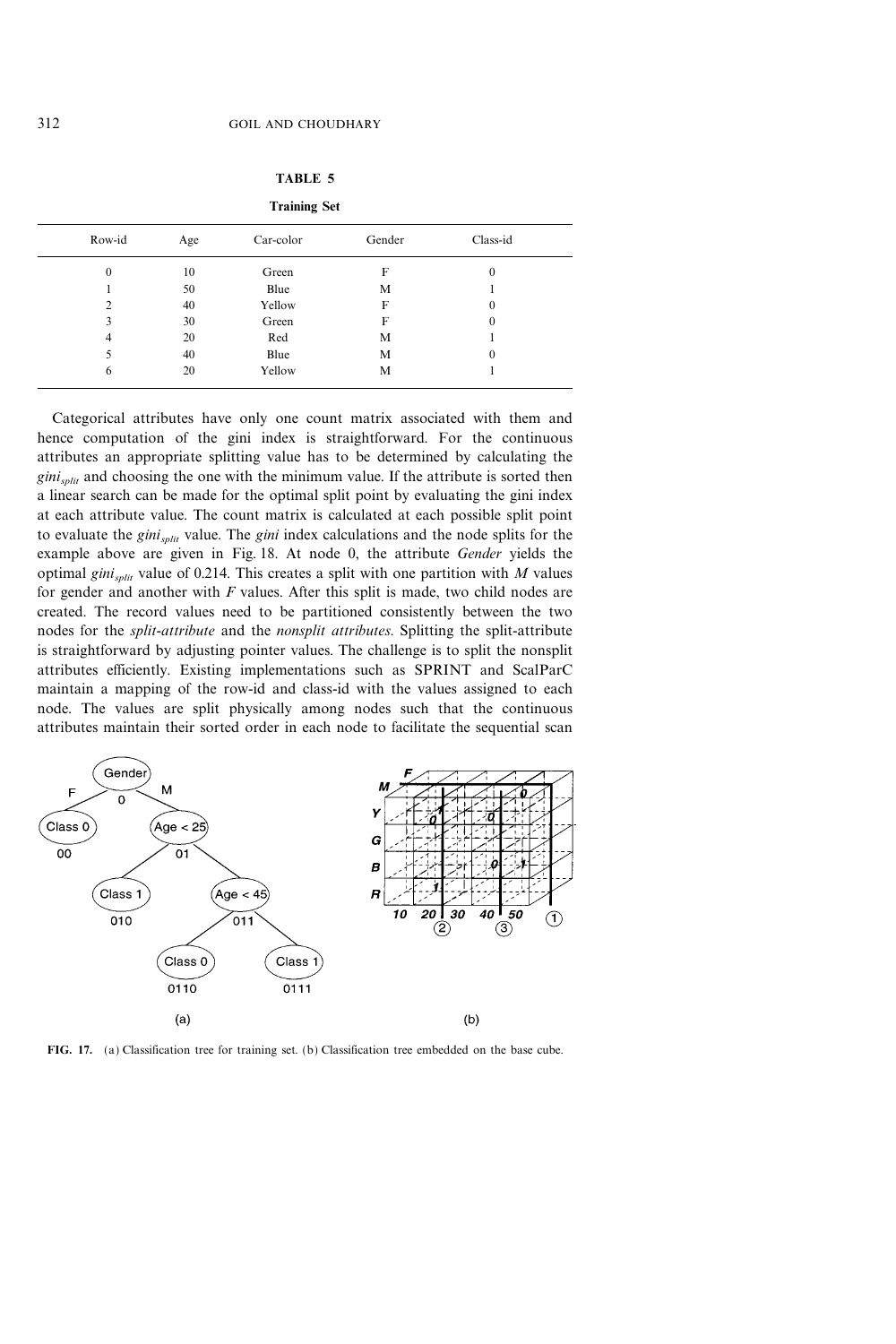

FIG. 18. Gini index calculation for the attributes and node splitting.

for the next split determination phase. A hash list maintains the mapping of record ids to nodes. The record ids in the lists for nonsplitting attributes are searched to get the node information and perform the correct split.

6.2.1. Classification on the multidimensional cube structure. We propose that classification trees can be built using structure imposed on data using the multidimensional data model. Gini index calculation relies on the count matrix which can be efficiently calculated using the dimensional model. Each populated cell represents a record in the array. For the base cube (which is a multidimensional representation of the records without any aggregation) the class value of the record is stored in each cell. The gini index calculation uses the count matrix which has information about the number of records in each partition belonging to each possible class.

To evaluate split points for a continuous attribute the  $gini<sub>split</sub>$  needs to be evaluated for each possible split point in a continuous attribute and once for a categorical attribute. This means the aggregate calculations present in each of the one-dimensional aggregates can be used if they have a number of records belonging to each class. Therefore for each aggregate we store the number of records in each class. Figure 19a gives an example training set with two dimensions, A, a continuous dimension, and B, a categorical dimension, and two class values 0 and 1.

Figure 19b is the corresponding multidimensional model. The continuous dimensions A are stored in the sorted order. The aggregates store the number of records mapping to that cell for both classes 0 and 1. To calculate the  $gini<sub>split</sub>$  for the continuous attribute  $\Lambda$  it is now easy to look at the  $\Lambda$  aggregate and sum the values belonging to both classes 0 and 1 on both sides of the split point under consideration to get the count matrix. Gini index calculation is done on an attribute list which in the case of a multidimensional model is a dimension. Count matrix is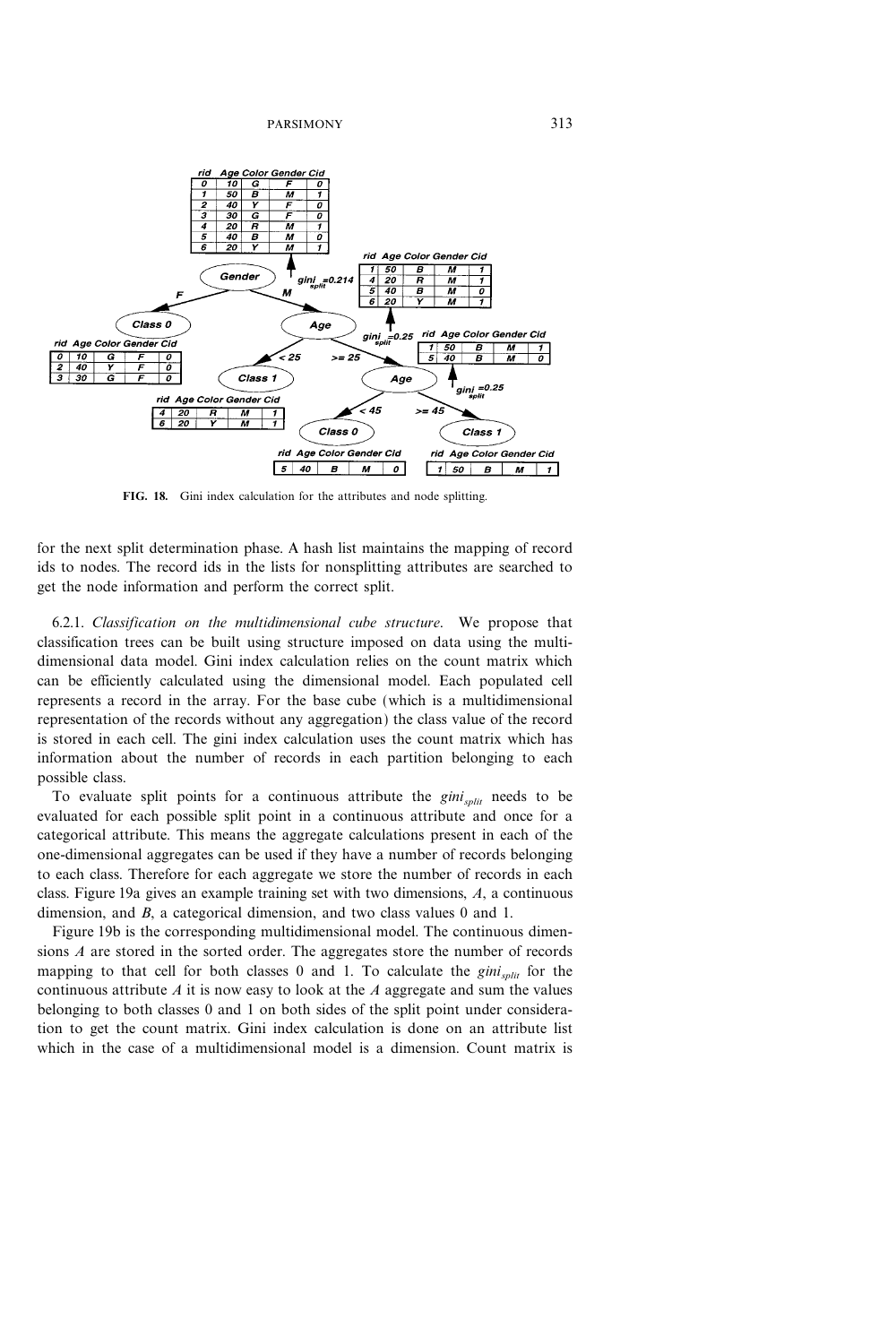

FIG. 19. (a) Training set record and (b) corresponding multidimensional model.

repeatedly calculated on the sorted attribute list which is readily available in the cube structure as a higher level one-dimensional aggregate. Each dimension is sorted in the dimensional structure as shown in Fig. 19b. For a parallel version, the count matrices are computed in parallel and each processor maintains the classification tree nodes, identifying the portion of the hypercube present locally. Each processor computes the count matrices locally for each active node of the tree. Collective communication is used to consolidate the global count matrices. Communication is  $O(\mathcal{N}_{n}^{k} |d|)$  at a level k, where  $\mathcal{N}_{n}^{k}$  is the number of active nodes to classify at level k, and |d| is the size of the largest dimension. This is much less than the communication time of  $O(N/p)$  ( $O(N)$ ) worst case) at each level for each attribute in the attribute-list approach discussed earlier. Further details can be found in  $[14]$ .

Figure 20 illustrates the classification tree building process using the multidimensional model and the aggregates maintained at the highest level of the cube structure, one for each dimension.

# 6.3. Partial Cubes

Partial cube calculations are performed to calculate all the aggregate subcubes at level 1, 2, or 3 of the cube lattice as needed in data mining. This is done by maintaining the minimum count of intermediate calculations. In a full data cube, the number of aggregates is exponential. In the cube lattice there are  $n$  levels and for each level *i* there are  $\binom{n}{i}$  aggregates at each level containing *i* dimensions. The total number of aggregates is thus 2<sup>n</sup>. For a large number of dimensions, this leads to a prohibitively large number of cubes to materialize.

Next, we need to determine the number of intermediate aggregates needed to calculate all the aggregates for all levels below a specified m,  $m < n$ , for m-way associations and for metarules with  $m$  predicates. The number of aggregates at level 2 is  $\sum_{j=1}^{n-1} {j \choose j}$ . For level 3 it is  $\sum_{j=1}^{n-2} {j \choose 1}$ . At each level k, the first  $k-1$  literals in the representation are fixed and the others are chosen from the remaining. The total number of aggregates is then  $\sum_{i=1}^{n-1} \sum_{j=1}^{i} {j \choose j}$ . After simplification this becomes  $n(n-1)(2n+2)$ . For example, when  $n-10$ , this number is 165, a great reduction from  $\frac{n(n-1)(2n+2)}{12}$ . For example, when  $n=10$ , this number is 165, a great reduction from  $2^{10}$  = 1024. The savings are even more significant for  $n=20$ , where this number is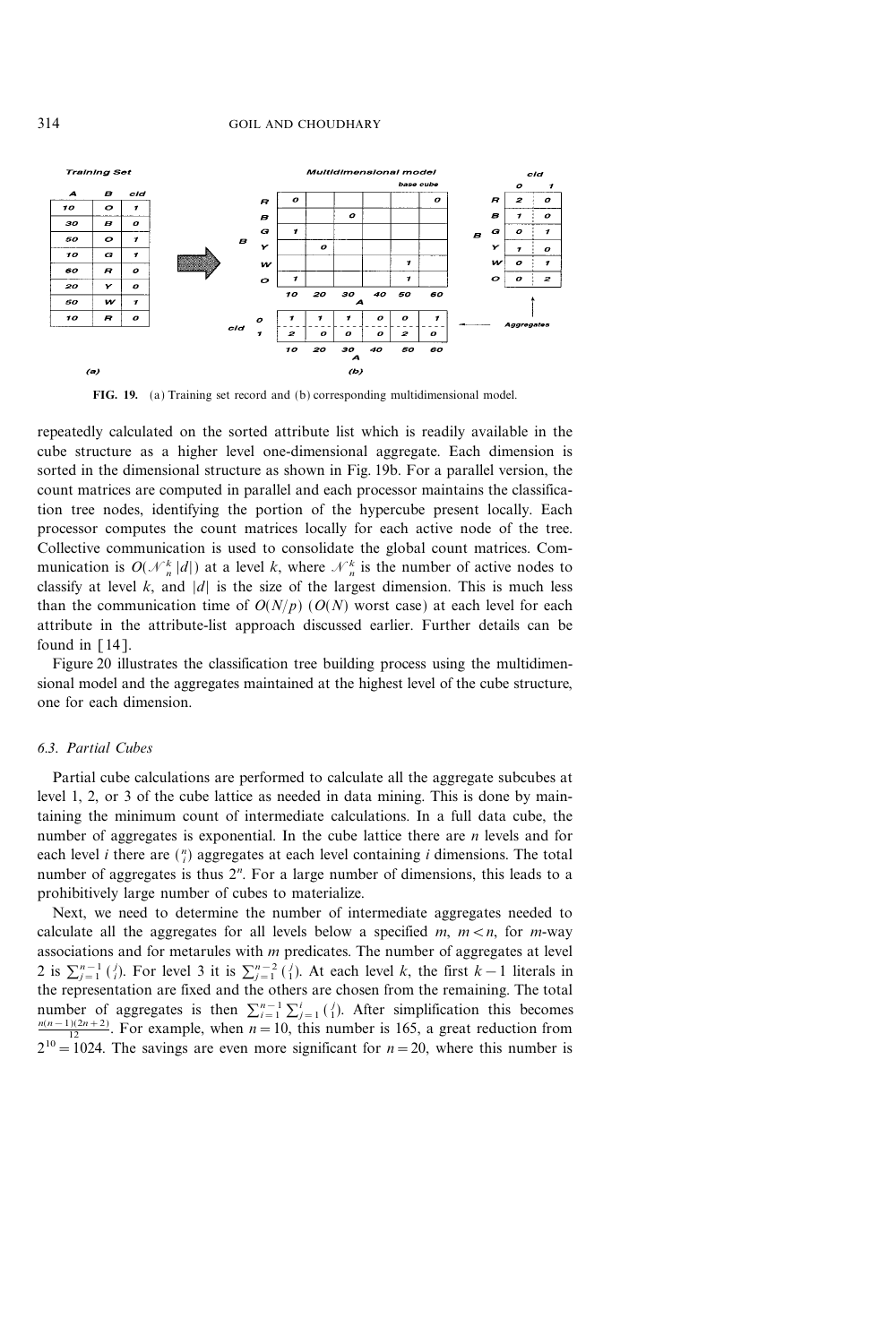

FIG. 20. Gini calculation for the attributes and node splitting with multidimensional aggregates.

1330, much smaller than  $2^{20} = 1,048,576$ . A similar analysis of the number of cubes needed for calculating all the one-attribute aggregates at level 1 of the cube lattice is given in  $\lceil 14 \rceil$ .

# 7. PERFORMANCE RESULTS AND DISCUSSION

In this section we present performance results for our system on a 16-node IBM SP-2 distributed memory parallel computer available to us at Northwestern University. Assume N tuples and p processors. Initially, each processor reads  $\frac{N}{p}$  tuples from a shared disk, assuming that the number of unique values is known for each attribute. These are partitioned using a sample-based partitioning algorithm (*partitioning phase*) so that the attribute (dimension) values are ordered on processors and distributed almost equally. To load the base cube, tuples are sorted (sorting phase) on the combined key of all the attributes so that the access to chunks is conformant to its layout in memory or disk. (Sorting in the order  $A_0 \rightarrow A_1 \rightarrow A_2 \cdots A_{n-1}$  is conformant to the layout of chunks where  $A_0$  is the outermost dimension and  $A_{n-1}$  is the innermost for loading a sorted run of values.)

The base cube is loaded on each processor (Fig. 8) from these tuples locally on each processor. The subcubes of the data cube are calculated from here (building phase). This is followed by the analysis and data mining phase on the computed aggregates.

We choose four data sets, one each of dimensionality 3, 5, 10, and 20 to illustrate performance. Random data with a uniform distribution are currently used for the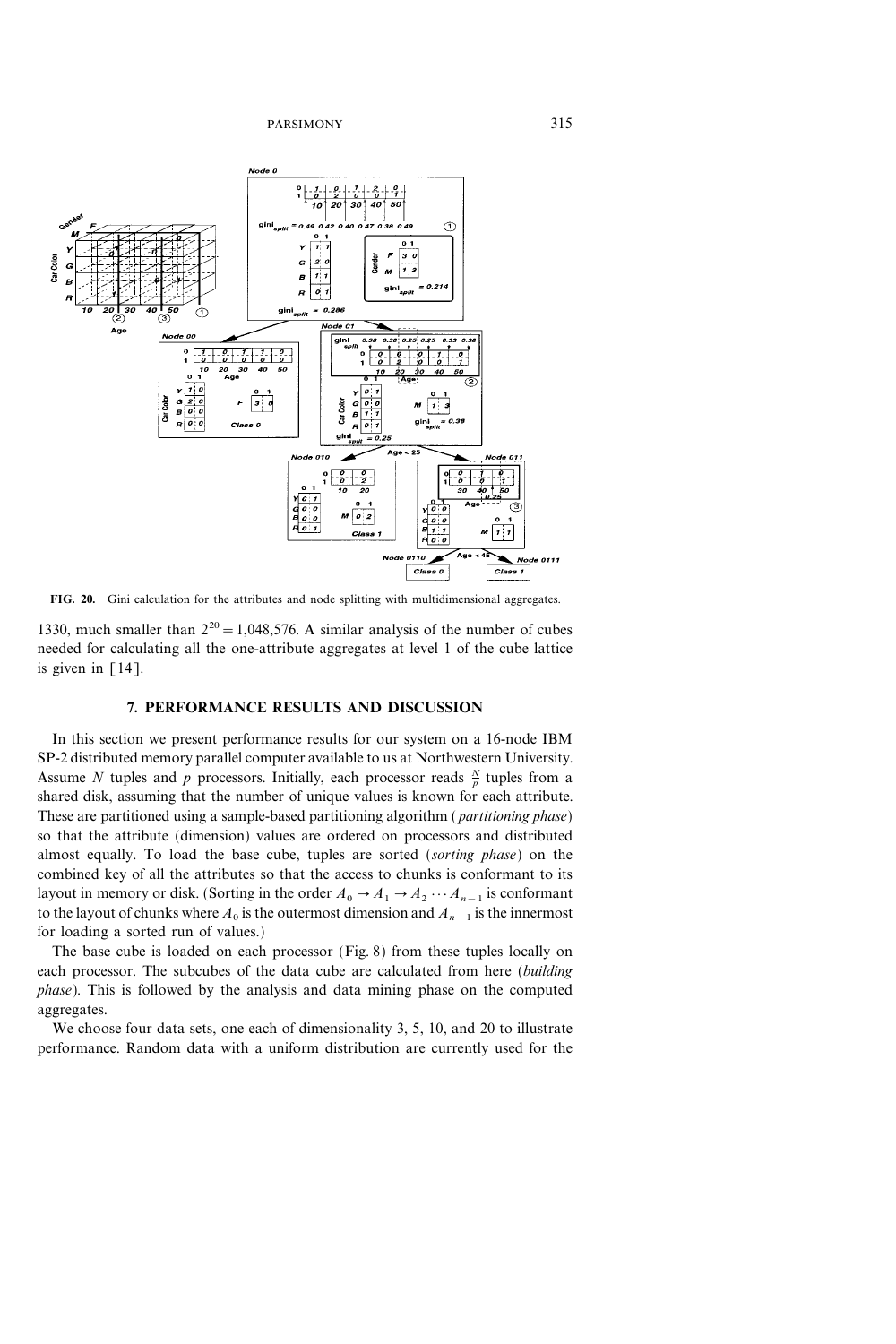#### TABLE 6

| Data set    | Dim | Cardinalities $(d_i)$                                            | $(  ,d_i)$ | Tuples   |
|-------------|-----|------------------------------------------------------------------|------------|----------|
| Dataset I   |     | $1024(S)$ , $256(N)$ , $512(N)$                                  | $2^{27}$   | 10 M     |
| Dataset II  | 5   | $1024(S)$ , $16(N)$ , $32(N)$ , $16(N)$ , $256(S)$               | $2^{31}$   | 1 & 10 M |
| Dataset III | 10  | $1024(S)$ , $16(S)$ , $4(S)$ , 16, 4, 4, 16, 4, 4, 32(N)         | $2^{37}$   | 5 & 10 M |
| Dataset IV  | 20  | $16(S)$ , $16(S)$ , $8(S)$ , $2$ , $2$ , $2$ , $2$ , $4$ , $4$ , | $2^{51}$   | 1 M      |
|             |     | 4, 4, 4, 8, 2, 8, 8, 8, 2, 4, 1024(N)                            |            |          |

Description of Datasets and Attributes

Note. (N) Numeric (S) String, M, million.

performance figures. We have evaluated other types of data, skewed data sets and the OLAP council benchmark [25], which model a realistic business situation with similar results.

Table 6 illustrates the data sets for our experiments. The five-dimensional data set has chunk sizes in each dimension of 32, 4, 8, 8, 16 for a total chuck dimension product of  $2^{17}$ . The number of chunks is  $2^{14}$  for the base cube and is calculated for each subcube depending on the dimensions it has, again getting distributed across processors. Finally, for the ten-dimensional data set the chunk dimension sizes are 64, 4, 2, 4, 2, 2, 4, 2, 2, 4 or a total chunk dimension product of  $2^{19}$  and total number of chunks distributed across processors as 2<sup>18</sup> for the base cube. The other subcube chunk sizes and chunk structure sizes are calculated from these.

The number of subcubes in the datacube for Dataset I is  $2^3 = 8$ , Dataset II is  $2<sup>5</sup> = 32$ , and Dataset III is  $2<sup>10</sup> = 1024$ . We report the results of complete data cube construction for these sets. For Dataset IV we report the results of partial data cube construction in which 1350 subcubes are calculated.

Figure 21 shows the time taken by the various phases of the data cube construction algorithm. Each phase of the cube construction process shows good speedup for all the data sets when a single dimension is partitioned in the base cube. A two-dimensional partitioning performs better than a one-dimensional partitioning



FIG. 21. Time taken by various phases of the data cube construction algorithm for 5 (32 subcubes) and 10 (1024 subcubes) dimensions.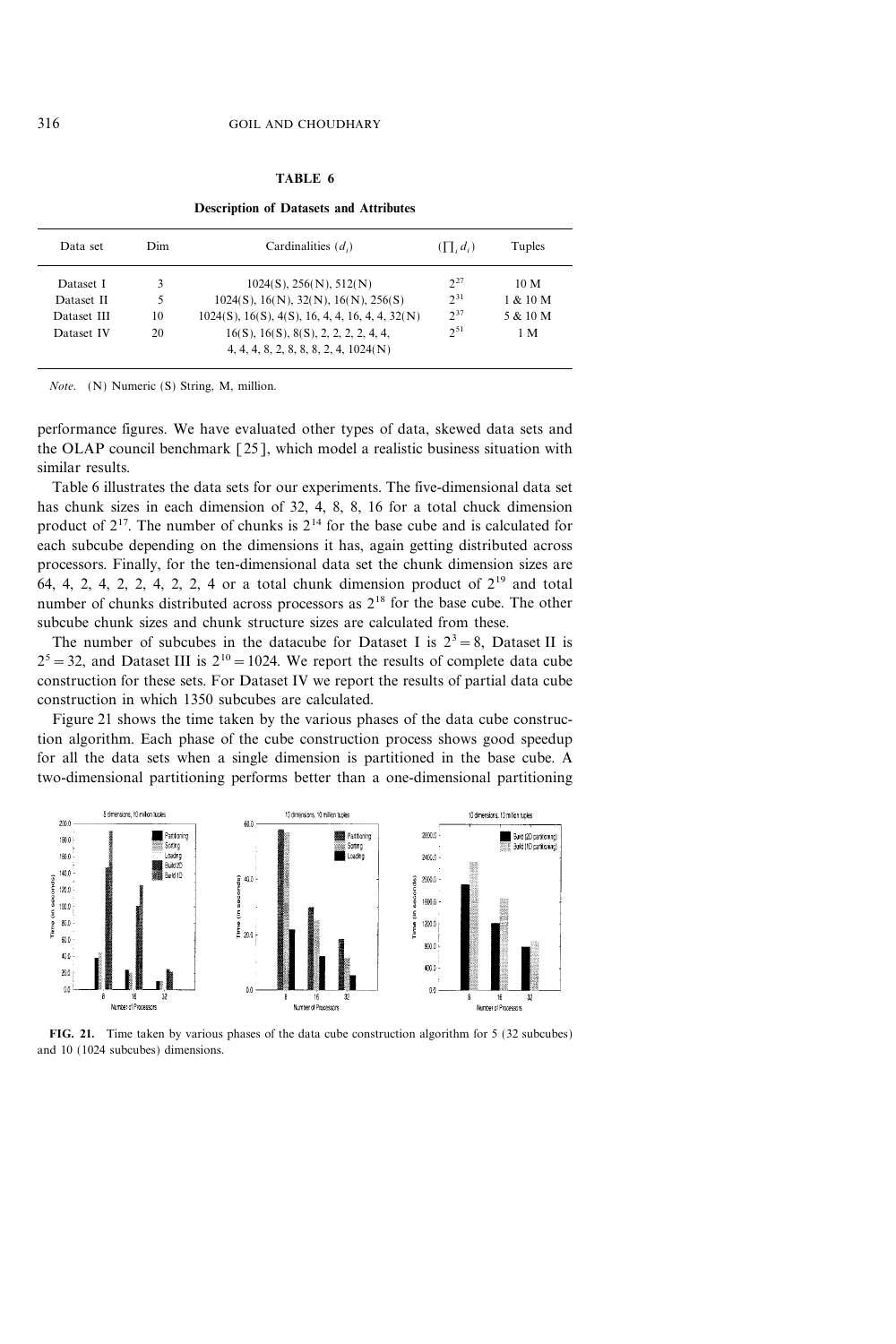

FIG. 22. Comparison of the two chunk access methods, chunk numbering and dimension oriented for a dataset with 3 and 5 dimensions.

because there are more chunks in the partitioned dimension that allows for better sparse–sparse aggregation performance.

Figure 22 shows the time taken by the two different methods of accessing chunks for aggregation calculations. Dimension oriented method is better than the access that follows chunk numbering because of better buffer use in the sparse aggregation calculations. In all cases we observe that the dimension ordering method works better than the access pattern that follows chunk numbering. This effect is more pronounced on a lower number of processor and lower dimensional data sets because the effect of amortizing sort costs among chunks mapping to the target chunks is more. This is due to the fact that there are more chunks along a given dimension to be aggregated in these cases. This effect will be more pronounced with higher data densities.

Figure 23 shows the time for full and partial cube build for Dataset III and for partial cube building for Dataset IV. Partial build times are much smaller than the



FIG. 23. Comparing full and partial cubes (a) 10D, 10 million tuples processors, and (b) partial cubes for 20D on 8 and 16 processors.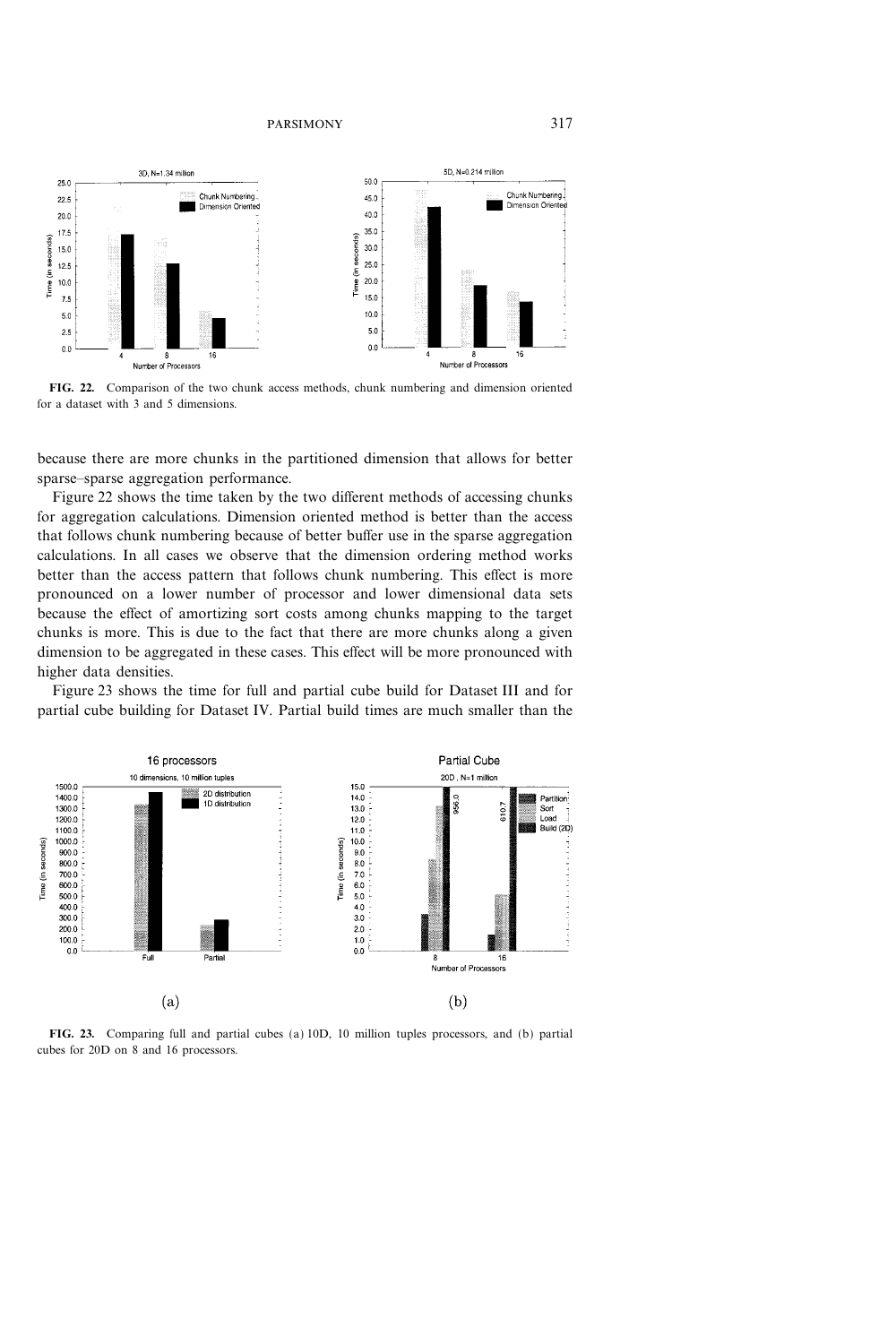| Operation            | Chunksize I | Chunksize II |
|----------------------|-------------|--------------|
| $ABC \rightarrow AB$ | 7.446       | 2.067        |
| $ABC \rightarrow AC$ | 37.41       | 12.40        |
| $ABC \rightarrow BC$ | 103.26      | 47.71        |
| $AC \rightarrow A$   | 0.148       | 0.084        |
| $BC \rightarrow B$   | 0.194       | 0.045        |
| $BC \rightarrow C$   | 0.042       | 0.032        |
| Total                | 143.78      | 62.34        |
|                      | ā           |              |

|                                      | Processors |  |     |  |    |
|--------------------------------------|------------|--|-----|--|----|
|                                      |            |  | 181 |  | 16 |
| Chunksize I   143.78   44.95   30.43 |            |  |     |  |    |
| Chunksize II   62.34   11.59   9.65  |            |  |     |  |    |

| ۰.<br>٠ |  |
|---------|--|

FIG. 24. 3D dataset with Chunksize I (32, 8, 16) and Chunksize II (64, 8, 32). (a) Aggregation time (in seconds) on four processors. (b) Speedup performance.

full cube building time. This meant that for the mining of two-way association rules the partial cube can be constructed fairly quickly. Similarly, three-way associations can also be mined efficiently. These two are the more important ones in terms of using support and confidence measures to find useful rules from large databases.

Figure 24 shows the time for calculating various subcubes for two different chunk sizes. A larger chunk size means fewer chunks and hence less chunk traversal and aggregation overhead. Hence we observe lower numbers, indicating better performance. Choice of a chunk size depends on the number of dimensions, size of the dimensions, and density of the data set. A chunk size should be maximized given these variables.

Table 7 shows the parameters that are indicators of the computation communication and I/O parameters and performance for Dataset I on four processors. With a larger chunk size we see that all these reduce, notably the number of split chunks, and the BESS merge read and write operations. These are reflected in the improved times seen in Fig. 24.

Finally, Fig. 25 shows the performance of 100 random range queries on the base cube at level n and the  $n-1$  dimension aggregates for  $n=5$  and  $n=10$ . We see that the performance scales very well as the number of processors is increased. Ranges are defined on both the distributed and the non-distributed dimensions. Queries on

| ABL. |  |
|------|--|
|------|--|

Count of Each Parameter for 3D Dataset with Chunk Size I (32, 8, 16) and Chunk size II (64, 8, 32) on four Processors

| Parameter                | Chunk size I | Chunk size II |  |
|--------------------------|--------------|---------------|--|
| Split chunks             | 16,928       | 4,384         |  |
| <b>BESS</b> communicated | 708,489      | 642,724       |  |
| Offsets communicated     | 45,014       | 19,174        |  |
| Minichunks write         | 68,944       | 58,087        |  |
| Minichunks read          | 309,292      | 221,544       |  |
| Merge BESS write         | 99,356       | 45,915        |  |
| Merge BESS read          | 102,521      | 47.179        |  |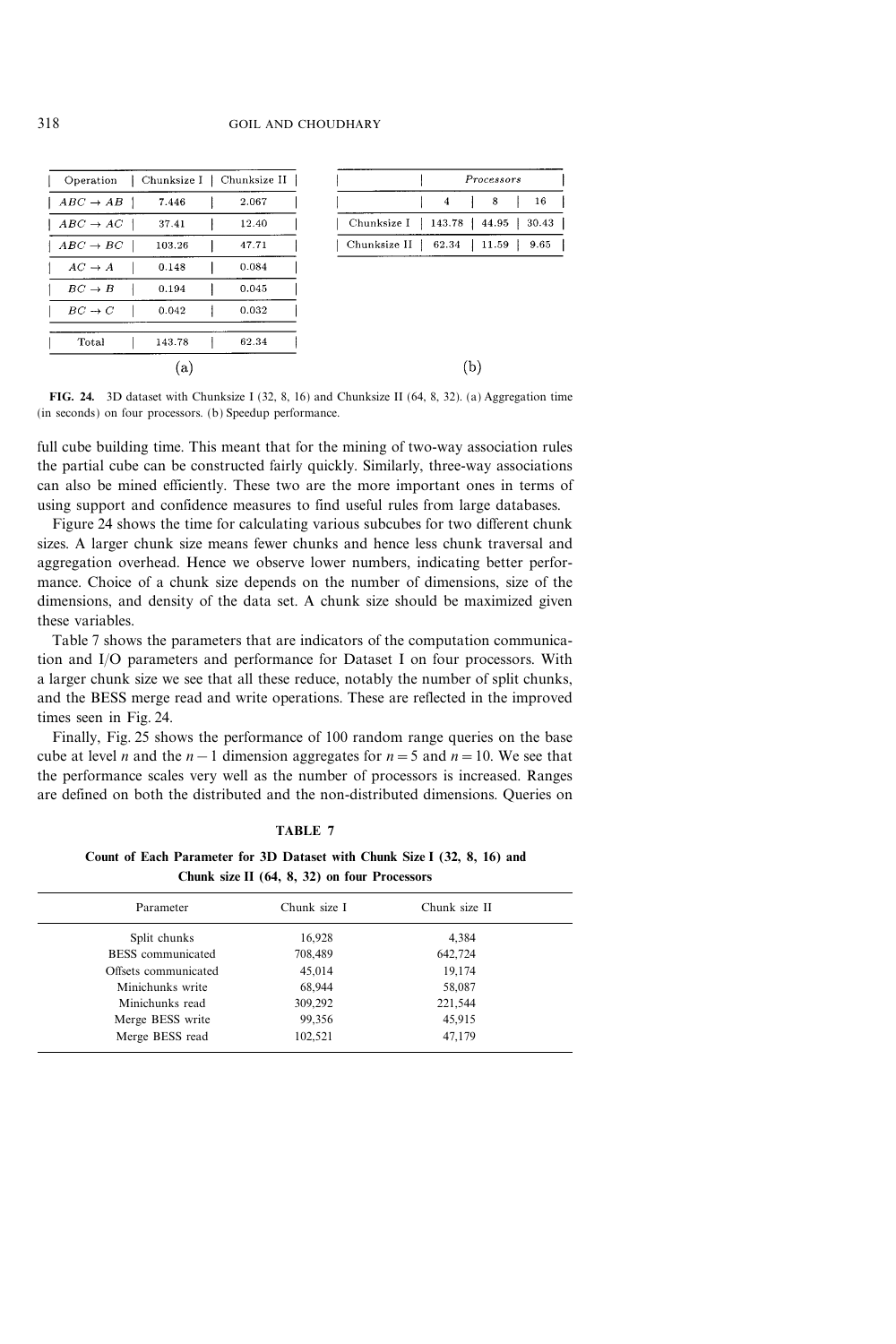

FIG. 25. Range query performance for 100 random queries on the last two levels of the cube lattice for Datasets II (5D) and III(10D).

hierarchies, roll-ups, also scale well with an increasing number of processors as they are also range queries on the lowest level. These queries reflect the queries in the OLAP council benchmarks where variable ranges are specified for various attributes.

## 8. CONCLUSIONS

In this article we have presented the design and implementation of a scalable parallel system for multidimensional analysis, OLAP, and data mining. Using the multidimensional data model, data are stored in *chunks* which can be either sparse or dense. Sparse chunks are represented by a bit encoding which can be used for efficient aggregation operations on compressed data. For maximum efficiency of operations dense regions can also be stored as multidimensional arrays if the cardinalities of the dimensions involved are not large and the cube size is below a specific threshold. Operations between chunked and multidimensional array cubes are supported.

The data structures to track the different cubes in a data cube, the chunk structures of each cube, and the chunks themselves (using minichunks) use paging to support a large number of cubes, a large number of chunks per cube, and a large chunk size. A combination of these results in supporting a large number of dimensions and large data sizes. For coarse grained parallelism, the cubes can be partitioned using either one largest dimension or a combination of the two largest dimensions. The choice depends on the cardinality of the two largest dimensions and the number of processors. Furthermore cube can be allocated on a single processor if its size is small and the overhead of parallelization is high. Operations between these distributions are supported in our framework.

This framework has been demonstrated for use in OLAP queries which are ad hoc in nature and require fast computation times by preaggregating calculations. Data mining uses some of the precomputed aggregated calculations to compute the probabilities needed for calculating support and confidence measures for association rules and the split point evaluation while building classification trees. Parallelism has been used to support a large number of dimensions and large data sets for effective data analysis and decision making.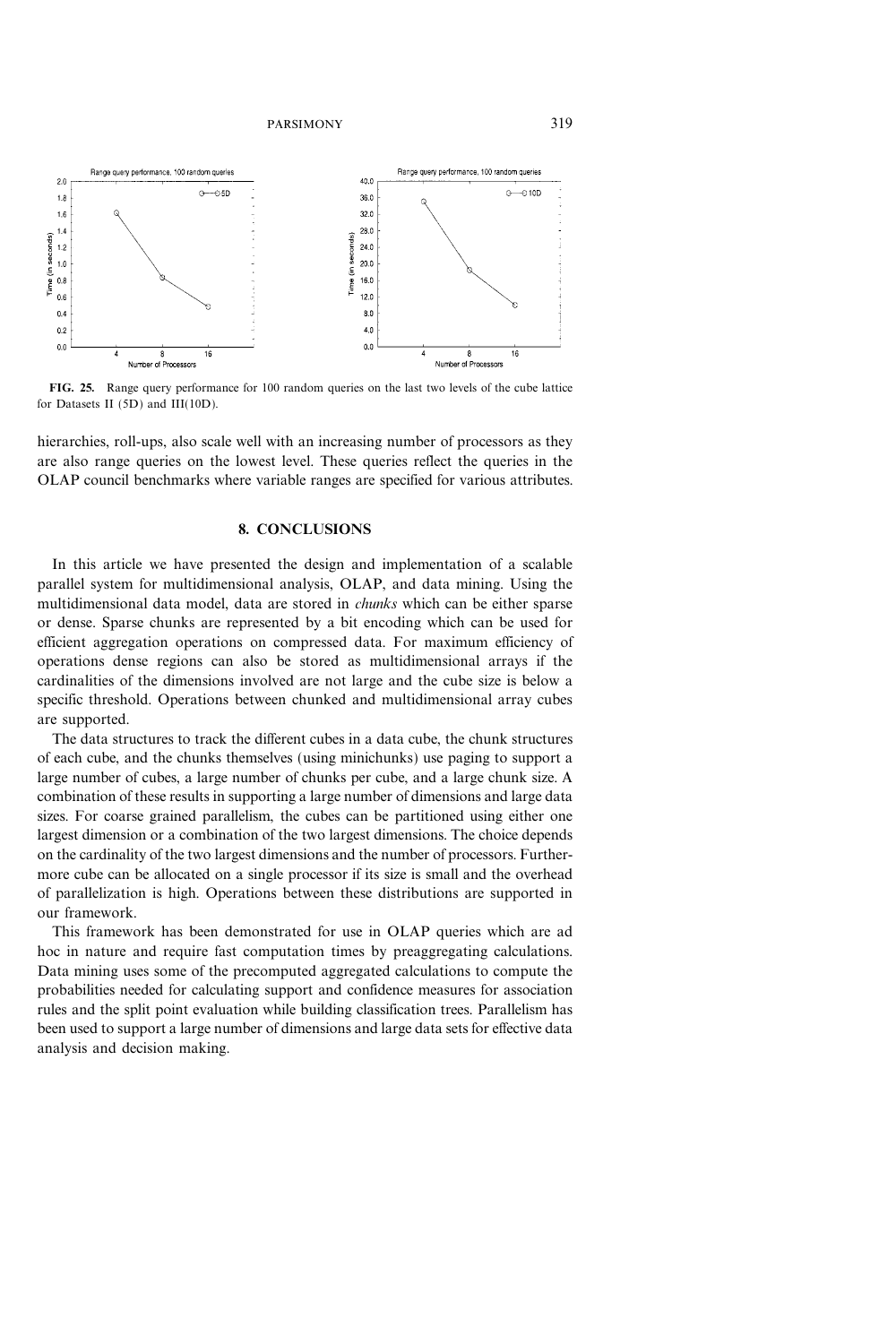### **REFERENCES**

- 1. S. Agarwal, R. Agrawal, P. M. Deshpande, A. Gupta, J. F. Naughton, R. Ramakrishnan, and S. Sarawagi, On the computation of multidimensional aggregates, in "Proc. 22th Int'l Conference on Very Large Databases, Mumbai, India September 1996.''
- 2. I. Bhandari, "Attribute Focusing: Data Mining for the Layman," Technical Report RC 20136, IBM T. J. Watson Research Center, 1995.
- 3. I. Bhandari et al., A case study of software process improvement during development, IEEE Trans. Software Engineering 19, 12 (1993).
- 4. L. Breiman, J. H. Friedman, R. A. Olshen, and C. J. Stone, "Classification and Regression Trees," Wadsworth, Belmont, 1984.
- 5. P. K. Chan and S. J. Stolfo, Meta-learning for multistrategy and parallel learning, in "Proc. Intl. Workshop on Multistrategy Learning,'' 1993.
- 6. G. Colliat, OLAP, relational, and multi-dimensional database systems, in "SIGMOD Record," Vol. 25, 3 September 1996.
- 7. P. M. Deshpande, K. Ramaswamy, A. Shukla, and J. F. Naughton, Caching multidimensional queries using chunks, in "Proc. ACM SIGMOD Conference on Management of Data," June 1998.
- 8. U. M. Fayyad, G. Piatesky-Shapiro, P. Smyth, and R. Uthurusamy, "Advances in Data Mining and Knowledge Discovery,'' MIT Press, Cambridge, MA, 1994.
- 9. S. Goil, "High Performance On-Line Analytical Processing and Data Mining on Parallel Computers," Ph.D. thesis, Northwestern University, 1999.
- 10. S. Goil and A. Choudhary, "BESS: Sparse Data Storage of Multi-dimensional Data for OLAP and Data Mining,'' Technical Report CPDC-9801-005 Northwestern University, December 1997.
- 11. S. Goil and A. Choudhary, High performance OLAP and data mining on parallel computers, J. Data Mining Knowledge Discovery 1, 4 (1997).
- 12. S. Goil and A. Choudhary, High performance data mining using data cubes on parallel computers, in "Proc. International Parallel Processing Symposium," March 1998.
- 13. S. Goil and A. Choudhary, High performance multidimensional analysis and data mining, in "Proc. SC98: High Performance Networking and Computing Conference,'' November 1998.
- 14. S. Goil and A. Choudhary, Efficient parallel classification using dimensional aggregates, in "Proc. ACM SIGKDD International Conference on Knowledge Discovery and Data Mining (KDD 99), Workshop on Large-Scale Parallel KDD Systems,'' August 1999.
- 15. D. E. Goldberg, "Genetic Algorithms in Search, Optimization and Machine Learning," Morgan Kaufmann, San Marco, CA, 1989.
- 16. J. Gray, A. Bosworth, A. Layman, and H. Pirahesh, Data cube: A relational aggregation operator generalizing Group-By, Cross-Tab, and Sub-Totals, in "Proc. 12th International Conference on Data Engineering,'' 1996.
- 17. J. Han, Y. Cai, and N. Cercone, Data-driven discovery of quantitative rules in relational databases, IEEE Trans. Knowledge Data Engineering 5, 1 (February 1993).
- 18. J. Han and Y. Fu, Discovery of multiple-level association rules from large databases, in "Proc. of the 21st VLDB Conference, Zurich,'' 1995.
- 19. V. Harinarayan, A. Rajaraman, and J. D. Ullman, Implementing data cubes efficient, in "Proc. SIGMOD International Conference on Management of Data,'' 1996.
- 20. M. Joshi, G. Karypis, and V. Kumar, A new scalable and efficient parallel classification algorithm for mining large datasets, in "Proc. International Parallel Processing Symposium," March 1998.
- 21. Kenan Software, "An Introduction to Multidimensional Database Technology," available at http:// www.kenan.com/acumate/mdd.htm 1997.
- 22. W. Lehner and W. Sporer, On the design and implementation of the multidimensional cube-store storage manager, in "15th IEEE Symposium on Mass Storage Systems (MSS'98)," March 1998.